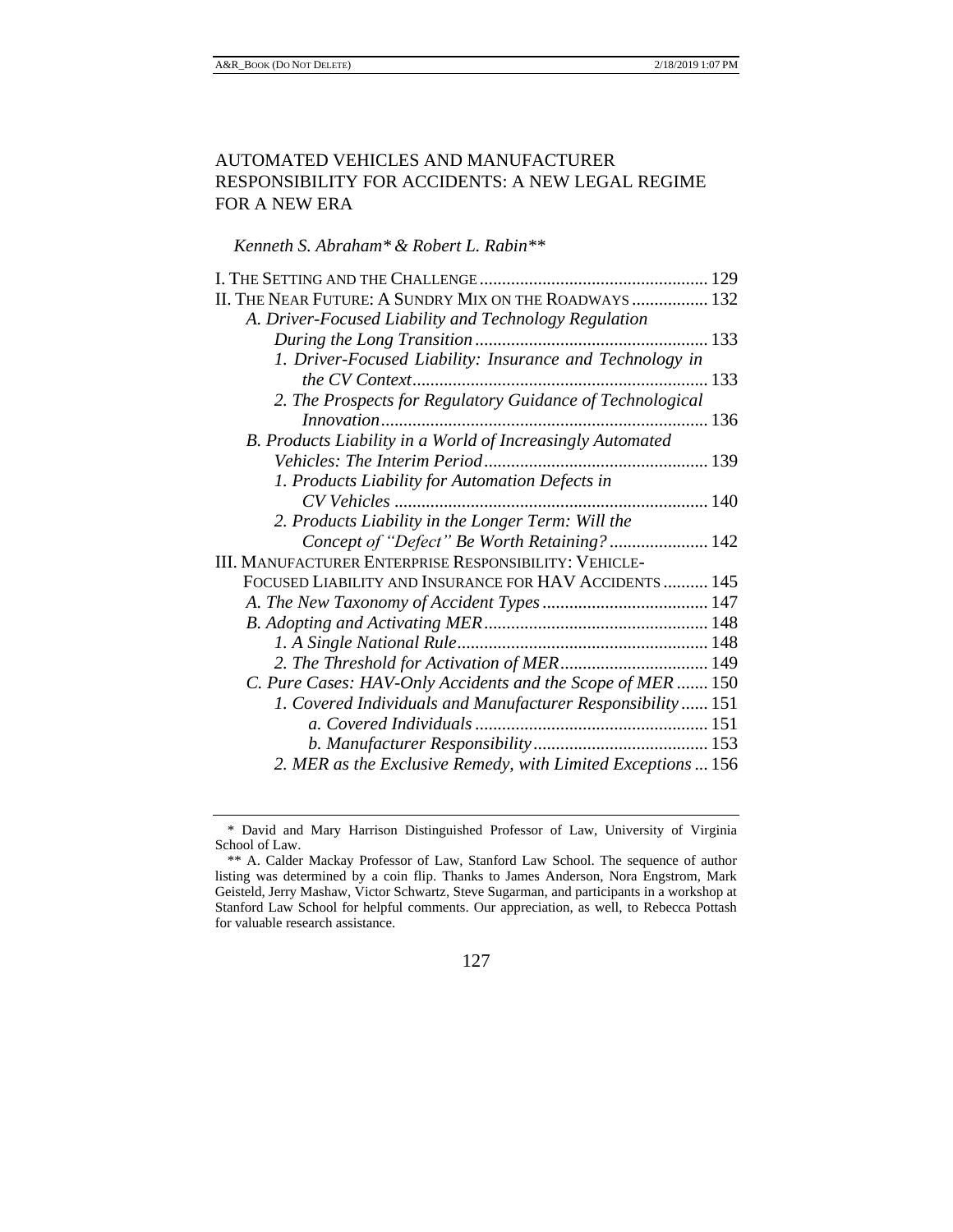| Virginia Law Review<br>128                                 | [Vol. 105:127 |
|------------------------------------------------------------|---------------|
|                                                            |               |
| b. Exceptions to the Exclusive Remedy: Punitive            |               |
| Damages, Third-Party Responsibility,                       |               |
|                                                            |               |
|                                                            |               |
|                                                            |               |
| b. Cost-Sharing and Coordination of Benefits 162           |               |
|                                                            |               |
|                                                            |               |
|                                                            |               |
|                                                            |               |
| c. Substitute First-Party CV Insurance for Tort 167        |               |
|                                                            |               |
| E. Funding, Administration, and Resolution of Disputes 169 |               |
| 1. Funding: Assessments on Manufacturers 169               |               |
| 2. Administration and Claim-Processing 169                 |               |
|                                                            |               |
|                                                            |               |

Over a century ago, industrialization and its accompanying increase in workplace injuries were placing substantial pressures on the tort system and its ability to compensate the victims of these injuries. Eventually, the interests of labor and management came together, giving rise to a new administrative compensation system. Unlike tort remedies, this new scheme imposed strict financial responsibility on employers for workrelated injuries to their employees.<sup>1</sup> This system of workers' compensation is still the most far-reaching tort reform ever adopted—promoting safety and compensating for injuries more effectively than tort did both at the time and today. Workers' compensation has its flaws, but there is no significant desire on anyone's part to go back to tort.

We are on the verge of another new era, requiring yet another revision to the legal regime. This time, it is our system of transportation that will be revolutionized. Over time, manually driven cars are going to be replaced by automated vehicles. The new era of automated vehicles will eventually require a legal regime that properly fits the radically new world of auto accidents. The new regime should promote safety and

<sup>&</sup>lt;sup>1</sup> See generally Kenneth S. Abraham, The Liability Century: Insurance and Tort Law from the Progressive Era to 9/11 39–68 (2008).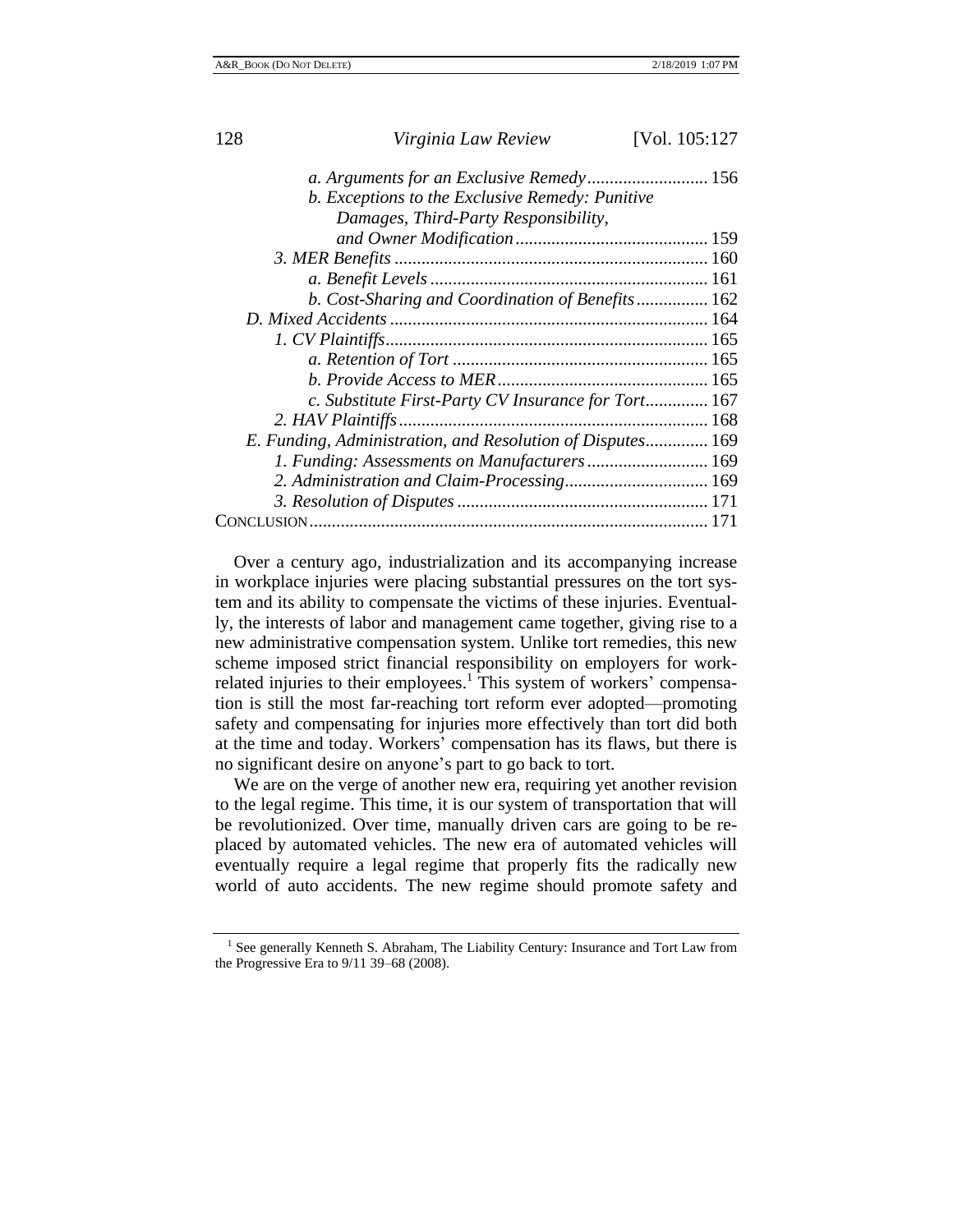provide compensation both more sensibly and more effectively than what could be done under existing tort doctrines governing driver liability for negligence and manufacturer liability for product defects. Like labor and management a century ago, auto manufacturers, consumers, and the public at large—often currently at odds about the tort system will need to have their interests come together if the new era of automated transportation is to be governed by an adequate legal regime.

Any new approach will have to deal with the long and uneven transition to automated technology, impose substantial but appropriate financial responsibility for accidents on the manufacturers of highly automated vehicles, and provide satisfactory compensation to the victims of auto accidents in the new era. This Article develops and details our proposal for an approach that would accomplish these goals.

## <span id="page-2-2"></span>I. THE SETTING AND THE CHALLENGE

<span id="page-2-0"></span>Auto accidents injure approximately 2.44 million people and kill nearly 40,000 each year.<sup>2</sup> Driver error causes the vast majority of these injuries and deaths.<sup>3</sup> It is no surprise, then, that auto manufacturers, high-tech companies, news purveyors, and scholarly commentators all are abuzz with the coming prospect of driverless vehicles humming down the road. No longer will high-risk, momentarily incautious, or distracted drivers jeopardize highway safety. No longer will the disabled remain bound to dependence on others for motorized transport. Accident rates will decline precipitously, by some estimates as much as eighty to ninety percent.<sup>4</sup> Liability law, regulatory regimes, and insurance ar-

<span id="page-2-1"></span><sup>2</sup> These are data for 2015 compiled by the National Highway Traffic Safety Administration ("NHTSA"). U.S. Dep't of Transp., NHTSA, DOT HS 812 318, Traffic Safety Facts: Research Note, 2015 Motor Vehicle Crashes: Overview 1 (Aug. 2016), https://crashstats.nht sa.dot.gov/Api/Public/ViewPublication/812318 [https://perma.cc/LB9W-TDVP].

<sup>&</sup>lt;sup>3</sup> NHTSA estimates that ninety-four percent of auto crashes can be related to "human choice or error." U.S. Dep't of Transp., NHTSA, Federal Automated Vehicles Policy: Accelerating the Next Revolution in Roadway Safety 5 (Sept. 2016), https://www.transportat ion.gov/sites/dot.gov/files/docs/AV%20policy%20guidance%20PDF.pdf [https://perma.cc/JN2Q-2LB2].

Jeff McMahon, Driverless Cars Could Drive Car Insurance Companies Out Of Business, Forbes (Feb. 19, 2016, 12:01 AM) https://www.forbes.com/sites/jeffmcmahon/2016/02/19/a utonomous-vehicles-could-drive-car-insurance-companies-out-of-business/#5e14e0d12231 [https://perma.cc/VQ3J-FELA]; see U.S. Dep't of Transp., NHTSA, DOT HS 812 115, Traffic Safety Facts: Crash Stats, Critical Reasons for Crashes Investigated in the National Motor Vehicle Causation Survey 1 (Feb. 2015), http://www-nrd.nhtsa.dot.gove/pubs/812115.pdf [https://pe rma.cc/SE7H-7K9M] (indicating that more than ninety percent of all auto acci-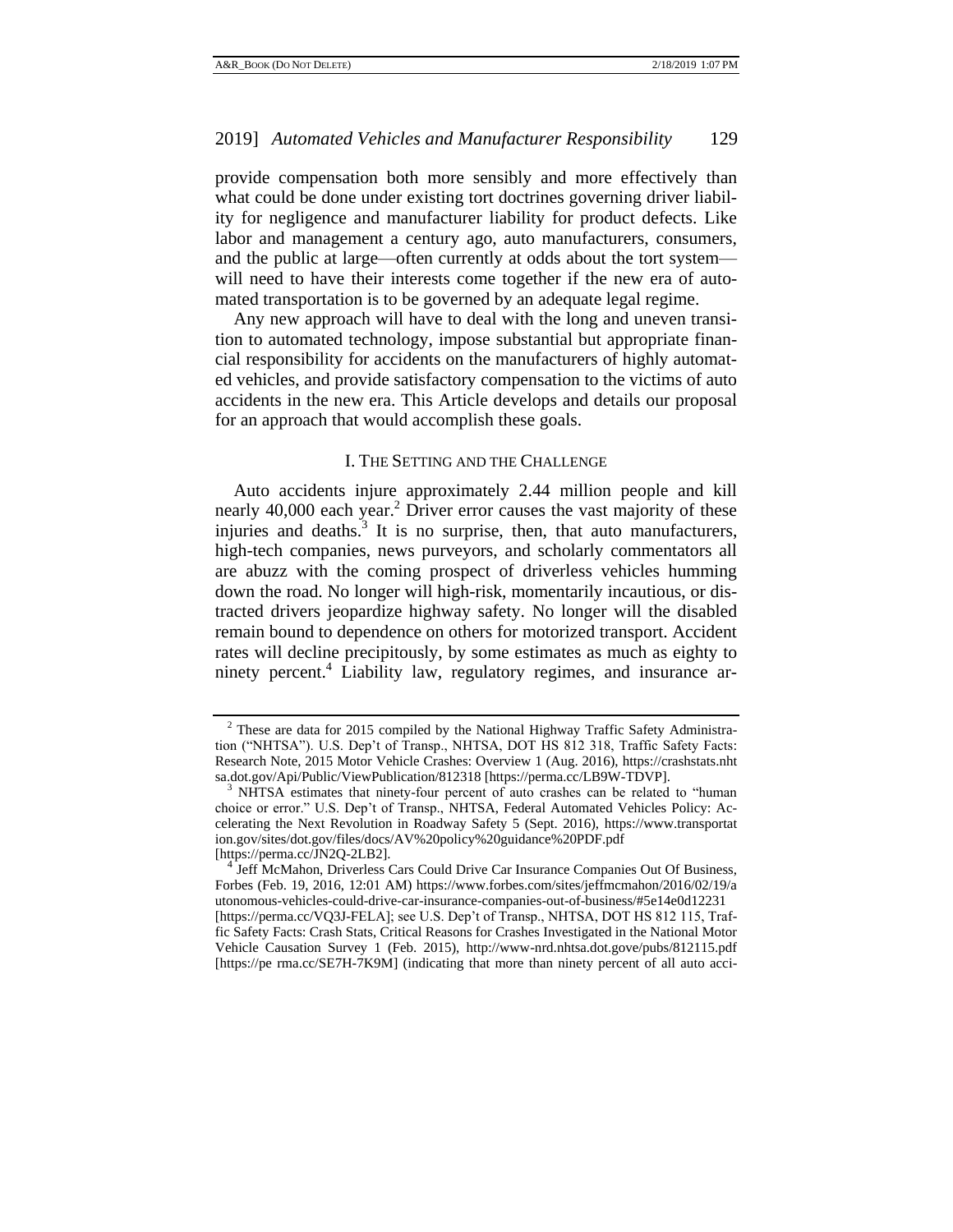rangements will be recast. Indeed, private vehicle ownership may go the way of the horse-and-buggy.<sup>5</sup> We are urged to envision this bright new future. And the promise is clearly there.

<span id="page-3-0"></span>But from an accident law perspective—with a focus on liability and compensation—we are getting way ahead of ourselves. The immediate future will not be dominated by a roadway filled with totally automated vehicles—and "the immediate future" may span another thirty years or so; it is difficult to say.<sup>6</sup> In its September 2016 policy statement, providing policy guidelines for the coming transition to a roadway dominated by highly automated vehicles ("HAVs"), the National Highway Traffic Safety Administration ("NHTSA") adopted the five-tiered levels of automation developed by the Society of Automotive Engineers ("SAE") International:

- At SAE Level 0, the human driver does everything;
- At SAE Level 1, an automated system on the vehicle can *sometimes assist* the human driver to conduct *some parts* of the driving task;
- At SAE Level 2, an automated system on the vehicle can *actually conduct* some parts of the driving task, while the human

<sup>6</sup> See Todd Litman, Victoria Transp. Pol'y. Inst., Autonomous Vehicle Implementation Predictions: Implications for Transport Planning, 19 (2018), vtpi.org/avip.pdf [https://perm a.cc/Q3B2-TYBB] (estimating SAE level 4 or 5 vehicles to constitute 80–100% of sales and 40–60% of fleet by 2050s); Ravi Shanker et al Morgan Stanley Res. Glob., Morgan Stanley, Autonomous Cars: Self-Driving the New Auto Industry Paradigm 8 (2013), https://or fe.princeton.edu/~alaink/SmartDrivingCars/PDFs/Nov2013MORGAN-STANLEY-BLUE-PAPER-AUTONOMOUS-CARS%EF%BC%9A-SELF-DRIVING-THE-NEW-AUTO-INDUSTRY-PARADIGM.pdf [https://perma.cc/F678-359U] (estimating two decades for

one hundred percent penetration of high-level automation); Prateek Bansal & Kara M. Kockelman, Forecasting Americans' Long-Term Adoption of Connected and Autonomous Vehicle Technologies, 95 Transp. Res. pt. A 49, 60–61 (2017) (estimating, conservatively, 24.8% adoption and optimistically estimating 87.2% adoption of high-level automation by 2045).

dents are due to driver error, and only two percent are the result of auto defect) [hereinafter Critical Reasons].

<sup>5</sup> Tim Higgins, The End of Car Ownership, Wall St. J. (June 20, 2017, 10:10 PM), https://www.wsj.com/articles/the-end-of-car-ownership-1498011001

<sup>[</sup>https://perma.cc/SXG6-NKJ2]; Faiz Siddiqui, Lyft's Vision: An Autonomous Fleet, 'Bar Car,' and the End of Private Ownership, Wash. Post (Sept. 19, 2016), https://www.washi ngtonpost.com/news/dr-gridlock/wp/2016/09/19/lyfts-vision-an-autonomous-fleet-bar-carand-the-end-of-private-cars/?utm\_term=.c1c2b3413da5 [https://perma.cc/TFD6-6S5X].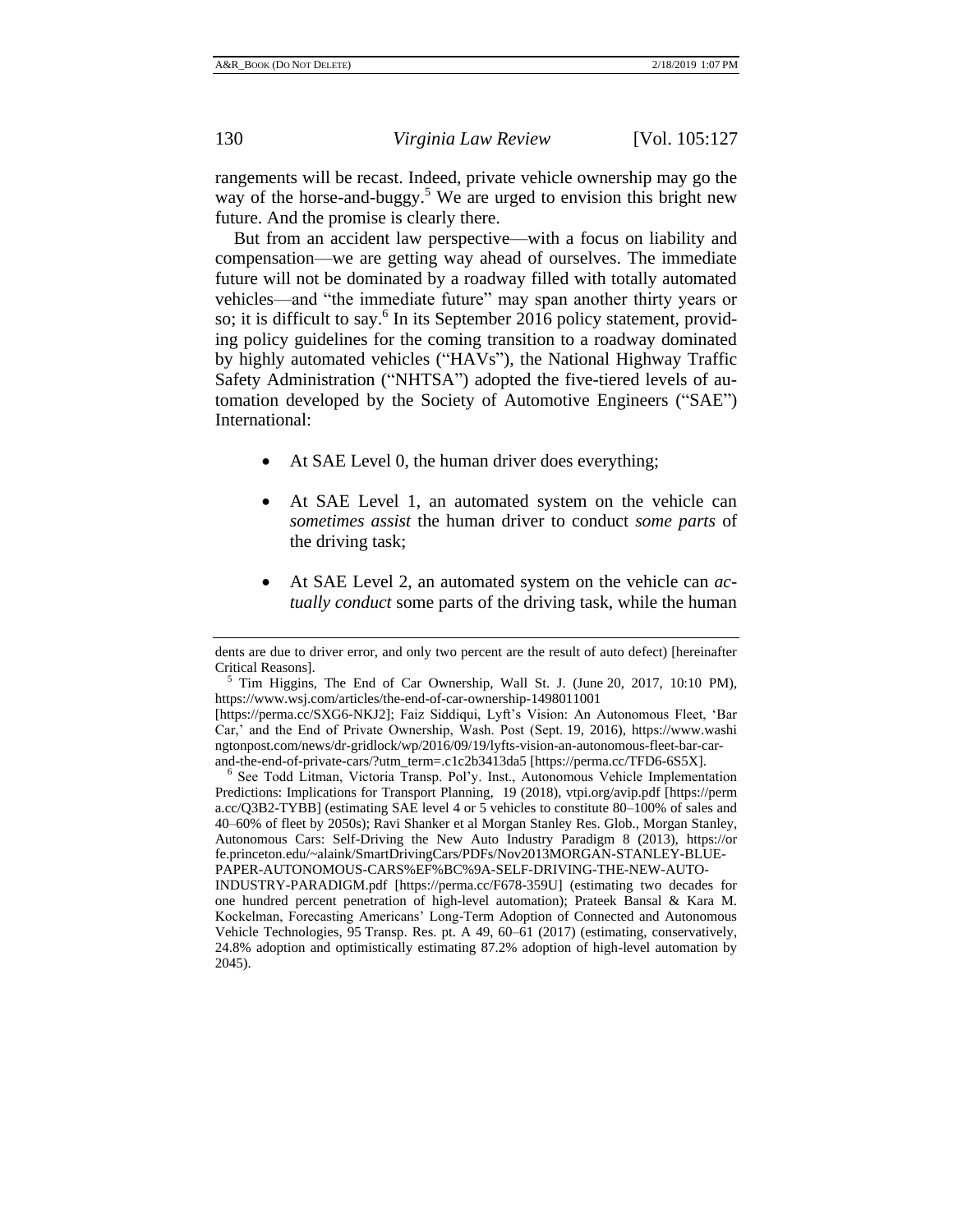continues to monitor the driving environment and performs the rest of the driving task;

- At SAE Level 3, an automated system can both actually conduct some parts of the driving task and monitor the driving environment in some instances, but the human driver must be ready to take back control when the automated system requests;
- At SAE Level 4, an automated system can conduct the driving task and monitor the driving environment, and the human need not take back control, but the automated system can operate only in certain environments and under certain conditions; and
- <span id="page-4-1"></span><span id="page-4-0"></span> At SAE Level 5, the automated system can perform all driving tasks, under all conditions that a human driver could perform them.<sup>7</sup>

Currently, there are not even Level 3 vehicles available for sale. But predictions are that the roadways will carry an array of vehicles falling into SAE Levels  $4-5$  by the mid-2020s.<sup>8</sup> At that point, significant issues regarding the appropriate approach to liability and compensation will be ripe. Even in the longer term, however, the rollout of HAVs—those with Level 4 and Level 5 capabilities—will not suddenly remove all traditional motor vehicles from the road. Indeed, it will not, in one fell swoop, obliterate the sale of "conventional" vehicles ("CVs"). No matter how great their popularity, the incremental introduction of HAVs means that for many years they will co-exist with CVs on the roadways—not only because of the existing stock of pre-HAVs on the road, but also because of continuing sales of new models of partially automated CVs.<sup>9</sup> Add to this mix bicyclists, motorcyclists, and pedestrians for a

<sup>&</sup>lt;sup>7</sup> See SAE Int'l, J3016-JUN2018, Taxonomy and Definitions for Terms Related to Driving Automation Systems for On-Road Motor Vehicles 19 (2018), https://www.sae.org/stand ards/content/j3016\_201806/ [https://perma.cc/G8CA-MJCA] (emphasis added).

<sup>8</sup> U.S. Chamber Inst. for Leg. Reform, Torts of the Future 2 (2017).

<sup>&</sup>lt;sup>9</sup> See estimates cited supra note [6](#page-3-0) (providing various timelines in which HAVs may increasingly dominate sales but may continue to share the road with less-autonomous vehicles). Moreover, the incremental change will not come uniformly across states: the car-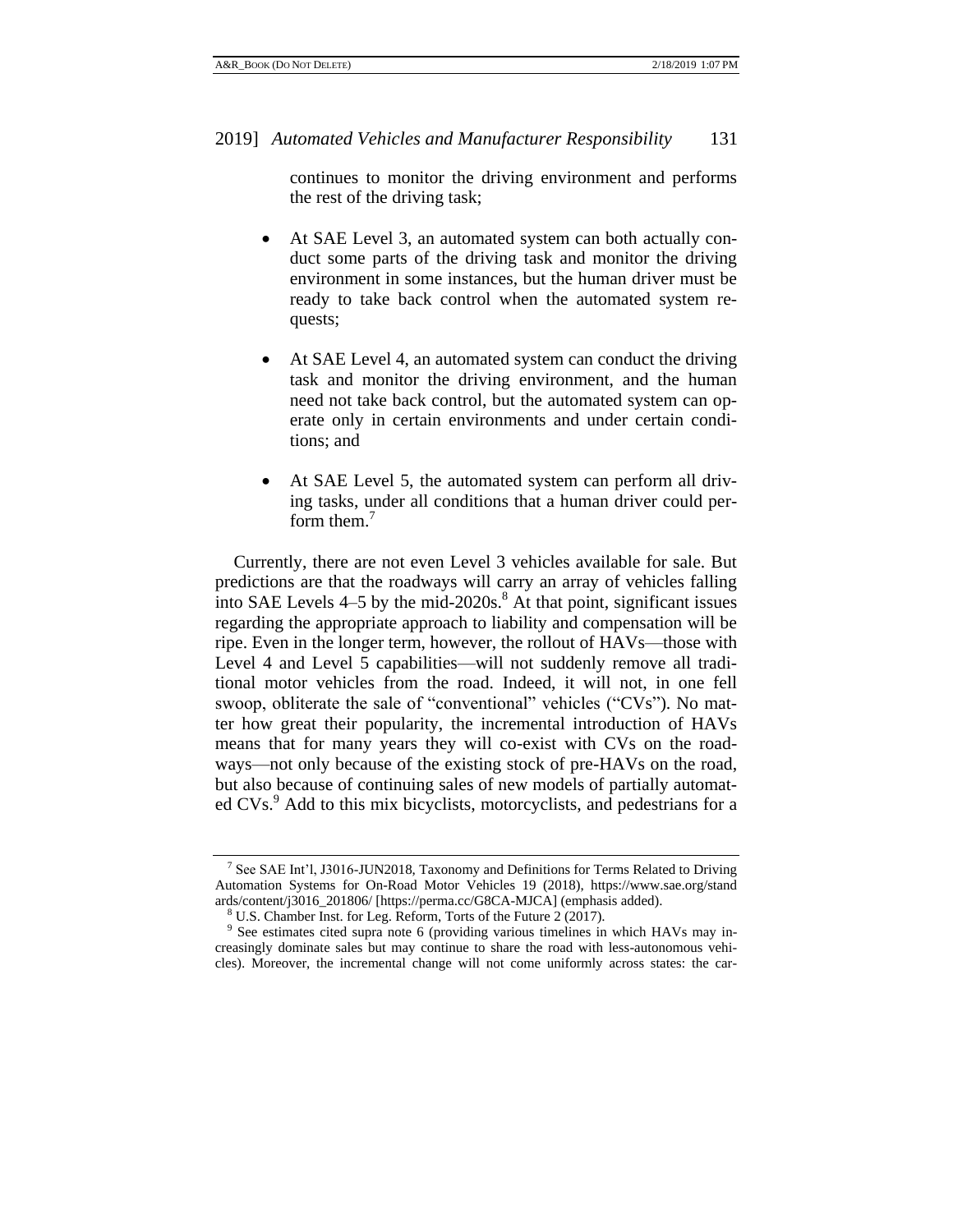more comprehensive picture of those who may cause, contribute to, or be victims of, motor vehicle-related injuries as HAVs are introduced.

Thus, we are going to experience incremental, staged movement in the direction of SAE Levels 4–5. The traffic mix will evolve, as will the accident mix accompanying it during that transitional period. Presumably, there will be a gradual decrease in the number of motor vehiclerelated accidents. But as discussed in greater detail below, substantial numbers of accidents and injuries will nonetheless continue to occur. Promotion of safety and provision of compensation for the losses that result when accidents do occur still will serve, as traditionally has been the case, as touchstones for assessing whether the liability regime addressing auto accidents is functioning in optimal fashion.

In those immediately ensuing years, then, what will be the likely impact on the tort system? As the roadway scenario begins to shade from predominantly Levels 2 and 3 to Levels 4 and 5—so that a non-trivial proportion of the motor vehicle fleet is highly automated—the current tort system will be increasingly challenged to adequately address the kinds of auto accidents that occur. Part II of this Article addresses this challenge. And once a significant portion of roadway traffic consists of HAVs, a reshaping of the system's approach to deterrence and compensation will be required. In Part III we address that issue and propose a new approach to responsibility for accidental harm associated with HAVs. The "trigger point" we propose for setting aside the current liability and insurance regime would be reached when twenty-five percent of all registered vehicles are HAVs operating at SAE Level 4 or  $5^{10}$  Our proposal will entail auto manufacturer responsibility for all injuries arising out of the operation of HAVs. We call this system "Manufacturer Enterprise Responsibility" ("MER").

### <span id="page-5-1"></span>II. THE NEAR FUTURE: A SUNDRY MIX ON THE ROADWAYS

<span id="page-5-0"></span>It will be a long time—probably several decades—before HAVs are the only type of motor vehicle on the road.<sup>11</sup> During this long period of

owning population will vary from state to state in its replacement rate of more conventional vehicles with automated vehicles.

 $10$  See also discussion infra notes [29,](#page-12-1) [47](#page-22-1) (stating twenty-five percent is not intended as hard cut-off).

 $11$  In fact, HAVs may never be the only vehicles on the road. For example, as long as highperformance sport cars like Ferraris and Lamborghinis are attractive to at least a few purchasers, and are not outlawed, that will be the case. And there may well be a continuing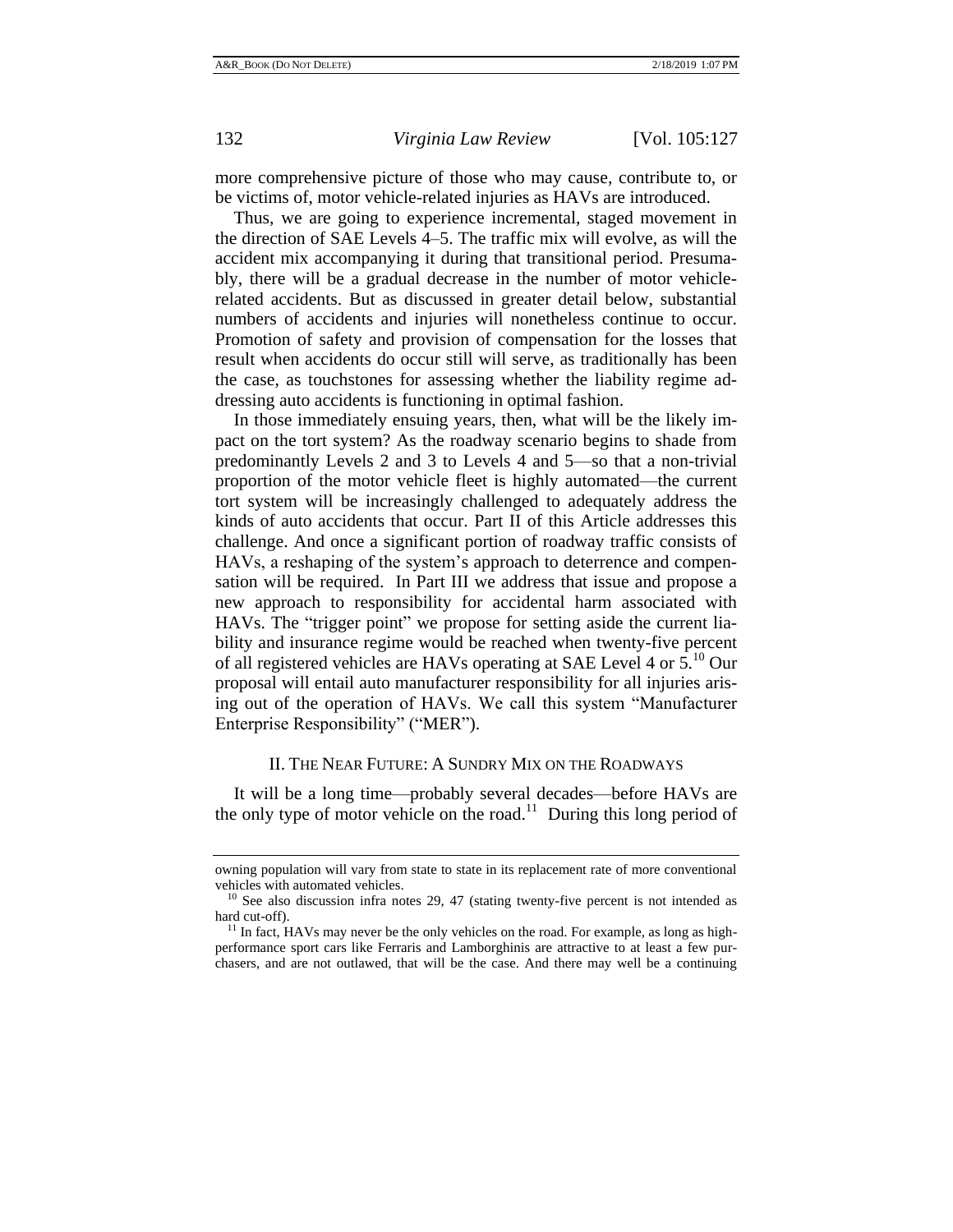transition, there still will be accidents involving CVs only—or CVs and motorcycles, bicycles, pedestrians, and/or other third parties. In addition, these accidents will sometimes involve alleged defects in CVs with some automated features, such as the automated lane-drift and blindspot alerts that are already features of some vehicles. For the reasons spelled out below, as long as HAVs remain an insignificant proportion of the motor vehicle accident mix, current rules governing driver liability and manufacturer product liability should apply to claims involving CVs and HAVs. As HAVs become more common, however, drivers will be progressively less responsible for accidents and—as we explain products liability law as it now stands will be an increasingly less suitable means of allocating the costs of auto-related injuries.

We begin our discussion of the transitional period by noting contextual considerations: the incidence of safety technology and the prospect of regulatory enhancements while CVs remain the dominant mode of transportation. Against this backdrop, we then assess the role of tort in these transitional years.

# <span id="page-6-0"></span>*A. Driver-Focused Liability and Technology Regulation During the Long Transition*

Whether by default or by choice, the current tort liability regime will continue in force for a considerable period of time, while CVs remain the predominant type of vehicle on the road. Liability for most accidents will continue to be driver-focused, because most accidents will involve driver error, although new safety technology for CVs could help to reduce the accident rate.

# <span id="page-6-1"></span>*1. Driver-Focused Liability: Insurance and Technology in the CV Context*

The current auto liability and insurance regime is primarily driver focused, because drivers' mistakes cause the vast majority of auto accidents.<sup>12</sup> In most states, traditional negligence liability currently applies to auto accidents involving CVs. Drivers in this regime are protected by

market for those who get satisfaction out of the spontaneity of driver control rather than spectator status, for example, on an extended road trip.

<sup>&</sup>lt;sup>12</sup> Products liability on the part of auto manufacturers is a very secondary source of liability and compensation for auto-related injuries. See NHTSA, Critical Reasons, supra note [4,](#page-2-1)  at 1.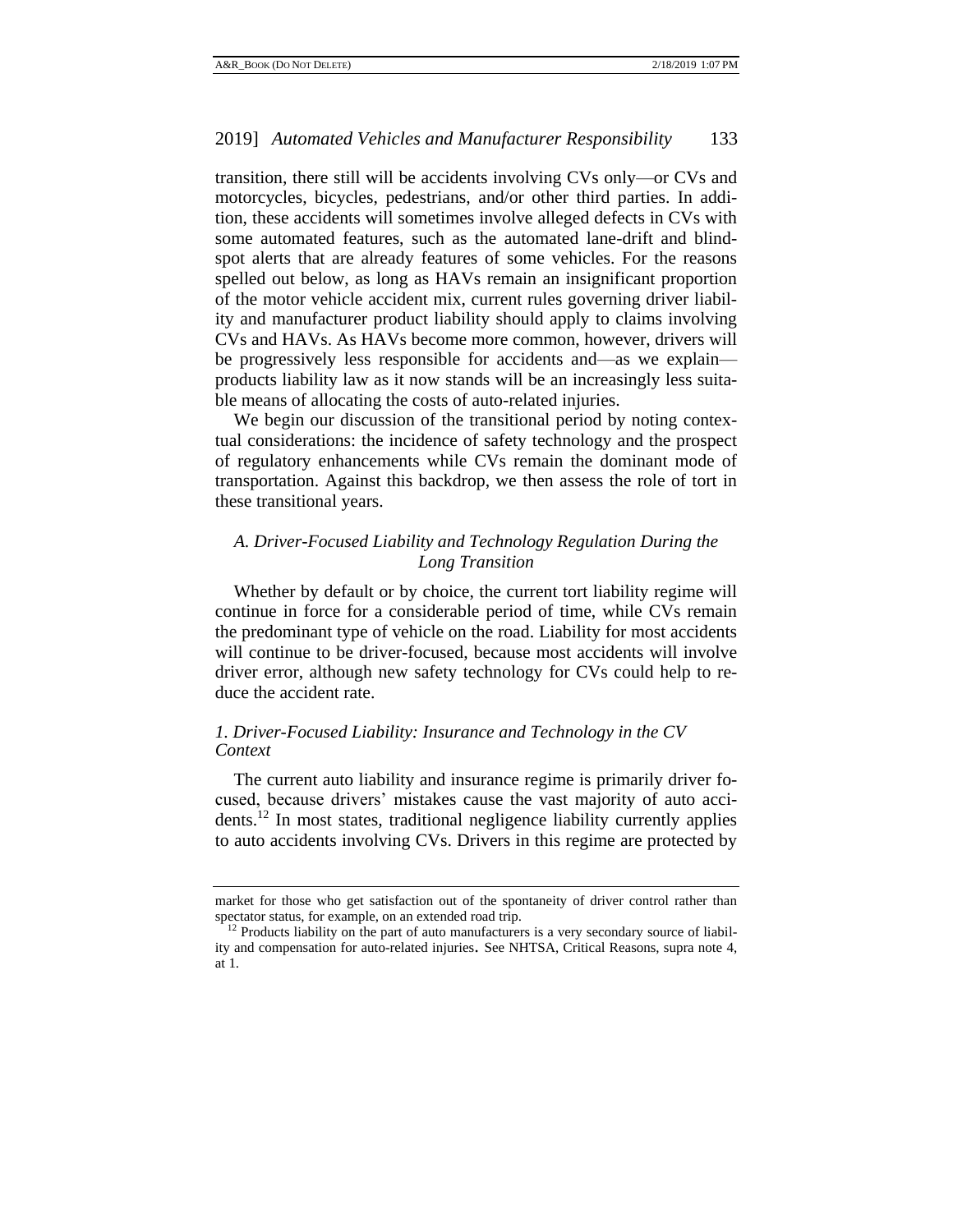<span id="page-7-0"></span>third-party liability insurance, and underwriting is owner-and-driver focused.<sup>13</sup> When setting premiums, insurance companies focus on the characteristics of the owner and those in his or her family who can be expected to drive the insured vehicle.<sup>14</sup> These characteristics include, but are not limited to, the accident experience and driving record of these insured parties. In the current world of driver liability for negligence coupled with liability insurance, however, the threat of liability on the part of a driver creates only very attenuated safety incentives, because the principal economic impact of liability is only an eventual increase in the cost of auto liability insurance.<sup>15</sup>

The importance of this owner-and-driver-focused underwriting in auto liability insurance in a world of CVs is worth emphasizing. In contrast, in a world of HAVs, there will be less and less driving by individuals, and therefore correspondingly less reason to underwrite insurance or impose liability on this basis.<sup>16</sup>

Before we reach that point, however, a wide variety of technological innovations are presently available or on the drawing board to make conventional driving a safer enterprise. There is existing technology, for example, involving interlock systems that shut off vehicle use by inebri-

<sup>13</sup> Auto no-fault applies in the twelve states that have adopted that approach, limiting victims to their own first-party insurance recoveries, unless their losses surpass a monetary or serious-injury "threshold." When the threshold is met, victims still may bring a negligence action for losses not compensated by their first-party insurance. In many other states, what is sometimes called "add-on" no-fault provides very limited first-party medical benefits to the driver and passengers, as well as pedestrians suffering injuries arising out of the operation of the vehicle but leaves all tort rights intact. See Nora Freeman Engstrom, An Alternative Explanation for No-Fault's "Demise," 61 DePaul L. Rev. 303, 320–22 (2012).

<sup>&</sup>lt;sup>14</sup> But see id. at 331 & n. 134 ("[T]he extent to which insurers reliably experience-rate premiums to account for drivers' accident costs (as opposed to merely adjusting rates based on crude calculations such as a drivers' 'territory' or credit worthiness) remains surprisingly unclear.").

Plaintiffs could theoretically bring a claim against the driver personally but almost never pursue this possibility. See Tom Baker, Blood Money, New Money, and the Moral Economy of Tort Law in Action, 35 L. & Soc'y Rev. 275, 275 (2001).

In addition to auto liability insurance, in most states uninsured motorists insurance is also required, or must be offered to the insured. This covers losses that would be recoverable in a negligence suit against a driver who is not covered by the requisite liability insurance. Most vehicle owners also have first-party property damage insurance, covering them against losses resulting from collision and other hazards (fire, wind, animals, etc.) that cause damage to the insured vehicle.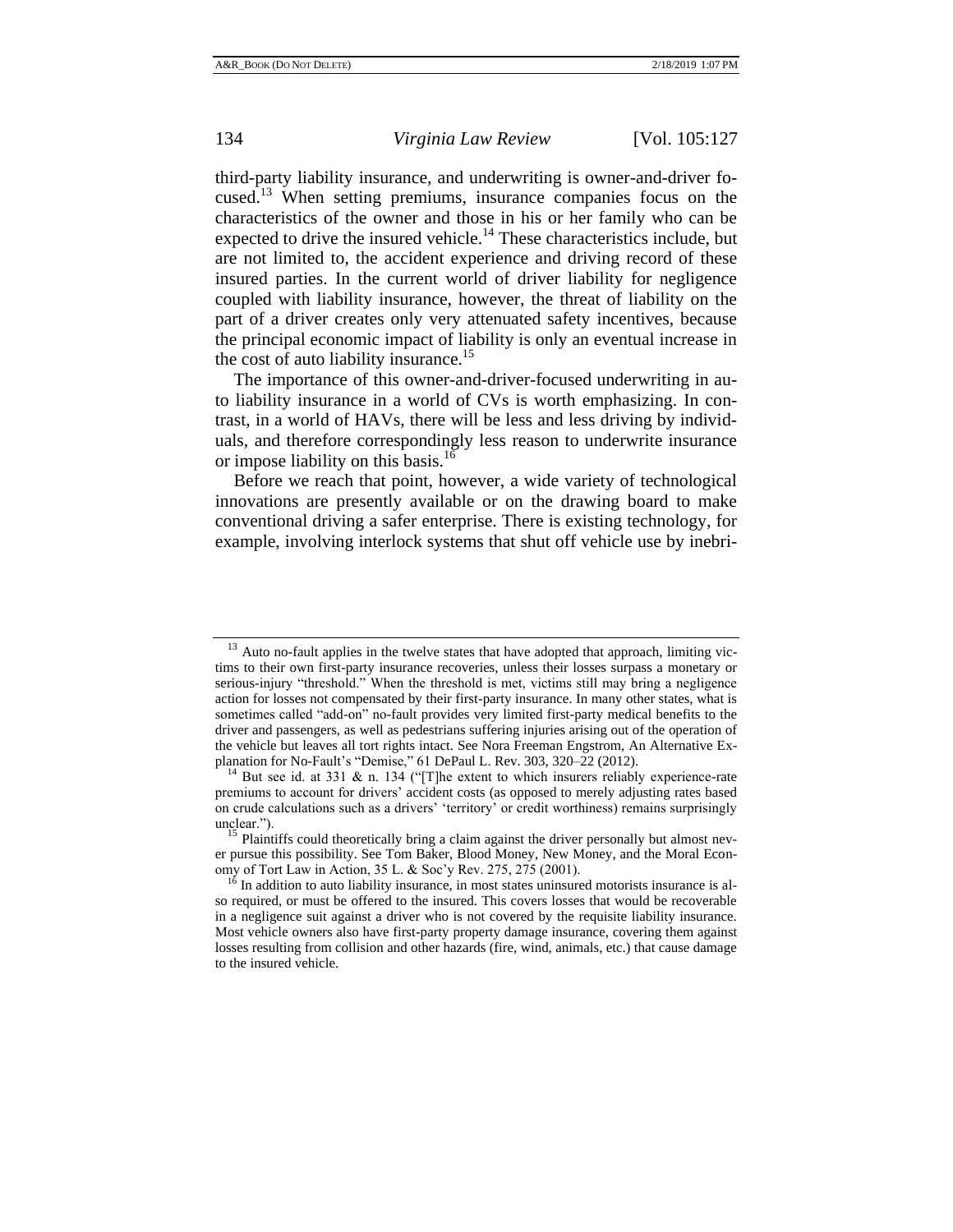ated drivers. Over half the states now mandate breath control devices for drivers after first DUI convictions.<sup>17</sup>

Inattentive driving that can be chalked up to non-auto technology innovations—such as texting while driving—has become similarly prominent among sources of motor vehicle-related personal injury.<sup>18</sup> Again, entirely apart from HAVs, the technology exists on the part of *cellphone* manufacturers to block usage by drivers.<sup>19</sup> More generally, automakers have developed drowsiness detection systems capable of monitoring and warning when a vehicle's movements indicate a prospective concern.<sup>20</sup> Widespread introduction of such systems also could improve net safety.

Finally, of course, there is the long-time nemesis of auto-related safety: speeding. In addition to more effective policing, there are more sophisticated technological methods of roadway tracking and responding to driving in excess of the speed limits. Familiar forms of technologyassisted law enforcement, such as speed guns and speed cameras, could have already given way to automated vehicle-to-infrastructure speed re-

<sup>&</sup>lt;sup>17</sup> Jim Motavalli, New York Requires Alcohol Interlocks for First-Time Drunken Drivers, N.Y. Times: Wheels (July 20, 2010), https://wheels.blogs.nytimes.com/2010/07/20/new-yor k-requires-alcohol-interlocks-for-first-time-drunken-drivers [https://perma.cc/2GBA-CJNU]; Status of State Ignition Interlock Laws, Mothers Against Drunk Driving (March 2018), https://www.madd.org/tennessee/wp-content/uploads/sites/56/2018/04/Status-of-Ignition-

Interlock-Laws-map-March-2018.jpg [https://perma.cc/ZP6K-F5XK]. Applying such devices in all CVs might raise issues that are not considered sufficiently important when compared to those who have previous DUI convictions. For example, there are situations in which an emergency might justify driving under the influence of a minimal amount of alcohol, but the interlock system prevented doing so. These considerations, however, involve tradeoffs that certainly could be handled in a way that improved net safety without unduly hampering drivers' ability to deal with emergencies.

 $^{18}$  See U.S. Dep't of Transp., NHTSA, Distracted Driving 1, https://www.nhtsa.gov/riskydriving/distracted-driving [https://perma.cc/S2Q7-A23E]. And conversely, on attentionaided driving, see Neal E. Boudette, Deer Caught in the Headlights? Your Car May Soon See Them, N.Y. Times (July 20, 2017), https://www.nytimes.com/2017/07/20/automob iles/wheels/deer-caught-in-the-headlights-your-car-may-soon-see-them.html [https://perma.cc/5KXQ-YWP5].

Matt Richtel, Phone Makers Could Cut Off Drivers. So Why Don't They?, N.Y. Times (Sept. 24, 2016), https://www.nytimes.com/2016/09/25/technology/phone-makers-could-cutoff-drivers-so-why-dont-they.html [https://perma.cc/276T-ZBNM]; see Neal E. Boudette, Auto Safety Regulators Seek a Driver Mode to Block Apps, N.Y. Times (Nov. 22, 2016), https://www.nytimes.com/2016/11/22/business/auto-safety-regulators-seek-a-driver-modeto-block-apps.html [https://perma.cc/XZ4B-2VSB].

<sup>&</sup>lt;sup>20</sup> Eric A. Taub, Sleepy Behind the Wheel? Some Cars Can Tell, N.Y. Times (Mar. 16, 2017), https://www.nytimes.com/2017/03/16/automobiles/wheels/drowsy-driving-technolog y.html [https://perma.cc/5ESQ-HEE7].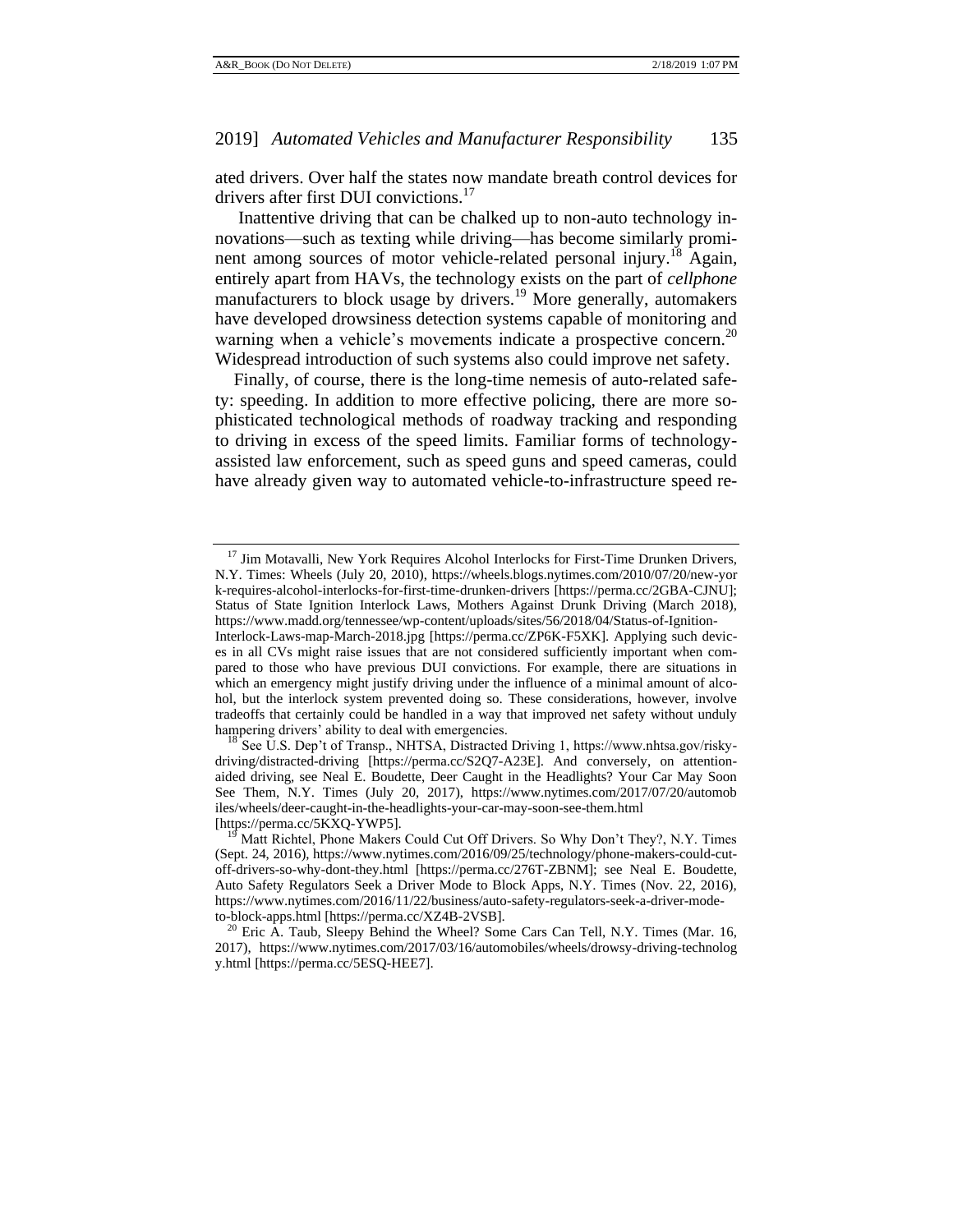porting absent considerable privacy pushback.<sup>21</sup> Such concerns, however, have not completely deterred commercial attempts at tracking, via advanced in-car telemetry, by rental-car and insurance companies.<sup>22</sup>

While these technological innovations do not in any way cancel out the presumed additional safety benefits that will accrue from removing drivers from an active role behind the steering wheel, they are complementary design strategies for diminishing the accident costs of driving CV vehicles.<sup>23</sup> During the long transition, we do not simply have to wait for the brave new world of HAVs to take greater advantage of technology that could considerably improve driving safety. The increased use of such technology could itself start to diminish the consequences of the current liability and insurance regime's focus on the driver.

## <span id="page-9-0"></span>*2. The Prospects for Regulatory Guidance of Technological Innovation*

While the market may generate more widespread use of these new CV safety technologies in the emerging era, sensible regulatory mandates probably would be required to take full advantage of their availability. And an entirely new level of technological complexity, as HAVs

<sup>&</sup>lt;sup>21</sup> See Elizabeth E. Joh, Discretionless Policing: Technology and the Fourth Amendment, 95 Calif. L. Rev. 199, 217–21 (2007) (highlighting a Department of Transportation advisory committee's envisioned use of "Dedicated short-range communications (DSRC)" to enforce speeding laws). Despite this hypothesized use, Professor Joh noted that such automated enforcement at the time was "not being actively pursued," because of "privacy concerns." Id. at 202 n.17; see also Michael L. Rich, Should We Make Crime Impossible?, 36 Harv. J.L. & Pub. Pol'y 795, 816–18 (2013) (evaluating the privacy concerns of monitoring and governing speed within car computers).

See, e.g., Am. Car Rental, Inc. v. Comm'r of Consumer Prot., 869 A.2d 1198, 1201, 1207 (Conn. 2005) (invalidating rental-car contract speeding penalty enforced through in-car telemetry); Ron Lieber, Lower Your Car Insurance Bill, at the Price of Some Privacy, N.Y. Times (Aug. 15, 2014), https://www.nytimes.com/2014/08/16/your-money/auto-insurance/t racking-gadgets-could-lower-your-car-insurance-at-the-price-of-some-privacy.html

<sup>[</sup>https://perma.cc/L372-62F8] (reporting on trend in "usage-based insurance" where in-car telemetry, for example speed and acceleration, influences insurance premiums).

 $2<sup>23</sup>$  Indeed, one can press a step further. In the current driving environment, why is it that auto manufacturers can design cars to run 120 MPH without facing design defect liability when, predictably, some high-risk drivers will drive nearly that fast and get into accidents? Relatedly, in the interim era of newly-minted Level 2 and 3 autos, why shouldn't there be manufacturer liability for failing to implement speed controls linked to the road on which the vehicle is being driven—with some margin for necessity of exceeding the speed limit within reasonable bounds in exceptional circumstances (e.g., driving a sick infant to the hospital)? And when autos are fully automated, is there an argument for allowing them to proceed above the speed limit (again, with some margin for necessity)?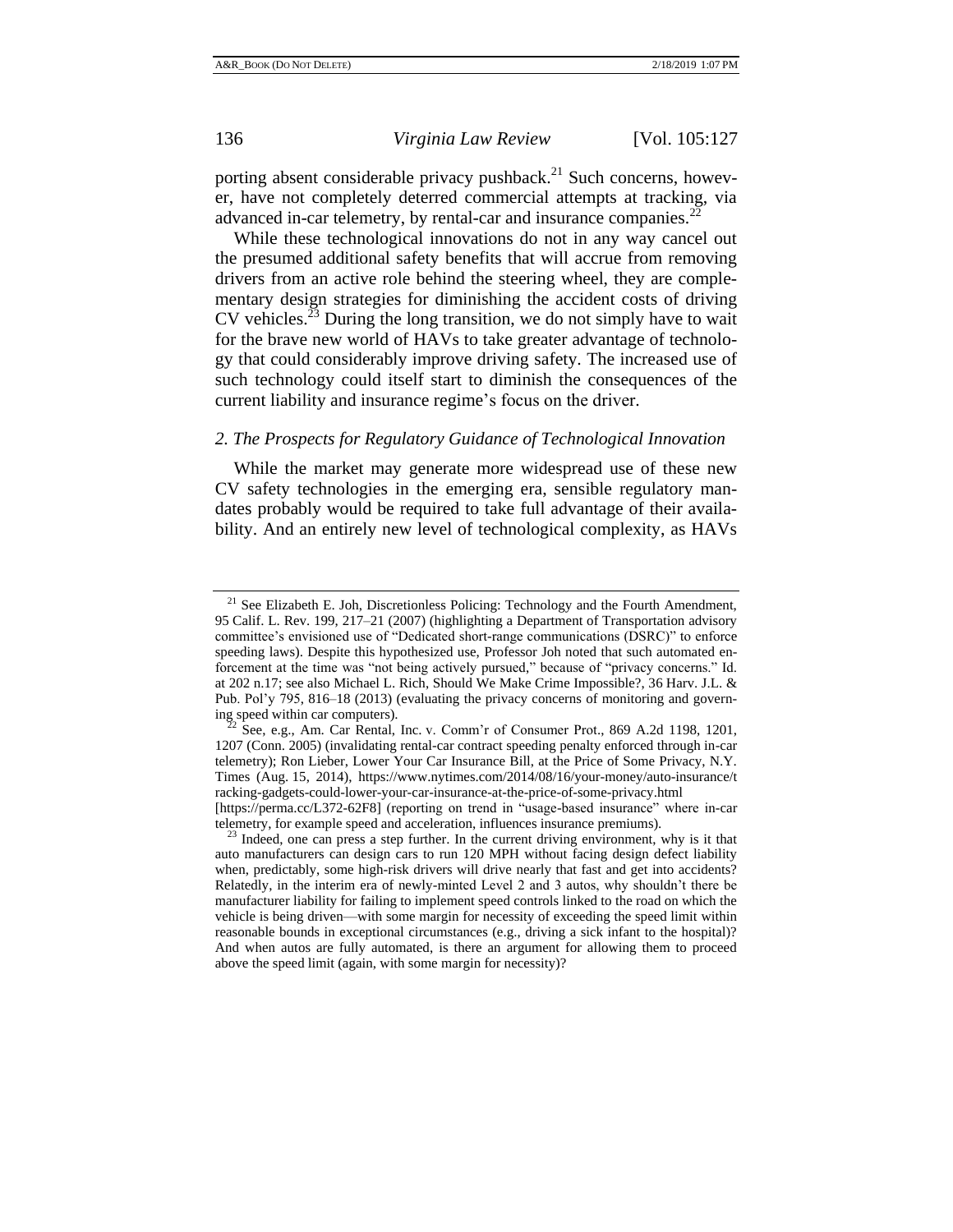become prominent, will introduce still greater challenges. Unfortunately, we are not sanguine about the efficacy of such regulatory involvement.

NHTSA is the principal federal agency charged with regulating auto safety, and there is comparatively little state-based regulation.<sup>24</sup> There is substantial reason for pessimism, however, about NHTSA's capacity for proactive performance on the rulemaking front.<sup>25</sup> Testifying at congressional hearings in recent years, long-time observers of the Agency have sharply criticized NHTSA for its continuous failure to adopt—or, in some cases, avoid delay in generating—safety standards. This testimony attributed the Agency's inactivity to congressional underfunding, industry opposition, and a penchant for taking the less controversial route of recalls. There seems a near consensus that, at best, recent notable standard-setting efforts have either been compelled by Congress in response to perceived safety crises or, as in the case of electronic stability controls (not phased in for all vehicles until 2009–12), have been adopted after delay has resulted in substantial numbers of needlessly lost lives. In addition, the recall process—NHTSA's bread-and-butter—appears to be as flawed, in its own way, as rulemaking performance.

A dismal picture has emerged in congressional hearings and agency reports on the most recent recalls.<sup>26</sup> The findings of a detailed audit report in 2015 of NHTSA's performance by the Office of Inspector General, Department of Transportation—a systematic review of the 2014 GM ignition switch recall process—led to the following conclusions: 1) the Agency fails to provide detailed guidance on information that consumers and manufacturers can be expected to report to the Agency's Office of Defects Investigation; 2) the Agency fails to provide follow-up in

<sup>&</sup>lt;sup>24</sup> State-based regulation is also constrained to some extent by preemption considerations. Compare Williamson v. Mazda Motor of Am., Inc., 562 U.S. 323, 336 (2011) (holding that, although restricting the manufacturer's choice, state tort suit not preempted because it was not an obstacle to achieving federal law's purpose), with Geier v. Am. Honda Motor Co., 529 U.S. 861, 886 (2000) (holding a state tort suit preempted because it obstructed federal law's purposes).

<sup>&</sup>lt;sup>25</sup> See Jerry. L. Mashaw & David. L Harfst, The Struggle for Auto Safety 173-201 (1990), (concluding that, beginning in the early 1970s, NHTSA shifted focus from its mandate to adopt performance-based safety standards through its rulemaking authority, to pursuing recalls (a far less controverted strategy), largely as a response to lack of support—and in many instances, direct challenge—from the courts, Congress, and the industry to its rulemaking efforts).

 $26$  For more extensive discussion of the issues briefly alluded to in the text, see Robert L. Rabin, Pathways to Auto Safety: Assessing the Role of the National Highway Transportation Safety Administration, in Administrative Law from the Inside Out: Essays on Themes in the Work of Jerry L. Mashaw 297, 309–11 (Nicholas R. Parrillo ed., 2017).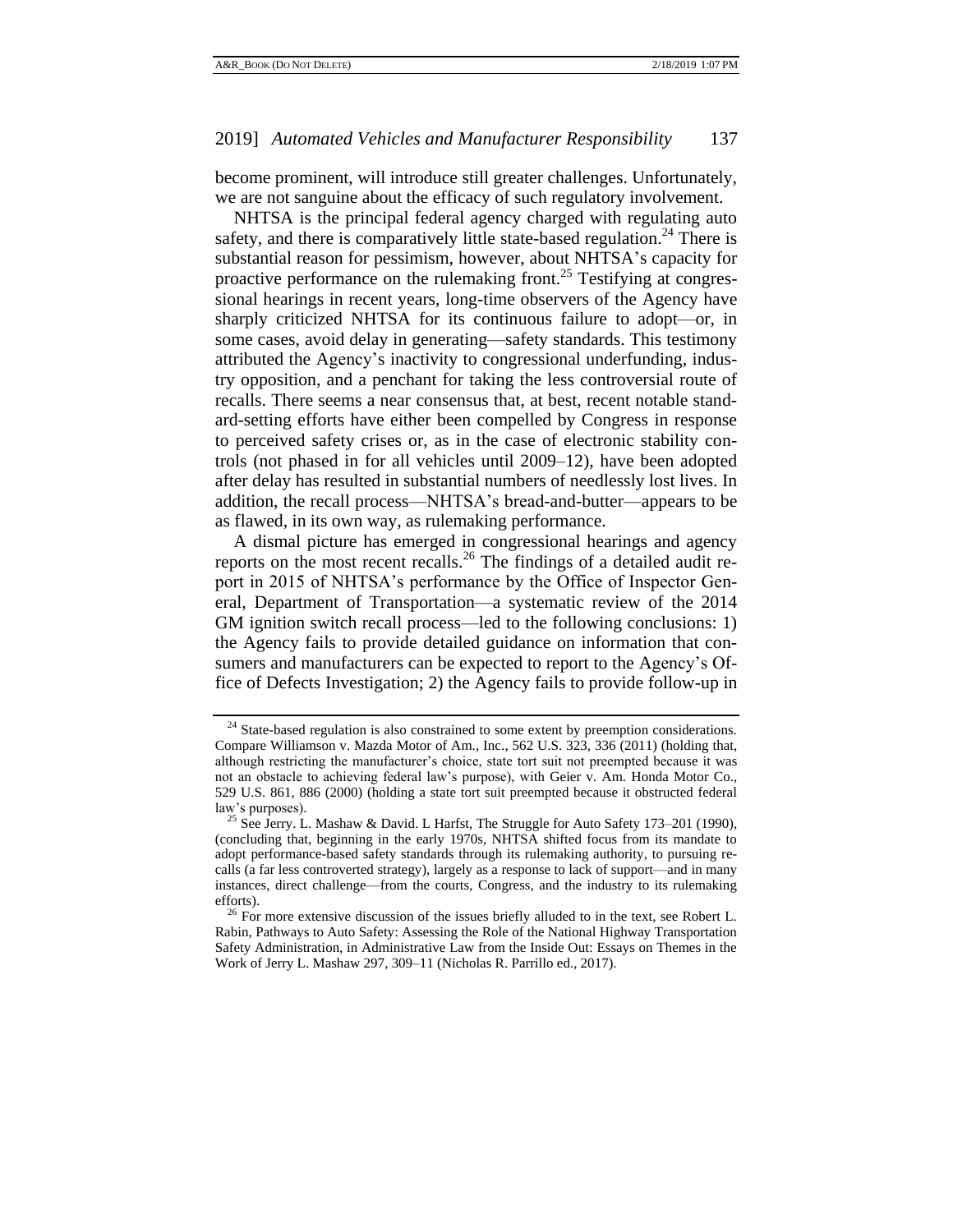verifying and clarifying the data that it does receive; 3) the staff is inadequately trained in statistical analysis and consequently lacks any clear set of priorities; 4) the Agency has shown minimal regard for transparency in its operations.<sup>27</sup>

These subpar regulatory processes have predominantly involved *mechanical* design defects. The passivity on the rulemaking front and deficiencies in the recall process are especially unsettling at a time when technological developments are ushering in a new era of computerrelated design features, which hold out both the promise of enhanced driver safety and the peril of falling outside the Agency's institutional capacity to effectively implement directives in this complex environment of safety concerns.

If NHTSA is to play a meaningful role in promoting auto safety as technology evolves, the Agency will have to provide both front-end and back-end oversight. It will have to set up some ex ante performance standards to guide and channel industry innovation, and it will also be crucial for NHTSA to set up effective ex post oversight (perhaps through recalls) when unanticipated risks arise from design miscalculations. In either case, based on its track record, NHTSA faces severe challenges. As the ignition switch debacle<sup>28</sup> makes clear, the Agency needs a major overhaul, including more refined techniques for gathering and systematizing accident injury data, better trained personnel in automotive design and statistical analysis, greater infusion of funding from Congress, and leadership with a can-do, proactive mindset. In the current political climate, none of this seems likely. Clearly, it will be necessary to continue to rely on the threat of tort liability to contribute to incentives for driver and vehicle safety—along with marketplace and reputational motivations.

<sup>&</sup>lt;sup>27</sup> Id. at 311–13; see also U.S. Dep't. of Transp., Office of the Inspector General, ST2018062, NHTSA's Management of Light Passenger Vehicle Recalls Lacks Adequate Processes and Oversight 27 (2018), https://www.oig.dot.gov/sites/default/files/NHTSA% 20Auto%20Recalls%20Final%20Report%5E07-18-18.pdf [https://perma.cc/RWU4-M35C] ("NHTSA's lack of internal accountability and risk-based oversight inhibits the Agency's ability to meet its safety mission, as evidenced by the series of ineffective Takata recalls between 2008 and 2015.").

<sup>&</sup>lt;sup>28</sup> See, e.g., Katy Stech & Mike Spector, GM Loses Legal Bid to Limit Fallout From Ignition Switch Cases, Wall St. J. (Apr. 24, 2017, 4:13 PM), https://www.wsj.com/articles/supr eme-court-declines-to-review-gm-ignition-switch-case-1493044197 [https://perma.cc/4VS9- D2GB]; Jeff Bennett, GM Ignition Switch Death Toll Rises to 56 People, Wall St. J. (Feb. 16, 2015, 10:39 AM), https://www.wsj.com/articles/gm-ignition-switch-death-toll-rises-to-56-people-1424101164 [https://perma.cc/J52K-HCTH].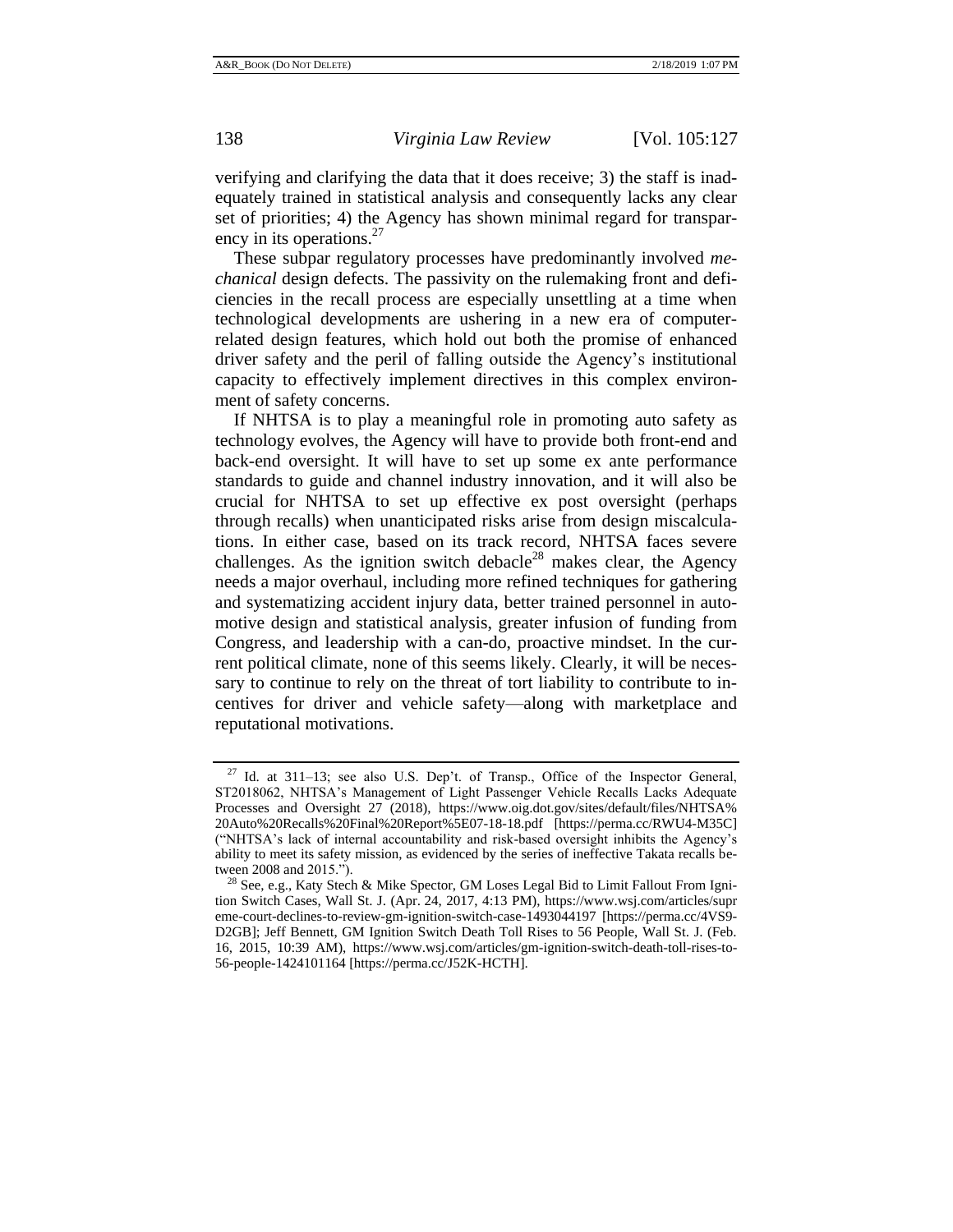# <span id="page-12-0"></span>*B. Products Liability in a World of Increasingly Automated Vehicles: The Interim Period*

The proposal for a Manufacturer Enterprise Responsibility ("MER") system that we set out in Part III departs significantly from the current products-related tort approach. As a consequence, we do not envision the MER regime coming into play until twenty-five percent of the motor vehicle fleet consists of HAVs operating at Levels 4 and 5. Otherwise, HAVs, in their infancy, would be subjected to a notably different liability regime than the prevailing tort system applicable to the CVs predominantly involved in injury-related accidents.<sup>29</sup> This would be undesirable from both political and fairness perspectives: while HAVs are a relatively minor contributor to the roadway accident toll, accidents involving HAVs reveal issues that cannot be completely anticipated or addressed in advance.

<span id="page-12-1"></span>In the near future, therefore, tort will remain the prevailing system for allocating responsibility for *all* motor vehicle accidents. With this in mind, we will focus first on accidents involving what we envision will be classified as Level 2 and Level 3 vehicles, which still will fall into the category that we have been calling "CV accidents."<sup>30</sup> As CVs at these Levels become increasingly automated, the new technology will introduce products liability considerations that foreshadow and are instructive for issues eventually arising in accident liability claims involving Level 4 and Level 5 HAVs.

<sup>&</sup>lt;sup>29</sup> From a liability perspective, these are not entirely discrete categories, of course. Some proportion of the accidents in this transitional period—as well as later, when HAVs are dominant—will involve intersecting causal conduct between HAVs and CVs, underscoring the complexity (and potential incoherence) of a dual-system approach to liability and compensation.

As discussed in Part III, the MER system establishes responsibility based on an "arising out of the operation of a motor vehicle" nexus, in contrast to design defect liability in tort, which is primarily grounded in risk/utility analysis. As a systemic change in legal responsibility, MER is best introduced when HAVs can be regarded as a substantial feature of roadway activity. The twenty-five percent figure is meant as a placeholder for present purposes. Whether it is the optimal target figure should turn on circumstances that are difficult to predict at present, such as whether HAVs attract dominant market share mostly in Level 4 or Level 5 vehicles.

 $30$  On this score, it should be noted at the outset that the SAE Levels 2–4, referenced above are designated without much elaboration in the NHTSA policy statement and the SAE's own description, and consequently they fail to offer helpful illustrations of coverage parameters. See NHTSA, Federal Automated Vehicles Policy, supra note [3,](#page-2-2) at 9.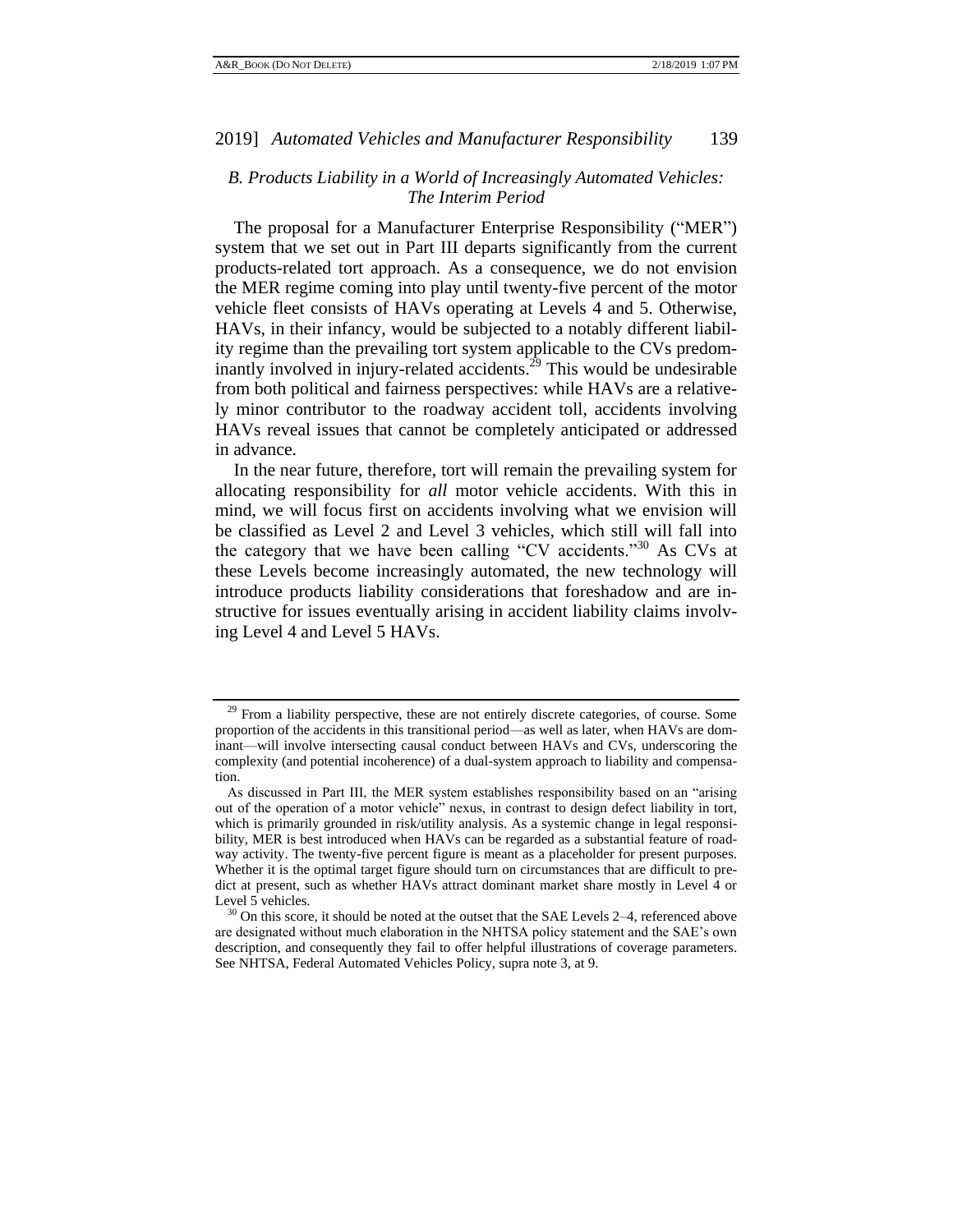## <span id="page-13-0"></span>*1. Products Liability for Automation Defects in CV Vehicles*

The dividing line between SAE Levels 2 and 3 (the latter involving "conditional automation") appears to be whether the automated system operates exclusively subject to driver monitoring (Level 2), or by monitoring the roadway circumstances to determine whether its own limits will be exceeded (Level 3). $31$  In the latter situation, driver "takeover" will often be central to safe operation, and driver-takeover issues may be central in products liability litigation. To illustrate, compare normal highway driving under adaptive cruise control, now standard in Level 2 vehicles, with negotiating a roadway section involving narrow mountainous terrain or driving under exceptionally hazardous weather conditions in a Level 3 vehicle that monitors the roadway "under some circumstances." Assessing the manufacturer's liability in a Level 3 vehicle accident in which driver takeover was necessary could raise new driver negligence issues (whether the driver exercised reasonable care to take over) and new products liability issues under existing defect doctrine.

Two distinct product-defect scenarios might be present in these Level 3 situations: (1) the takeover alert might fail to function properly, in accordance with its design, or (2) the algorithm might fail to anticipate the need for takeover in the particular circumstances. The first scenario, in which the takeover function failed to work properly, would generate a standard claim of manufacturing defect. Tracking section 2(a) of the Products Liability Restatement ("PLR"), this would be a straightforward claim of strict liability.<sup>32</sup> The sole issue that could arise would be one of proof: plaintiff's burden to persuade that the warning signal in fact failed to be activated.

<span id="page-13-1"></span>The second scenario, however, in which the scope of the algorithm failed to anticipate the need for takeover, would be somewhat more complicated. Here, the claim might be one of failure to provide "reasonable instructions or warnings," tracking  $PLR$  section  $2(c)$  on warning defects; alternatively, the claim might be that the accident was attributable to a risk-utility design defect as defined in PLR section 2(b).<sup>33</sup> In es-

 $31$  SAE Int'l, supra note [7,](#page-4-0) at 21–22.

<sup>&</sup>lt;sup>32</sup> See Restatement (Third) of Torts: Prods. Liab. § 2(a) (Am. Law Inst. 1998).

 $33$  See id. § 2(b)–(c). Design defect based on failure to meet consumer expectations—a test rejected by the PLR but adopted in many states as an alternative head of design defect liability—is less likely to succeed, because of the technical nature of the claim. See Soule v. Gen. Motors Corp., 882 P.2d 298, 308 (Cal. 1994) ("[T]he consumer expectations test is reserved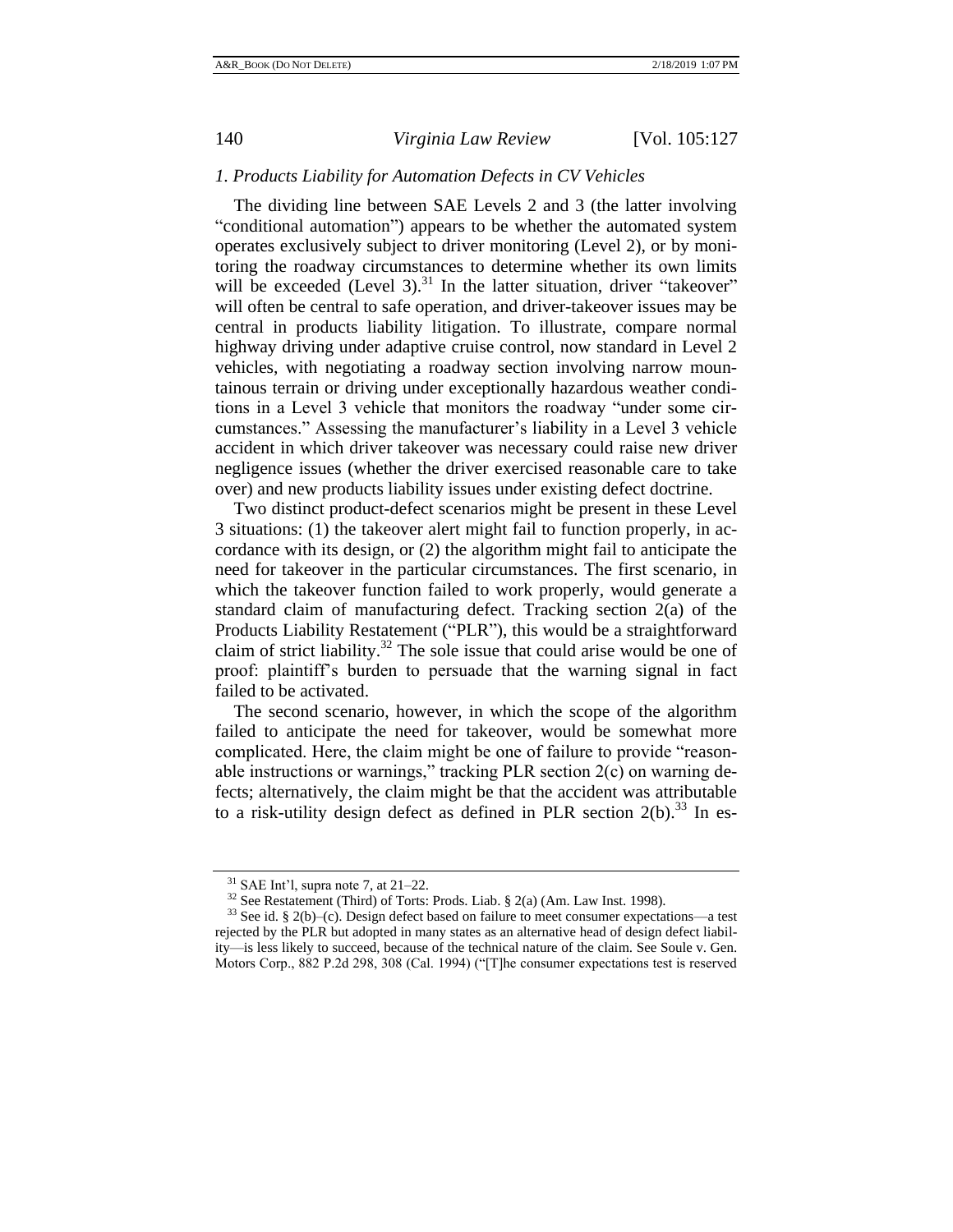sence, this claim—whatever the doctrinal pigeonhole—would raise technical issues regarding the scope and quality of the algorithm for engaging driver takeover: Should the specific roadway risk that came to fruition have been anticipated or detected by the automated system? While this could raise hotly contested issues regarding the reasonable limits of engineering expertise, such issues do not seem different in kind from those arising in Level 2 CV cases, when the performance parameters of computerized safety devices (e.g., lane-drift or blind-spot alerts) have been embedded in the vehicle.

In other situations, however, decisions about whether an automated system in a Level 3 vehicle contained a design defect would be less tractable. Consider liability for accidents in which driver takeover was not feasible: a child impulsively dashing into the road, or a cyclist unexpectedly (and without margin for safe response) swerving into the path of the Level 3 vehicle. At some point, split-second automated reactions to unanticipated interceding hazards simply defy reasonable expectations of engineering design. $34$  But what is that point, and according to what criteria would this decision be made? At a sufficient level of generality, there is nothing conceptually distinctive about applying design-defect doctrine to this problem, but the issues posed often will be technically complex and new to products liability litigation.

Accidents that are even more distinctively associated with automated technology, however, may start to press the limits of meaningful designdefect characterization. Suppose that, because of the background setting of sky and sun, a Level 3 vehicle fails to detect and collides with another CV, or with a cyclist or pedestrian.<sup>35</sup> Again, at a sufficient level of generality, products liability law provides the means of resolving a suit for any resulting injury. Design-defect doctrine would require a plaintiff in this situation to prove that there was a reasonable alternative design that could have avoided the accident, presumably by detecting and reacting to the cyclist or pedestrian. Because automated technology will surely

for cases in which the everyday experience of the product's users permits a conclusion that the product's design violated minimum safety assumptions . . . .") (emphasis omitted).

<sup>34</sup> This is why the *Restatement (Third) of Torts: Prods. Liab.*, supra note [32,](#page-13-1) § 3 addressing the "malfunction" theory of defects—would not be generally applicable to these cases.

<sup>35</sup> See, e.g., Bill Vlasic & Neal E. Boudette, As U.S. Investigates Fatal Tesla Crash, Company Defends Autopilot System, N.Y. Times (July 12, 2016), https://www.nytimes.com /2016/07/13/business/tesla-autopilot-fatal-crash-investigation.html [https://perma.cc/5FM7- PFN5].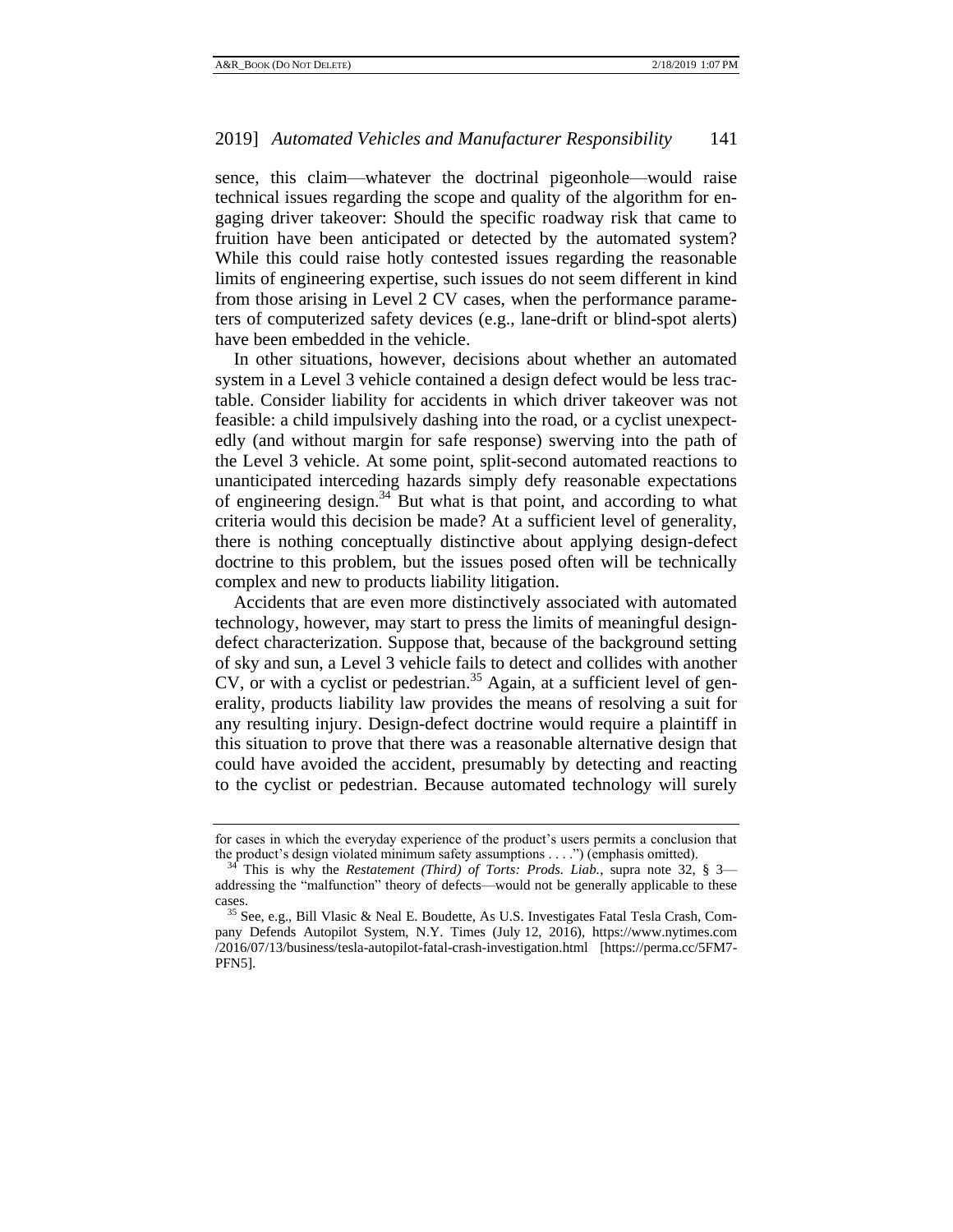be in a state of continual improvement, state-of-the-art issues that products liability law has put to rest in other contexts may be re-introduced in such situations. Litigation over the availability of reasonable alternative designs could easily involve challenging and technical comparisons of design risk, utility, and feasibility.

Add to these situations the variant of intersecting conduct by a victim, and the issues would become even more challenging. For example, suppose that a CV driver or a cyclist failed to exercise due care and, consequently, was partially responsible for an accident when a Level 3 vehicle failed to detect the presence of the driver or cyclist, or failed to call for driver takeover. In the modern era of product-defect liability, the jointresponsibility allocation issues that arise out of such situations have been addressed and resolved—albeit not in a single voice.<sup>36</sup> As in the earlier scenarios, in the short term the introduction of these circumstances to the accident mix may not press flexible application of products liability doctrine beyond its limits, but it will be yet another distinctive development with which this body of law will eventually have to cope.

# <span id="page-15-0"></span>*2. Products Liability in the Longer Term: Will the Concept of "Defect" Be Worth Retaining?*

At some point, Level 4 and Level 5 vehicles will become the dominant though still not exclusive mode of roadway transport, and accidents attributable to driver negligence—and to a lesser extent, contributory negligence by other parties, such as wayward bicyclists or darting pedestrians—will become a minor safety (and accident) concern. Should liability for driver negligence and manufacturer liability for product defects be retained in this new era? We argued above that the tripartite products liability framework of manufacturing, design and warning de-

<sup>&</sup>lt;sup>36</sup> Still another variant would arise when the HAV signaled the need for driver take-over but the operator failed to respond in a reasonable fashion and a third-party was injured. Here, questions of foreseeability (of the HAV manufacturer) and proximate cause (assigned to the inattentive operator) would be triggered under the traditional tort framework.

Proximate cause issues could conceivably arise in yet another daunting context: external hacking and corresponding disablement of safety controls in the vehicle. See Deirdre K. Mulligan & Kenneth A. Bamberger, Public Values, Private Infrastructure and the Internet of Things: The Case of Automobiles, 9 J.L. & Econ. Reg. 7, 8 (2016); Aaron M. Kessler, Fiat Chrysler Issues Recall Over Hacking, N.Y. Times (July 24, 2015), http://www.nytimes.c om/2015/07/25/business/fiat-chrysler-recalls-1-4-million-vehicles-to-fix-hacking-issue.html [https://perma.cc/VQV4-PBF3].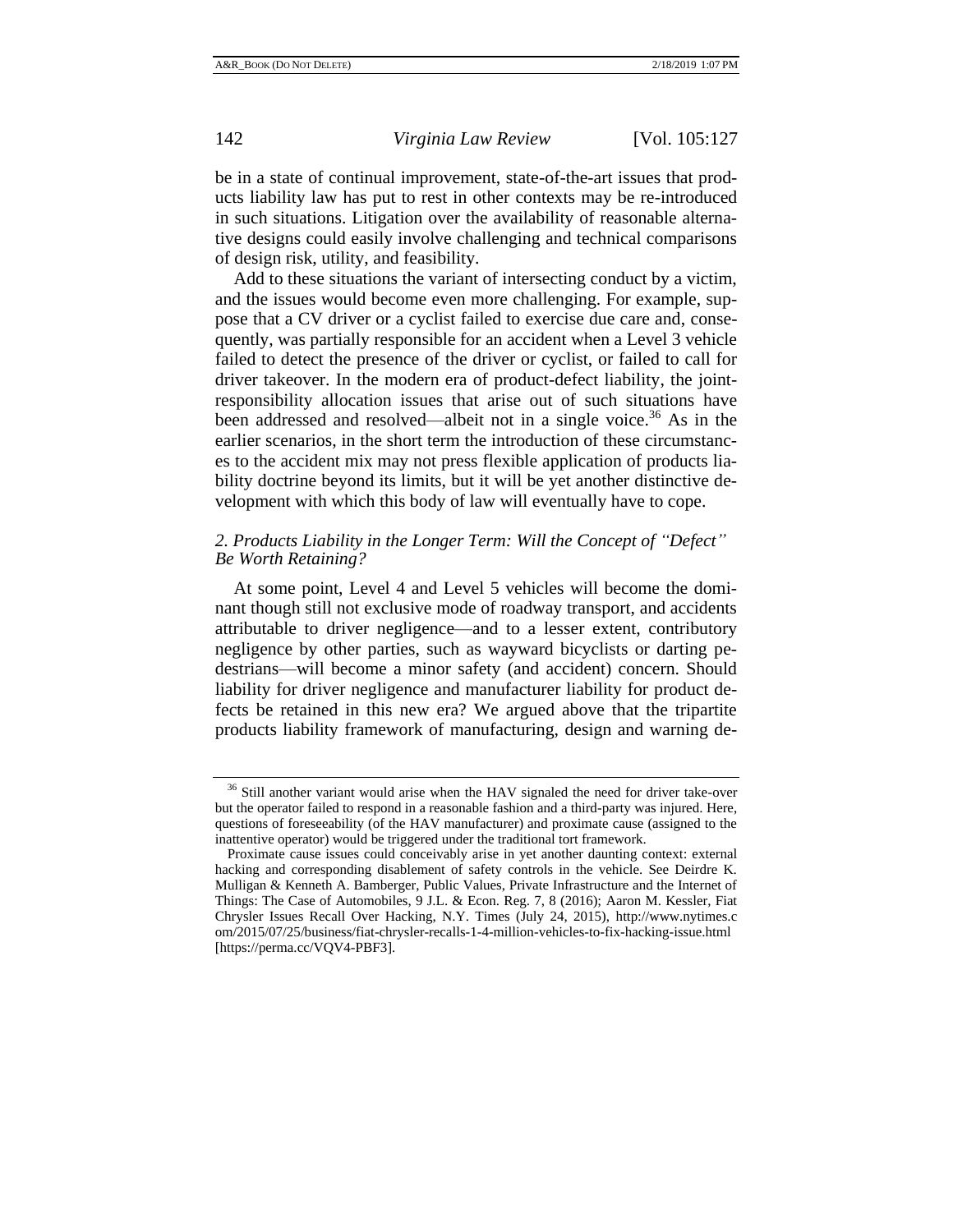fects, along with applicable defenses, can in principle accommodate the emerging presence of Level 3 accidents, although sometimes with conceptual and technical difficulty. Whether it would make sense to continue to apply this framework to Level 4 and Level 5 vehicles is another matter. In our view, substantial considerations militate against continued reliance on negligence and products liability once a vehicle mix threshold has been crossed and the roadways contain a substantial proportion of HAVs that retain very limited driver control over the vehicle's operation or eliminate driver control altogether.

First, by definition, failure to warn defects will no longer be an applicable category. Of course, vehicle owners still will need to be clearly alerted to responsibility for routine maintenance. But driver takeover issues in Level 3 vehicles, which will raise highly contestable questions of reasonable expectations—and correlatively, reasonable attentiveness will be a vestige of the past. Apart from conventional warnings, manufacturers would presumably be responsible for providing consumers aggregate information regarding the accident risks associated with different vehicle models. But this information is most satisfactorily provided through the pricing system, with identification of the risk premium included in the cost of the vehicle. For example, along with the pre-sale information disclosed about fuel economy, operational characteristics, and other marketing information, the vehicle's safety record and past per-vehicle MER assessments could be disclosed. Importantly, this is not reliant on a tort remedy.<sup>37</sup>

Second, by hypothesis, given the greatly heightened complexity and sophistication of the computerized control systems in highly automated vehicles, judicial and jury assessment of the acceptable limits of engineering capability for alleged design defects, through reliance on expert assessments of risk-utility analysis, will come to be needlessly contentious and costly.<sup>38</sup> From a systemic perspective, once the contribution of third parties to HAV-related accident scenarios becomes virtually de minimis, contests over blameworthiness will be replaced by examination of esoteric alleged engineering failures that can best be regarded—both from the vantage points of administrative cost and administrative feasibility—as simply having arisen out of the operation of a motor vehicle.

 $37$  False disclosures might still be actionable in tort.

<sup>&</sup>lt;sup>38</sup> It should be noted that in some instances technological change might be expected to lower the difficulty of identifying the causes of accidents (e.g., by black box-type feedback on what happened).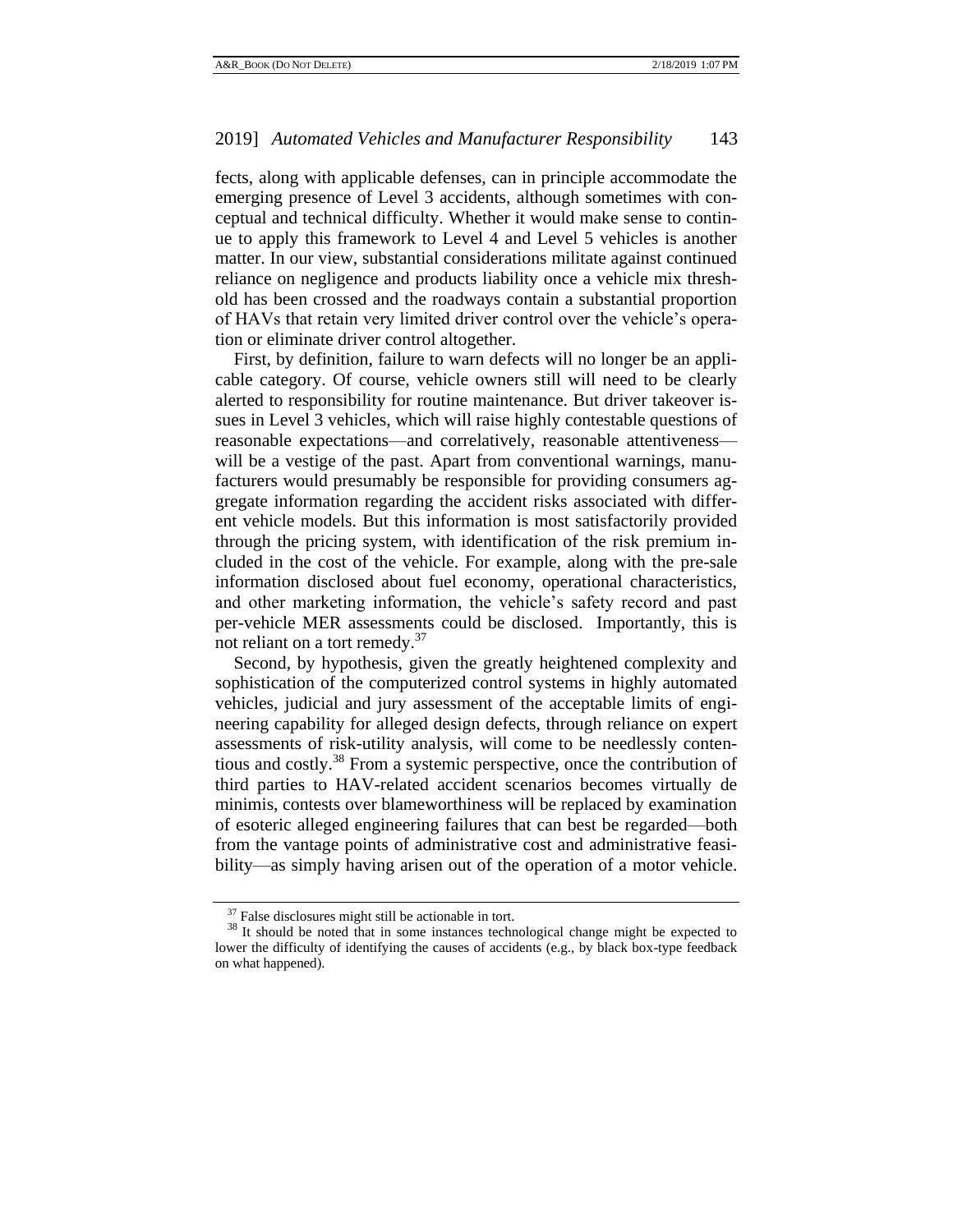Hence, retaining tort would ignore the substantial efficiencies that could be achieved by eliminating hotly contested issues of reasonable technological expectations.

Indeed, at this point, the underlying premise of risk-utility analysis in the context of HAVs warrants rethinking. As largely uniform software becomes pervasive, the concept of a reasonable alternative design ("RADs," under PLR terminology) is likely to become increasingly indeterminate. Moreover, the confounding effect of technological innovation is perhaps most evident as HAV software increasingly incorporates machine learning—that is, the compilation of operational data on the roadways through trial-and-error leading to continuous revisions and updating of algorithm-based driving instructions.<sup>39</sup>

These esoteric, algorithm-based design differences—which might, in addition, be subject to trade secret protection—would impose overwhelming stress on the premises of conventional analysis. Relatedly, as software-related failures become not just the prevailing, but the nearexclusive source of HAV-related injuries, a limitation on the consumer expectations test along conventional lines—that is, disavowing the test in cases of complex products—will not be a rational basis for denying victim compensation.

Nonetheless, auto accidents, though at a much-reduced level, will continue to occur. The needless cost and anachronistic quality of design defect litigation will consequently call into question not only how responsibility for these accidents should be allocated, but also how compensation should be measured and awarded. In this regard, a reformulation of responsibility standards for HAV-related accidents would highlight for reconsideration the case-by-case "make whole" approach to tort compensation as well. We now turn to such a reformulation by detailing our proposal for the adoption of MER.

<sup>&</sup>lt;sup>39</sup> For discussion, see Cade Metz, Competing With the Giants In Race to Build Self-Driving Cars, N.Y. Times (Jan. 4, 2018), https://www.nytimes.com/2018/01/04/technol ogy/self-driving-cars-aurora.html [https://perma.cc/QT84-JNNR]; Evan Ackerman, How Drive.ai Is Mastering Autonomous Driving With Deep Learning, IEEE Spectrum (Mar. 10, 2017, 9:30 PM), https://spectrum.ieee.org/cars-that-think/transportation/self-driving/howdriveai-is-mastering-autonomous-driving-with-deep-learning [https://perma.cc/V68T-7LQC ].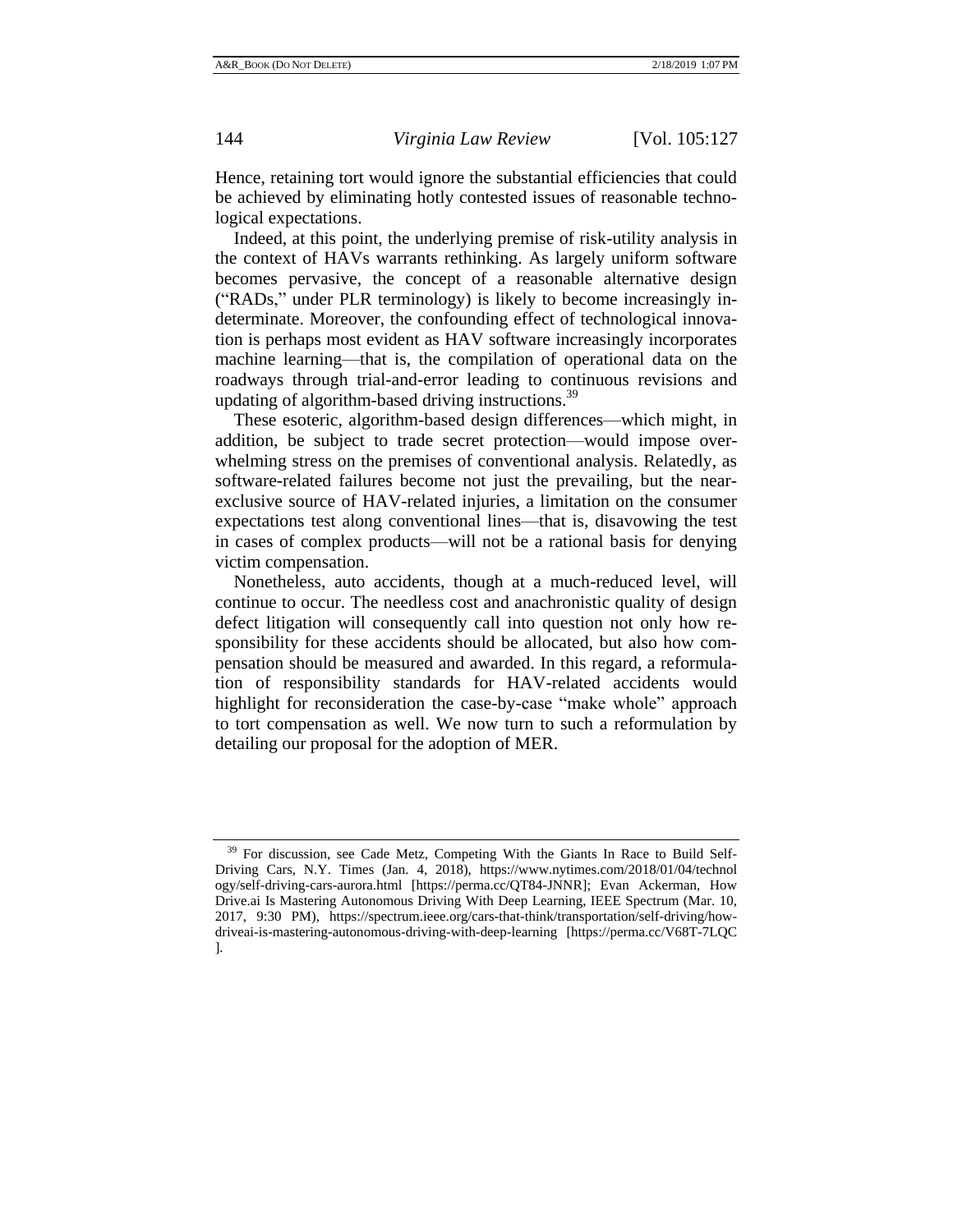# <span id="page-18-0"></span>III. MANUFACTURER ENTERPRISE RESPONSIBILITY: VEHICLE-FOCUSED LIABILITY AND INSURANCE FOR HAV ACCIDENTS

We argued above that, once Level 4 and Level 5 HAVs become a significant and frequently adopted mode of transportation, retention of the fault-oriented standards of negligent driving and of liability for defective products would become outmoded or inconsequential as these standards pertain to HAVs. The current driver-focused liability system will become a thing of the past by virtue of technological change itself—there will be very few occasions for drivers to be negligent, because there will be very little "driving" by people. Auto manufacturers will still be making vehicles, however, and their vehicles will be the cause of most accidents. But the system of auto manufacturer liability for products liability will become inordinately anachronistic and difficult to apply.

A number of scholars have nevertheless envisioned retaining liability for product defects by adjusting the standard under which defectiveness is assessed. One of the most developed analyses is Professor Mark Geistfeld's proposal to insulate auto manufacturers from design defect liability if aggregate premarket testing data show that the autonomous vehicle performs at least twice as safely as conventional vehicles, and the manufacturer warned consumers about residual risks.<sup>40</sup>

<span id="page-18-1"></span>We think that this approach would result in considerably less-thanoptimal liability, because the liability standard that Professor Geistfeld develops is insufficiently exacting. As long as current projections are not hopelessly optimistic, it will be an easy matter for HAVs to be more than twice as safe as conventional vehicles. As we indicated at the outset, estimates are that HAVs will essentially reduce auto accidents by as much as eighty to ninety percent. In any event, products liability law has never gauged the reasonableness of a design by comparison to designs that have been rendered obsolete. A chainsaw's trigger guard may be defectively designed even if the design is twice as safe as a saw without any guard at all; and depending on its side effects, an MRI machine may

<sup>&</sup>lt;sup>40</sup> Mark A. Geistfeld, A Roadmap for Autonomous Vehicles: State Tort Liability, Automobile Insurance, and Federal Safety Regulation, 105 Calif. L. Rev. 1611, 1612 (2017). Professor Geistfeld envisions this standard as applicable to a transitional period: "As the market matures and autonomous vehicles become the norm, a different baseline of comparison will be required. For now, however, the baseline for evaluating safety benefits of an autonomous vehicle can be defensibly defined in terms of conventional vehicles." Id. at 1653.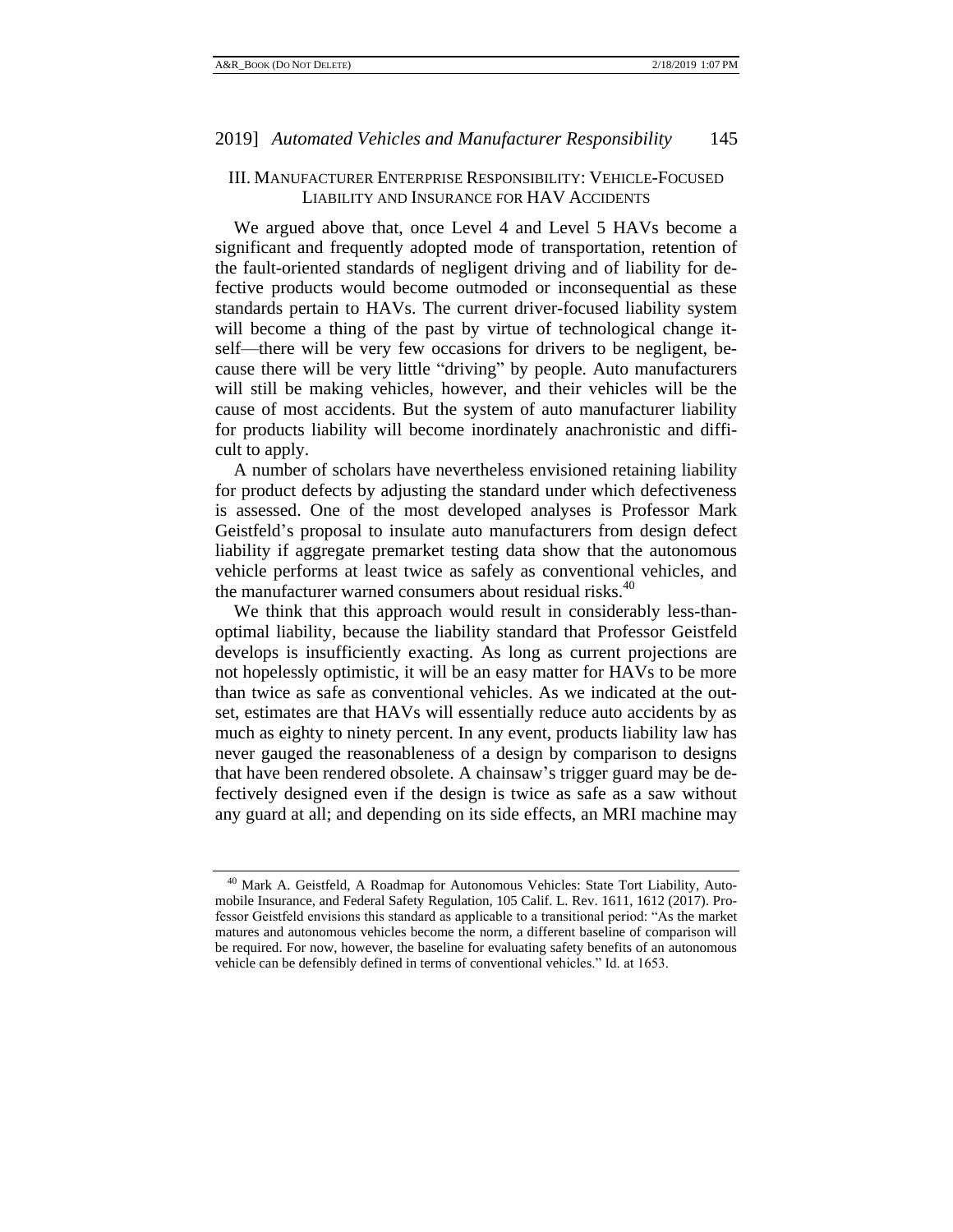be defectively designed even if it is twice as safe as the X-ray machine that it supersedes.

Other scholars, aware of the difficulties of applying the defect concept to HAVs and interested in ensuring compensation for the residue of injuries that HAVs will not eliminate, have gone further along the path toward more far-reaching liability. Some have simply envisioned liability without regard to defectiveness, without substantial analysis or elaboration.<sup>41</sup>

Among the scholars who favor dispensing with the product-defect standard, Professor David Vladeck has worked through the rationale for such an approach in more detail and proposed what he refers to as "common enterprise liability."<sup>42</sup> In Professor Vladeck's telling, this would consist of strict joint and several liability for all HAV-related injuries, on the part of not only the manufacturer of the vehicle, but also the makers of component parts.<sup>43</sup> Professor Vladeck favors such joint liability because he apparently is more concerned than we think is necessary about the difficulty of determining whether the auto manufacturer or the maker of a component part was the cause of an accident. As we indicate below, these probabilities can be assessed ex ante by manufacturers and handled by indemnity agreements or price adjustments with their component-part suppliers.

<sup>42</sup> David C. Vladeck, Machines Without Principals: Liability Rules and Artificial Intelligence, 89 Wash. L. Rev. 117, 129 n.39, 146-47 (2014).

<sup>41</sup> See, e.g., F. Patrick Hubbard, "Sophisticated Robots": Balancing Liability, Regulation, and Innovation, 66 Fla. L. Rev. 1803, 1866–67 (2014) (describing the possibility of automobile distributors forming a fund that compensates victims for injuries caused by robotic automobiles); Jeffrey K. Gurney, Sue My Car Not Me: Products Liability and Accidents Involving Autonomous Vehicles, 2013 U. Ill. J.L. Tech. & Pol'y 247, 271–72 (2013) (arguing that the manufacturer of the specific autonomous technology should be liable for accidents in autonomous mode, not the automobile producer); Kevin Funkhouser, Note, Paving the Road Ahead: Autonomous Vehicles, Products Liability, and the Need for a New Approach, 2013 Utah L. Rev. 437, 461–62 (2013) (asserting that a no-fault compensation system similar to that created by the National Childhood Vaccination Injury Act should be imposed on autonomous vehicle manufacturers); Omri Ben-Shahar, Should Carmakers Be Liable When a Self-Driving Car Crashes?, Forbes (Sept. 22, 2016, 11:36 AM), https://www.forbes.com/ sites/omribenshahar/2016/09/22/should-carmakers-be-liable-when-a-self-driving-car-

crashes/2/#309606f74378 [https://perma.cc/P44C-HM9L] (arguing that imposing liability on autonomous carmakers would not chill production, because the additional cost would instead be calculated in the purchase price).

<sup>43</sup> Id. at 148.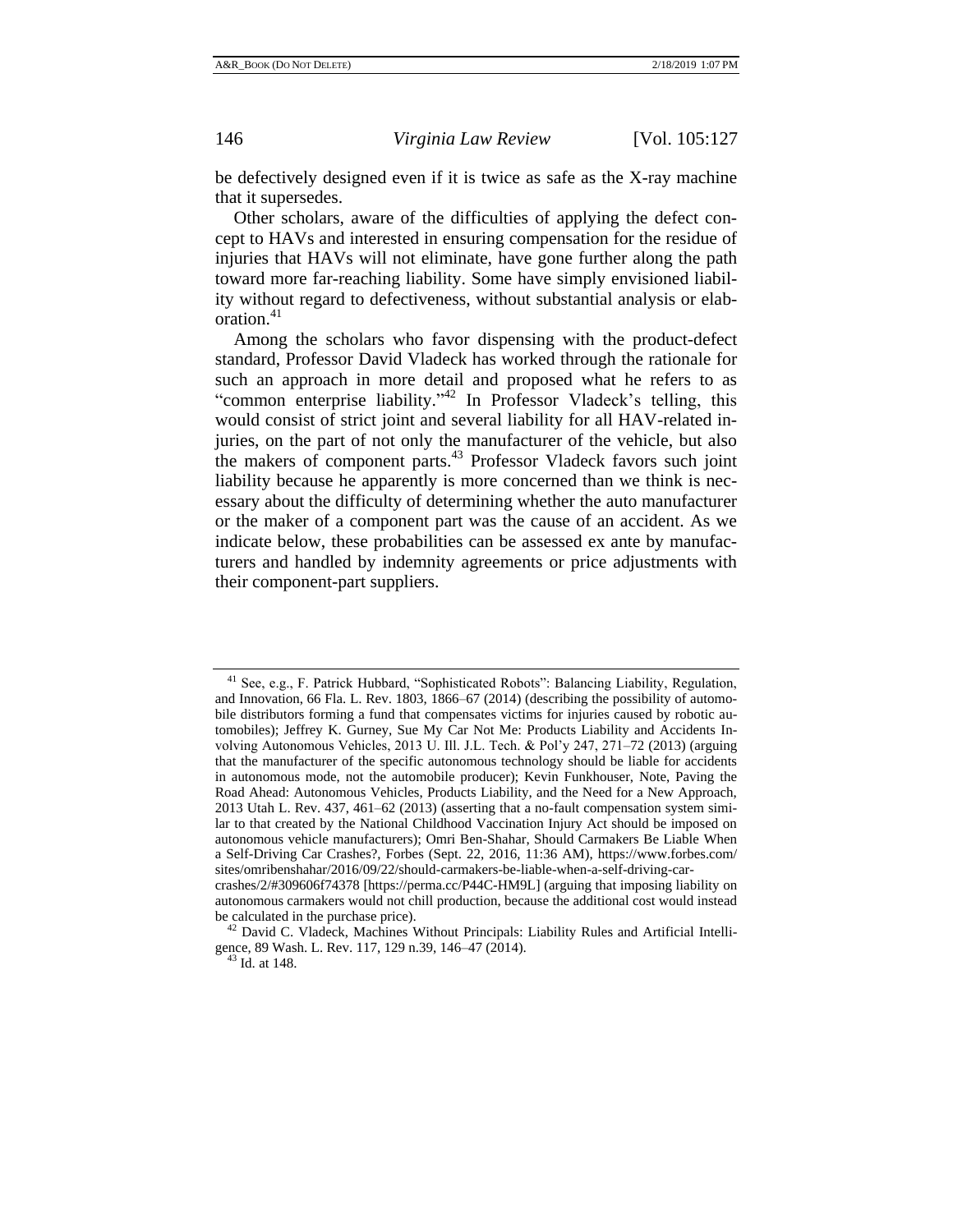Professor Vladeck's approach, however, moves in the right direction.<sup>44</sup> Once HAVs no longer retain even limited driver control over the vehicle's operation, it would make sense to shift to a system of manufacturer responsibility for bodily injuries arising out of the operation of an HAV. As we describe it below, our conception of this approach, which we call "Manufacturer Enterprise Responsibility" ("MER"), is that it would be a manufacturer-financed, strict responsibility bodily injury compensation system, administered by a fund created through assessments levied on HAV manufacturers.

The adoption of the MER system will entail a variety of rules governing scope and implementation. In this Part, we address these matters in detail. The amount of detail we provide in our proposals may at first blush seem surprising, given that our subject is a basic issue of public policy that has only recently been the subject of any discussion at all. In our view, however, whether a proposed policy makes sense almost always depends on whether it is workable, and whether it is workable depends on exactly how it will, or at least could, function. For the most part, the first generation of discussions of HAV liability have, understandably, talked at the level of principle and concept. To push the discussion forward, it is necessary to include, but also to go beyond, principle and conceptual matters alone. Actual policy choices and details must be identified and analyzed.

# *A. The New Taxonomy of Accident Types*

<span id="page-20-0"></span>Once HAVs are on the road, there will be two new types of accidents, in addition to accidents involving CVs only, for which a liability regime is required: "pure" HAV accidents, whether involving one or multiple HAVs (and sometimes involving HAVs and pedestrians or other third parties); and "mixed" accidents involving a CV and an HAV (and sometimes pedestrians or other third parties, as well).<sup>45</sup> Our proposals for the legal treatment of these two new types of accidents, and for the use of MER in connection with them, are set out below.

<sup>&</sup>lt;sup>44</sup> Vladeck, however, does reject a move to no-fault but with some ambivalence. See id. at 147 n.91. Moreover, his sole expressed basis for rejection is the failure of auto no-fault schemes in the 1970–80s to drive down insurance costs. Id. But those schemes bore little resemblance to our proposal, and more importantly, were grounded in a contemporary driver-responsible accident context.

 $45$  See Figure 1.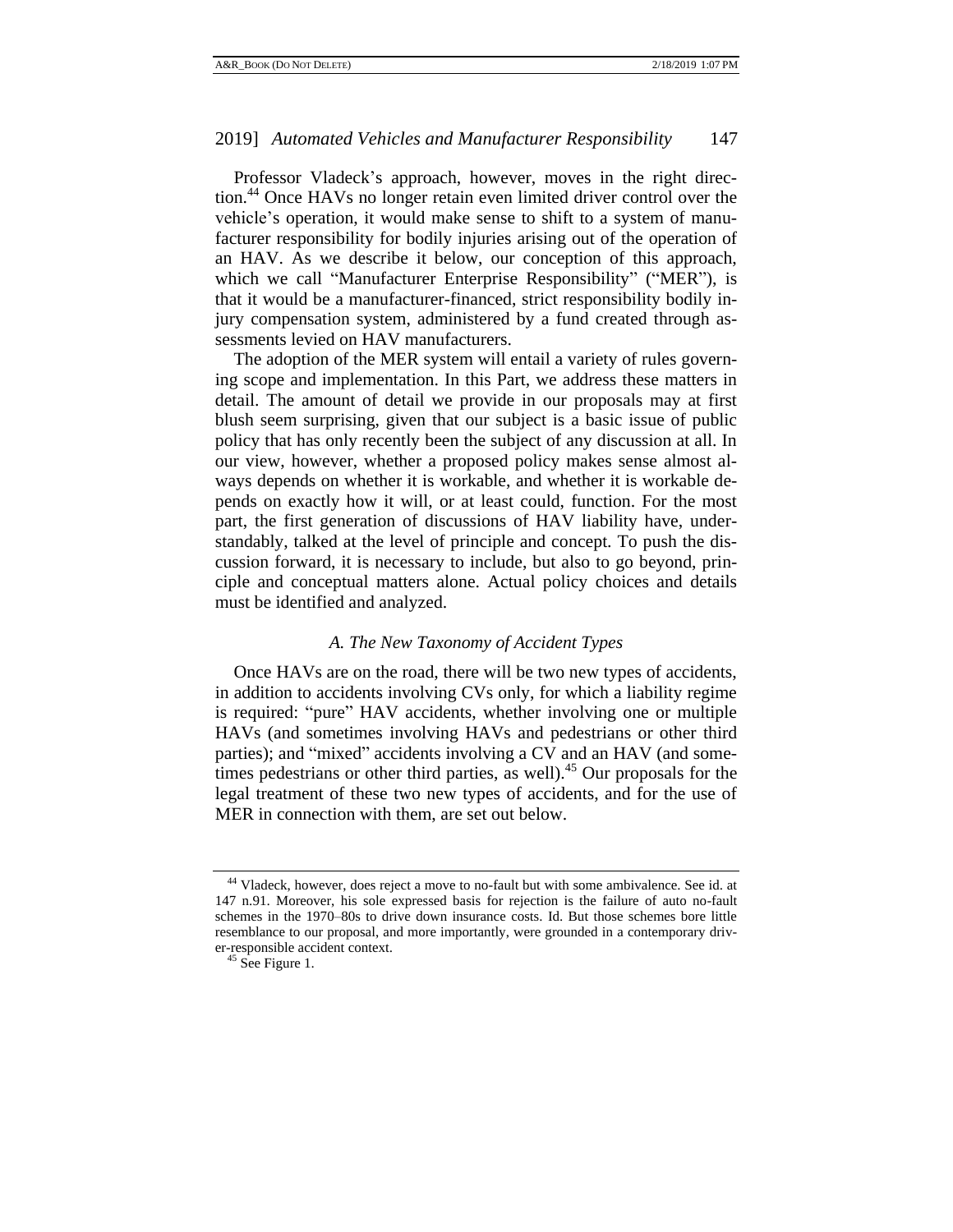ing pedestrian, bicyclist,

etc.)

| <b>Accident Type</b> | Car 1      | Car <sub>2</sub>          |
|----------------------|------------|---------------------------|
| Conventional         | CV)        | CV                        |
| Mixed                | CV         | <b>HAV</b>                |
| Pure                 | <b>HAV</b> | <b>HAV</b>                |
| Pure                 | <b>HAV</b> | No Car (one-car colli-    |
|                      |            | sion or collision involv- |

## *Figure 1*

We first address how MER will be adopted and activated. We then separately discuss the treatment of pure and mixed HAV accidents, in that order. Logically, it may be that mixed accidents should be discussed first, since such accidents are likely at first to be predominant. But as a practical matter, first discussing pure HAV accidents gives us the opportunity to describe MER in detail, and then, with this description on the table, to consider whether and to what extent it makes sense to apply MER, or some other approach, to mixed accidents. Finally, we discuss the administration and resolution of disputes under MER.

## *B. Adopting and Activating MER*

<span id="page-21-0"></span>To be effective, MER will have to be a uniform system enacted at the federal level and applicable throughout the country. It should be activated only after a threshold percentage of registered vehicles are HAVs.

## <span id="page-21-1"></span>*1. A Single National Rule*

As a practical matter, what we propose would require a single national rule enacted by the U.S. Congress, pre-empting all inconsistent state legislation and common law rules. Any other approach would create a patchwork of potentially inconsistent state regimes. Some states would adopt MER; others would retain common law negligence liability; others would retain their hybrid negligence/auto no-fault approaches; still other states might adopt a revised version of common law tort, along lines now being proposed by commentators.<sup>46</sup> Even among states that adopted MER, eligibility and benefit levels could vary. Realistically,

<sup>&</sup>lt;sup>46</sup> See generally, e.g., Geistfeld, supra note [40;](#page-18-1) Vladeck, supra note 42.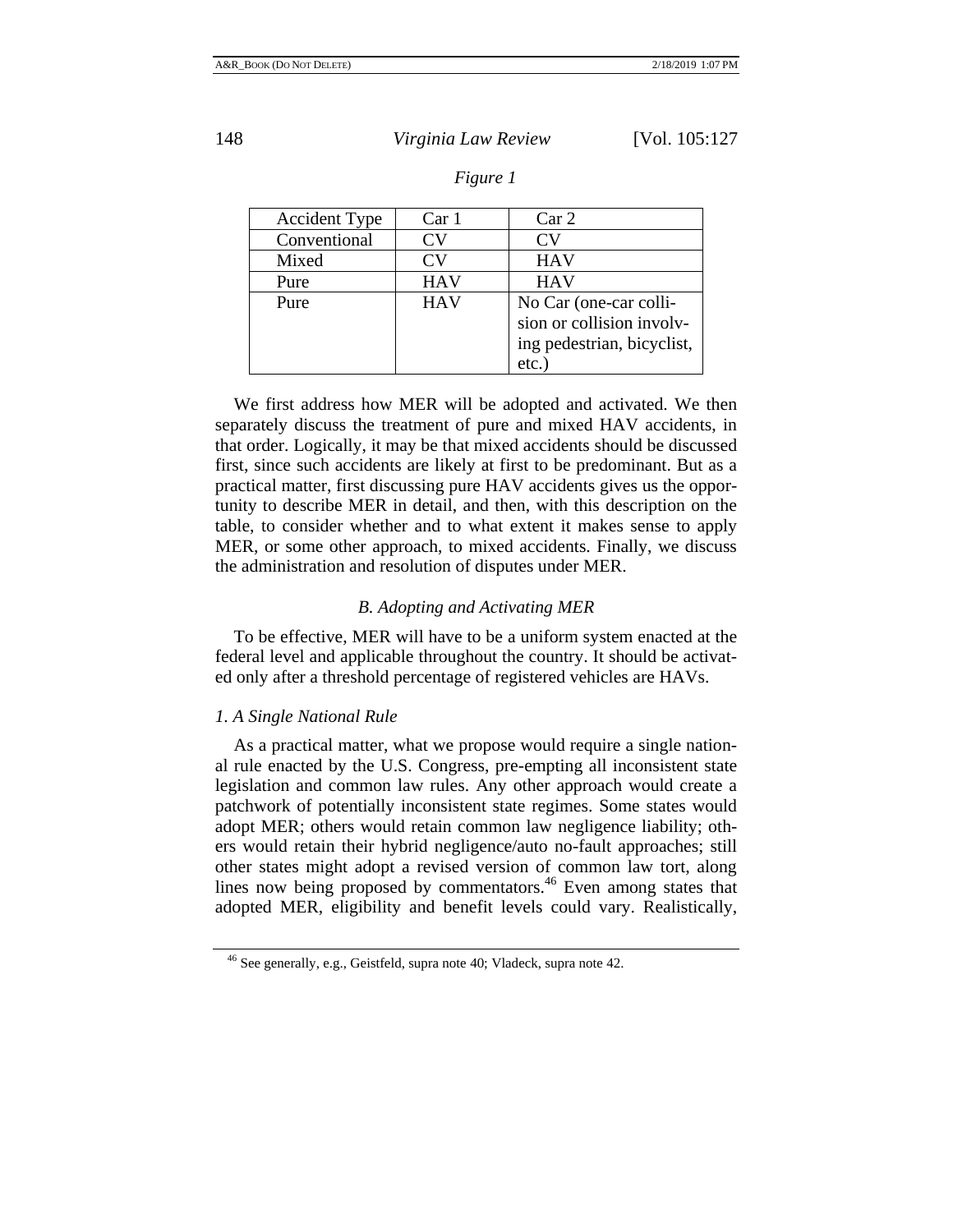state-based legislation is too uncertain, and will be too varied, to be satisfactory. In order to achieve uniformity, federal legislation, not state-tostate variation or the hortatory approach of a proposed uniform state law, will be necessary.

In any event, auto manufacturers are national, indeed international businesses. Their HAVs will carry the same safety features and the same risk in whatever state they are driven, independent of where state boundaries are located. Variation in products liability standards and the unpredictability of their application from state to state, as much as the scope of potential liability, have been the major dissatisfaction of auto manufacturers with the current system. A single national approach would solve this problem.

# <span id="page-22-0"></span>*2. The Threshold for Activation of MER*

As mentioned earlier, the MER system should go into effect when twenty-five percent of all vehicles registered in the United States are HAVs. The twenty-five percent threshold that we propose is not arbitrary, but neither is it set in stone. MER should be introduced as soon as the percentage of HAV vehicles is substantial. $47$ 

<span id="page-22-1"></span>An HAV vehicle should be defined as one that satisfies the definition of Level 4 and Level 5 vehicles under the Society of Automotive Engineers ("SAE") classification system. These categories are for vehicles that incorporate "high automation" and "full automation," respectively.<sup>48</sup> In contrast, at Level 3 there is only conditional automation, because the driver is expected to respond to a request to intervene in the operation of the vehicle.<sup>49</sup> Both the conceptual and practical difficulties that would be associated with application of MER to the automated operation of Level 3 vehicles, in our view, argue against applying MER to such vehicles. Some accidents would arise out of the automated operation of a Level 3 vehicle; some would arise from driver error such as arguably negligent takeover; and others might be the result of a combination of the two factors. Attempting to determine which occurred, and applying MER only in some situations, would be a game not worth the candle.

 $47$  See supra note [10](#page-5-1) and accompanying text (proposing triggering MER once HAVs make up 25% of vehicles on the road).

<sup>&</sup>lt;sup>48</sup> SAE, Automated Driving: Levels of Driving Automation Are Defined in New SAE International Standard J3016 2 (2014).

<sup>49</sup> Id.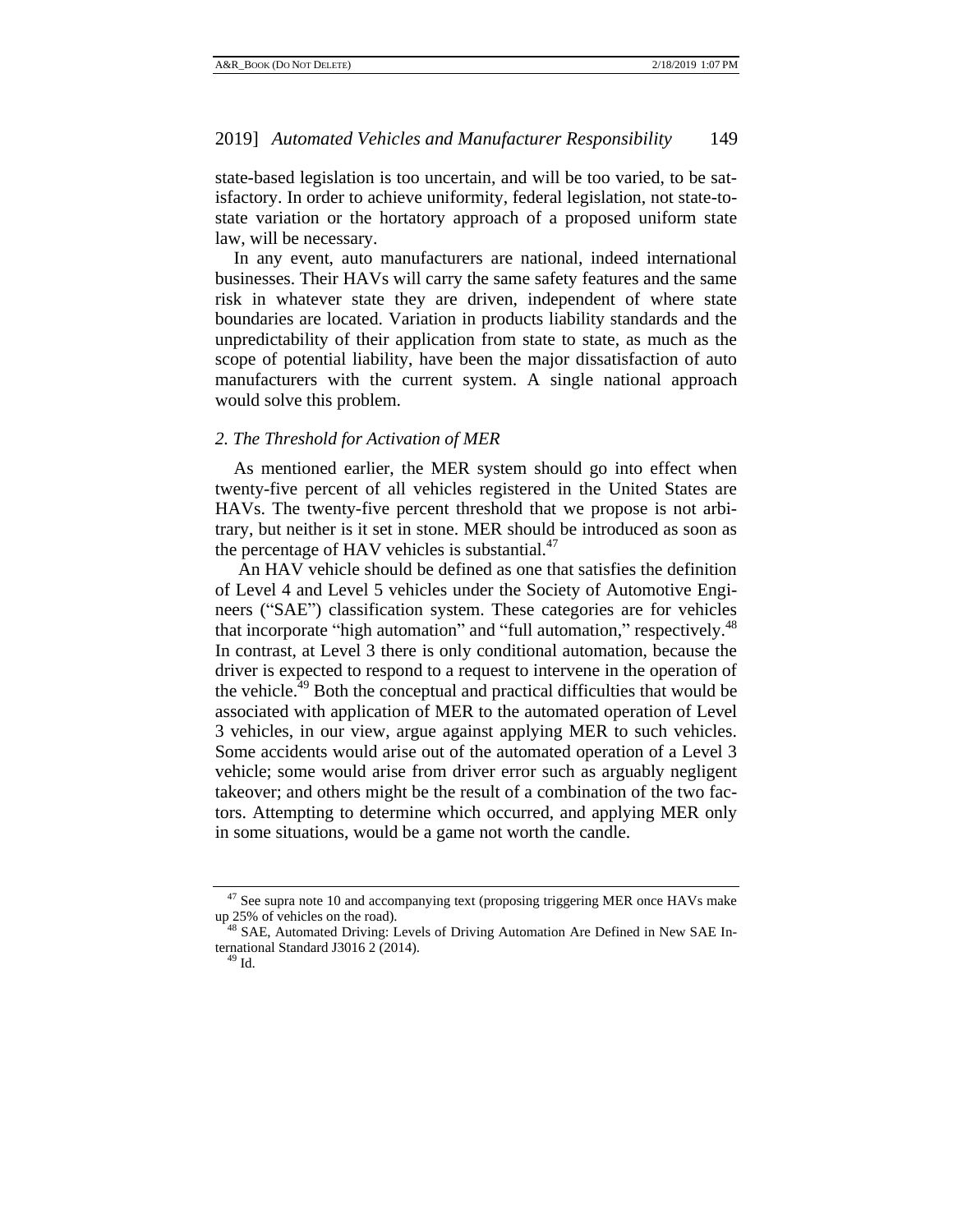A separate problem is how to identify Level 4 and Level 5 vehicles. The differences between the SAE Levels are not fully objective: as the SAE itself states, "A particular vehicle may have multiple driving automation features such that it could operate at different levels depending upon the feature(s) that are engaged.<sup>550</sup> The development of HAVs that could qualify as Level 4 or Level 5 vehicles, however, is too far in the future for any definitive definition to be developed now. It will be at least the early or mid-2020s before the issue can be considered ripe.<sup>51</sup> The most promising approach will probably be to designate certain core features of a vehicle that must be highly or fully autonomous in order to qualify. But it would be premature to try to identify the universe of such features at present.

An alternative that could be kept on the table for the present is manufacturer self-designation/opt-in during an initial phase, such as the first five to ten years. That would solve problems of definition. A manufacturer willing to declare coverage eligibility under the MER regime for all HAV accidents could simply certify its vehicles, or a subset of them, as qualifying. But we are concerned about the risk of what would amount to adverse selection problems—for example, manufacturers of vehicles encountering significant numbers of suits for design defects arising out of particular design features and then opting into MER for later model years in order to save on tort costs, instead of redesigning their vehicles. For this reason, we do not favor this approach at present. If technological developments made the risk of this sort of adverse selection minimal, however, it could then be appropriate to consider manufacturer self-designation.

# *C. Pure Cases: HAV-Only Accidents and the Scope of MER*

<span id="page-23-0"></span>HAV occupants and specified third parties involved in HAV-only accidents would be entitled to MER, provided automatically as one of the terms of sale of all HAV vehicles. All bodily injury "arising out of the operation" of the vehicle would be covered, up to the specified benefit limits, except for injuries caused by the HAV owner's own negligence. For example, MER would not cover injuries caused by the negligent failure to upload software updates, negligent tweaking of software, or

 $^{50}$  Id.

<sup>51</sup> See predictions cited supra note [8](#page-4-1) and accompanying text.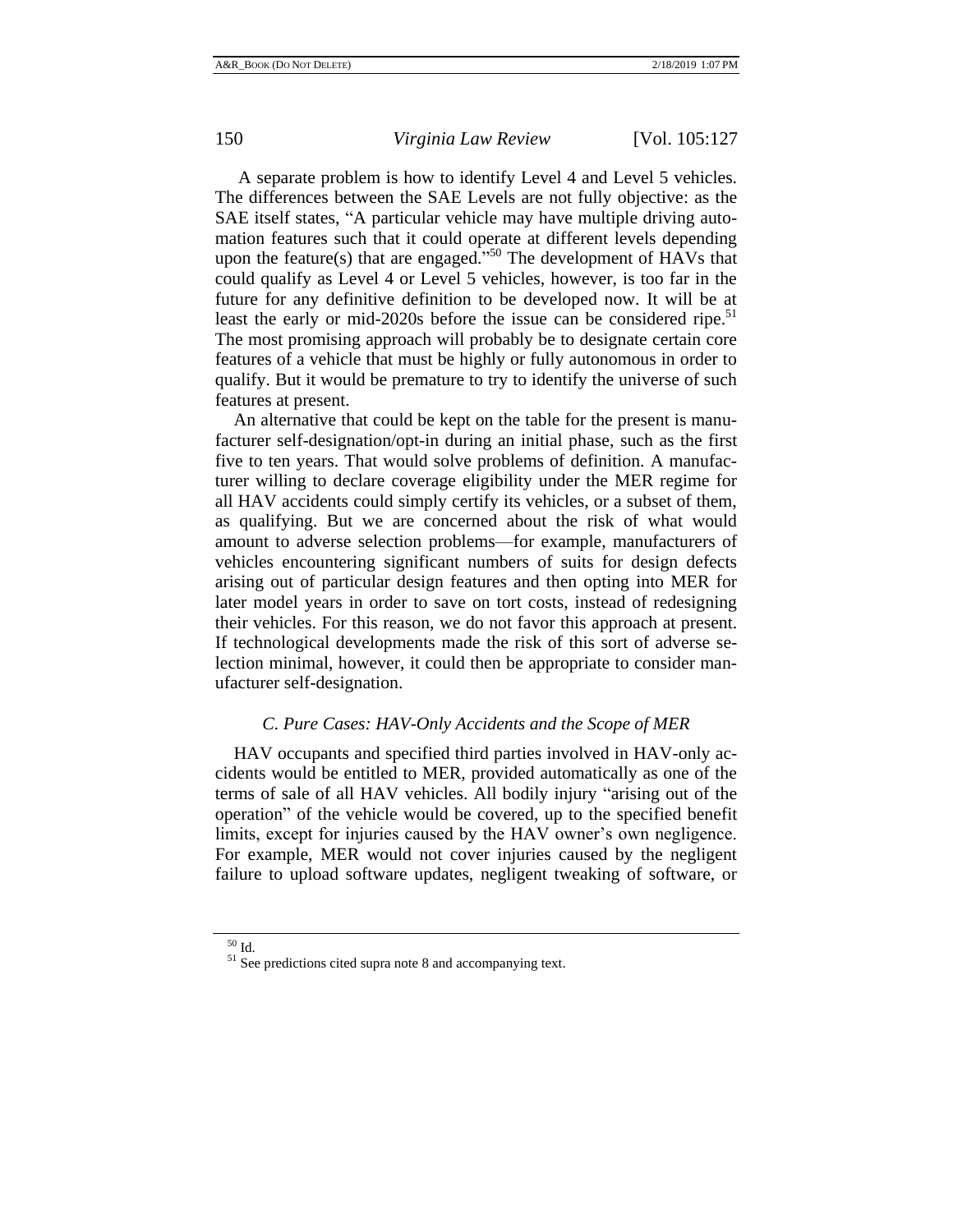<span id="page-24-2"></span>negligent maintenance.<sup>52</sup> Nor would MER cover negligent "drivers" for those limited tasks that they could perform. For example, we envision the possibility that an SAE 4 vehicle could be manually driven a few feet in order to set it at a particular angle to a wall or to place it on a hydraulic lift for maintenance.<sup>53</sup>

MER would be a victim's exclusive remedy for the injuries to which it applied; there would be no tort cause of action for injuries caused by allegedly defective features of an HAV. Benefits would be provided for out-of-pocket losses (such as medical bills and lost wages), plus scheduled benefits for substantial pain and suffering. We discuss each of these features of MER below.

## <span id="page-24-0"></span>*1. Covered Individuals and Manufacturer Responsibility*

In fashioning the MER system, a number of choices must be made. In this Subsection we address two choices. The first is which individuals should be entitled to MER. The second is whether MER should be a third-party system of manufacturer liability, or a first-party system of vehicle-owner and victim-purchased insurance.

## <span id="page-24-1"></span>*a. Covered Individuals*

MER would provide compensation to the HAV's occupants, as well as to pedestrians, bicyclists, motorcyclists, and other third-party bystanders, for bodily injuries "arising out of the operation" of an HAV. This would include injuries suffered in accidents involving two or more HAVs.<sup>54</sup> It is conceivable that on rare occasions an injured pedestrian or

 $52$  An array of related variations on owner/manufacturer responsibility could arise, but it is too speculative to assess comprehensively at this point. For example, it is conceivable that the HAV manufacturer would offer a setting in which the owner was given some leeway in determining the speed/safety trade-off under specified circumstances. The owner's choice among options might raise questions of negligence or comparative responsibility. Less speculative would be settings that allowed the owner to determine route preferences. But these scenarios seem unrelated to limiting manufacturer responsibility for vehicle-related accidents. Similarly, it is conceivable that owner preferences would be programmed without precluding operation under various hazardous conditions (hurricane alerts, for example). But in these latter scenarios, failure to warn doctrine (and concomitantly, ignoring manufacturer warnings) would likely be determinative of liability.

The MER Fund, however, would have the burden of proving that injuries otherwise arising out of the operation of an HAV were proximately caused by the HAV owner's (or "driver's") negligence.

When a third party, not an occupant, is injured by the convergence of two HAVs, to promote simplicity and low administrative costs, the third party should be able to choose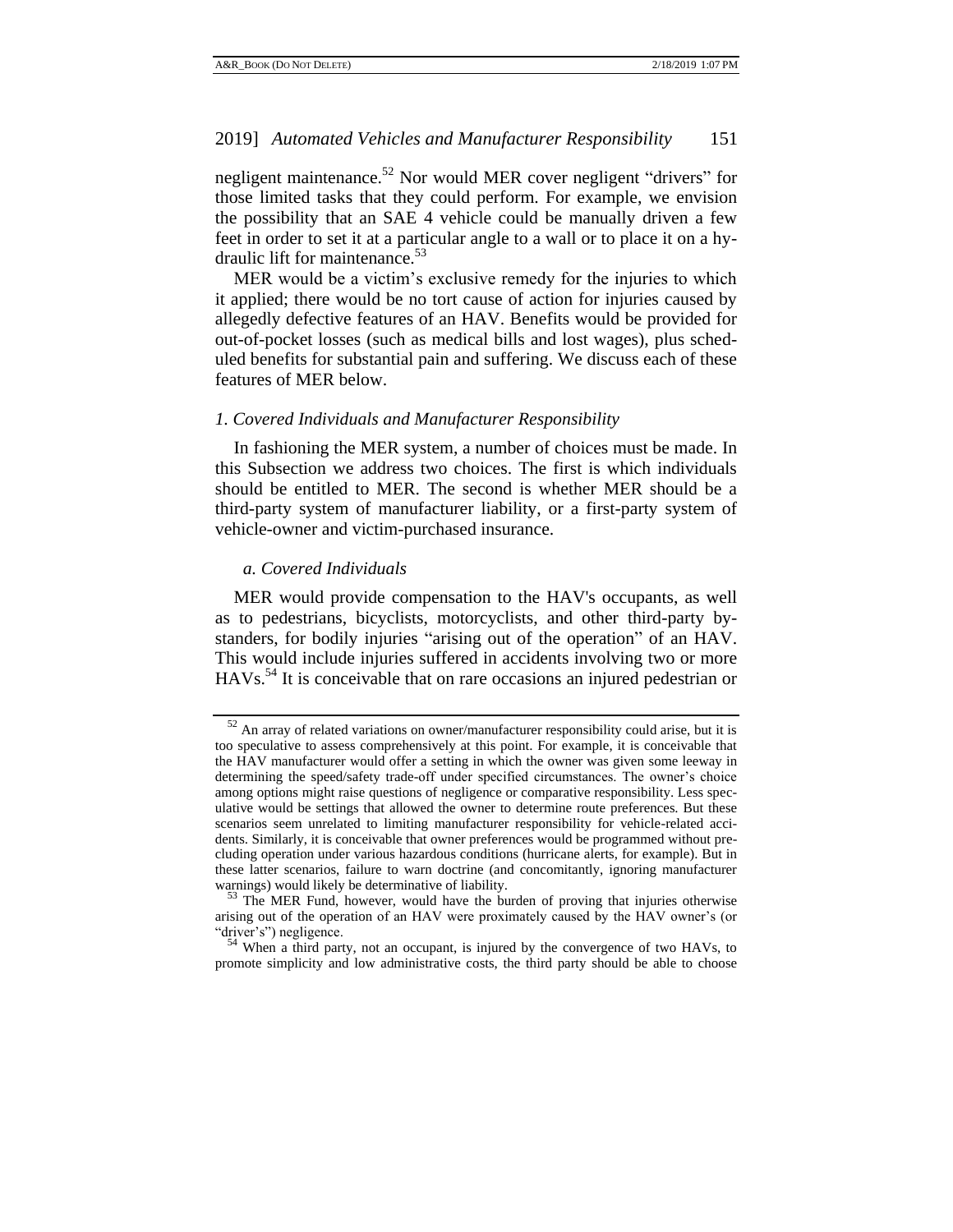bicyclist will have been so substantially responsible for an accident that his or her injuries would not be considered to have "arisen out of the operation" of an HAV and therefore be non-compensable. For example, if a pedestrian stepped directly in front of an HAV or a bicyclist rode directly into the rear of an HAV as the HAV was properly coming to a stop, neither the pedestrian's nor the bicyclist's injuries would arise out of operation of the HAV. The notion of an accident "arising out of" HAV operation contemplates a sufficient causal nexus between operation and injury that would be absent in our hypotheticals. But these cases should be the rare exception.<sup>55</sup>

MER will not cover property damage suffered either by an HAV owner or occupant, or by a third-party.<sup>56</sup> In most instances, this will produce no hardship or unfairness. HAV owners still will likely purchase conventional auto insurance (sometimes called "collision" and "comprehensive" coverage) covering damage to their vehicles—for example, protection against fire and theft. HAV occupants, pedestrians, and bicyclists still will be able to purchase property insurance (usually under Homeowners or Renters policies) covering them against loss related to personal property. And owners of real property damaged on rare occasion by an HAV will have similar coverage (if, for example, an HAV damages a garage). $57$ 

<sup>56</sup> Current auto no-fault legislation similarly precludes coverage for property damage. See, e.g., Mich. Comp. Laws § 500.3123(1)(a) (1978) (excluding coverage damage to non-parked vehicles and contents).

<sup>57</sup> Homeowners and renters policies contain motor vehicle exclusions that are applicable to the liability insurance components of these policies, but these exclusions do not apply to the

<span id="page-25-0"></span>between HAVs, and there should be no contribution. This mirrors the old common law rule that there is no contribution among joint tortfeasors. Statistically, this will end up being random for manufacturers and therefore should not be unfair in the aggregate. In practice, of course, there will be relatively few cases of this sort.

Reverting back to the negligent maintenance and/or failure-to-download-softwareupdates examples, supra note [52](#page-24-2) and accompanying text, if the vehicle is owned by a ridesharing or rental enterprise—which many commentators believe will become increasingly the case in the new era—then presumably an injured occupant or other third-person would retain a tort action against this entity for the subpar conduct. See, e.g., Collazo v. MTA-New York City Transit, 905 N.Y.S.2d 30, 31 (N.Y. App. Div. 2010) (holding negligent maintenance suits against car and truck rental companies are not barred by the Graves Amendment, 49 U.S.C. § 30106, which generally precludes vicarious liability). But see Mark Harris, Passengers in Uber's Self-Driving Cars Waived Right to Sue for Injury or Death, The Guardian (Sept. 26, 2016), https://www.theguardian.com/technology/2016/sep/26/uber-self-drivingpassengers-pittsburgh-injury-death-waiver [https://perma.cc/7HCM-P2QW] (reporting that passengers in Uber's self-driving cars in Pittsburgh had to waive right to sue even for "negligence or human error").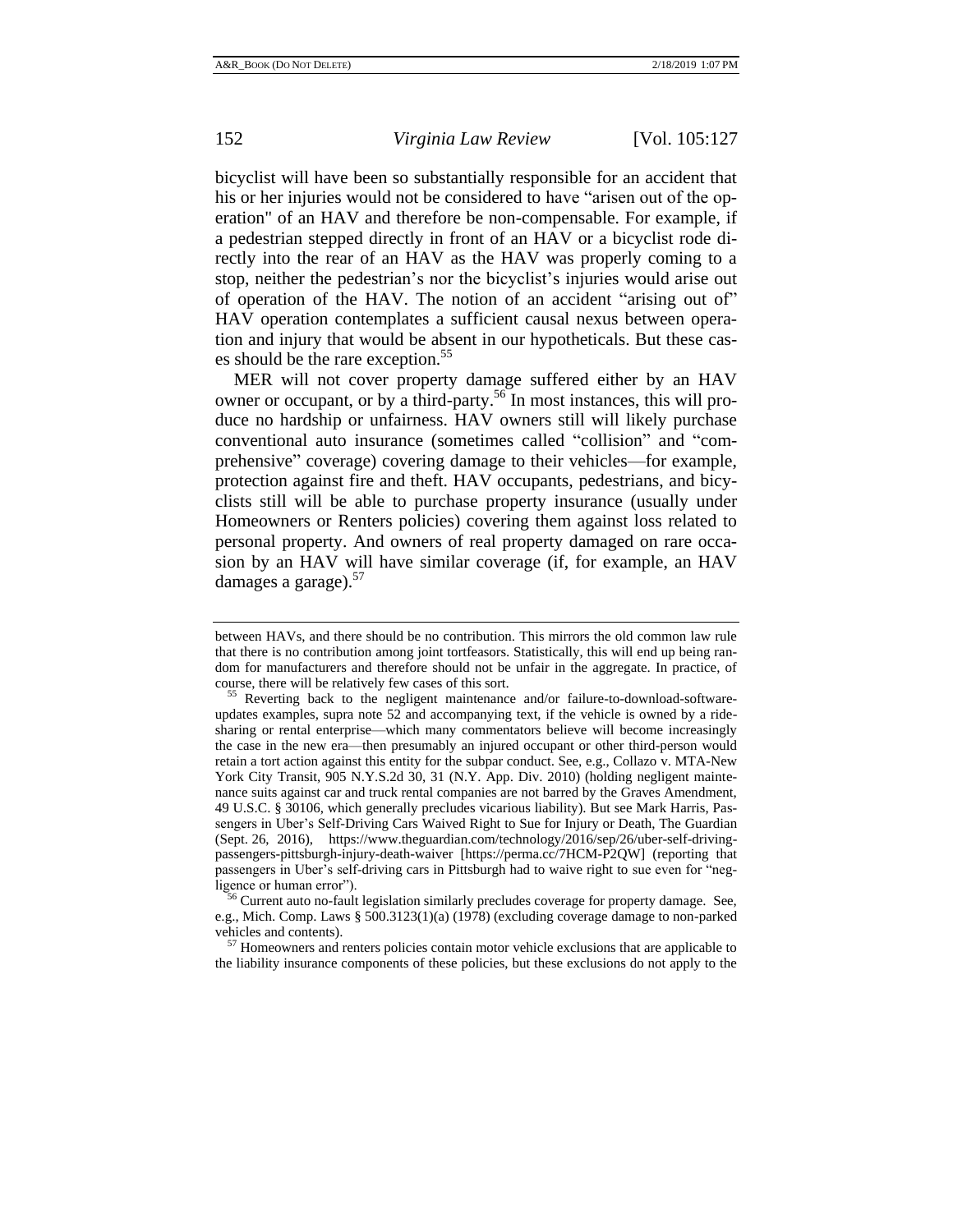Given the widespread availability and actual purchase of property insurance, we favor eliminating HAV manufacturers' tort liability for such property damage, despite the fact that it will not be compensable by MER. But even if tort liability for property damage is preserved, liability is likely to be an issue mostly between subrogated auto or property insurers and HAV manufacturers. Such suits will succeed only if the former are able to prove that the property damage was caused by a defect in the HAV. That will be an expensive proposition for all but the most substantial amounts of property damage. We therefore do not expect that there would be many such suits.

## <span id="page-26-0"></span>*b. Manufacturer Responsibility*

The second choice is between third-party and first-party insurance: between manufacturer and auto-owner financial responsibility for the costs of HAV-related compensation. For a number of reasons, manufacturer liability is highly preferable.

Most importantly, the owner and occupants of an HAV will have no operational control over the vehicle. Their only involvement will be the decision to purchase and/or ride in the vehicle. In contrast, the manufacturer will design or purchase from a supplier the autonomous driving system incorporated into the vehicle. A number of factors flowing from these differences support the choice of manufacturer responsibility.

First, the manufacturer will be in the best position to decide what to invest in designing the system by comparing (among other things) the cost of compensating losses for which it is responsible with the cost of including features that will help to avoid additional accidents. Second, bearing financial responsibility for HAV losses will give the manufacturer an incentive to research ways of avoiding accidents that are currently unavoidable. For example, vehicle-to-vehicle ("V2V") communication is likely to become one of the methods that HAVs employ to avoid accidents.<sup>58</sup> Some accidents resulting from the failure of one vehi-

property insurance coverage provided by the policies. See Kenneth S. Abraham & Daniel Schwarcz, Insurance Law and Regulation: Cases and Materials 202 (6th ed. 2015).

<sup>58</sup> U.S. Dep't of Transp., 11078-101414-v2a, NHTSA Issues Advance Notice of Proposed Rulemaking and Research Report on Ground-Breaking Crash Avoidance Technology: "Vehicle-To-Vehicle Communications: Readiness of V2V Technology for Application" (2014), https://www.nhtsa.gov/sites/nhtsa.dot.gov/files/documents/v2v\_fact\_sheet\_101414\_v2a.pdf [https://perma.cc/ZP3Y-L9Q7]; Cecilia Kang, Cars Talking to One Another? They Could Under Proposed Safety Rules, N.Y. Times (Dec. 13, 2016), https://www.nytimes.com/2016 /12/13/technology/cars-talking-to-one-another-they-could-under-proposed-safety-rules.html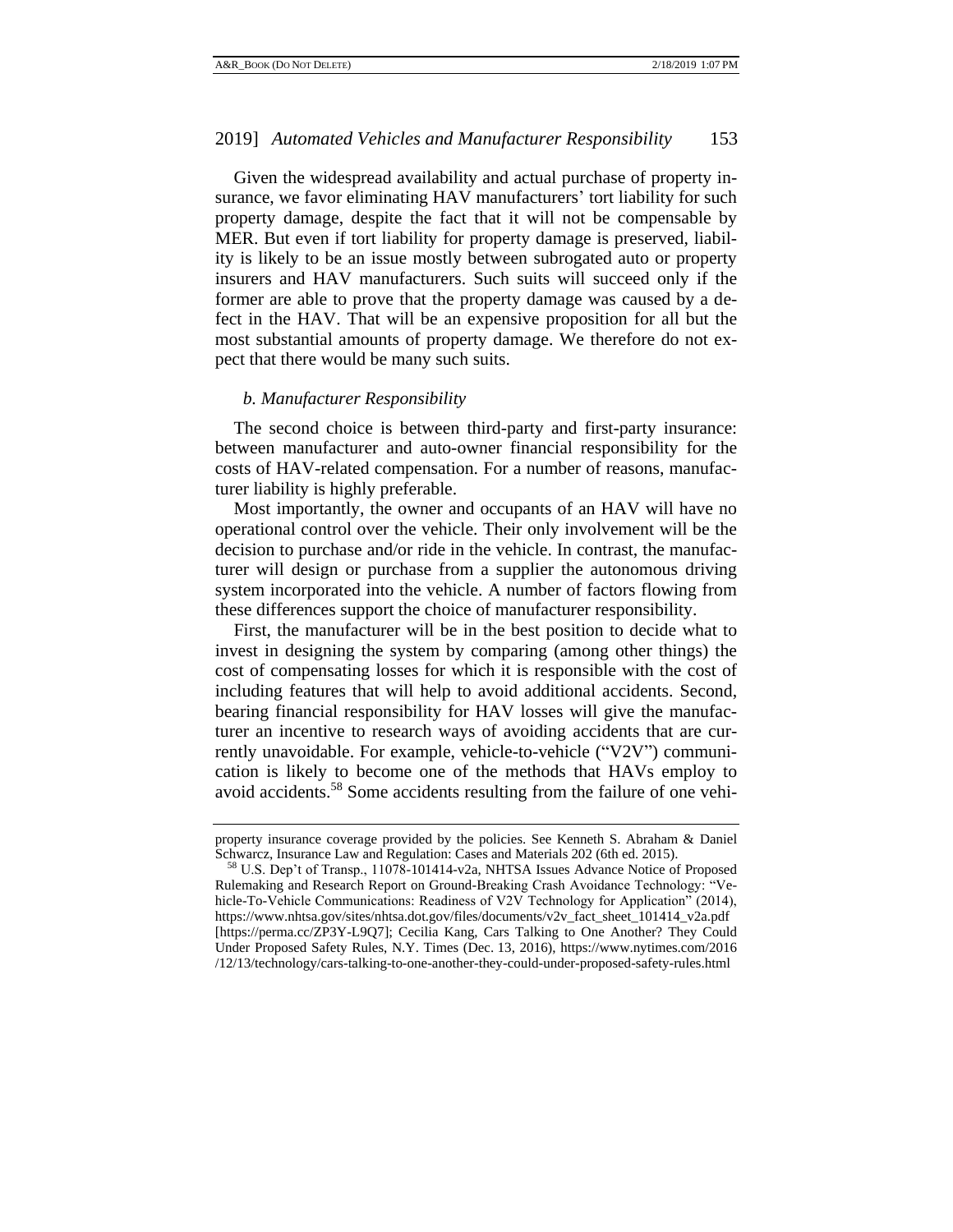cle's V2V communication system may be unavoidable given the state of technology at the time. But relieving a manufacturer of responsibility for accidents that result from the failure of another vehicle's V2V communication system would generate complicated factual disputes about causation. It would also diminish that manufacturer's incentive to discover ways of avoiding this kind of accident. Imposing responsibility on the manufacturer of the vehicle whose V2V system worked properly (for injuries suffered by the occupants of its own vehicle) would give that manufacturer the incentive to develop methods of avoiding accidents resulting from the failure of another vehicle's V2V communication system.

Third, because the manufacturer will bear the above-mentioned costs, the anticipated cost of HAV-related accidents will be reflected in the price of the vehicle. As a result, HAV manufacturers will internalize the cost of HAV accidents, the purchase price of HAVs will reflect that cost, and an "excessive" number of HAV vehicles will not be on the road. This will reflect what tort theorists sometimes call an "activitylevel" effect that strict liability produces more effectively than negligence liability.<sup>59</sup>

As to this last point, some observers have argued that the threat of even conventional products liability would impede the development of  $HAVs<sup>60</sup>$  They can be expected to argue that adoption of MER would generate an even greater disincentive to the development of HAVs. In our view, however, this effect is likely to be minimal. HAV technology promises transportation and safety advances of such magnitude, and profits that will inevitably accompany these advances, that the threat of financial responsibility for HAV-related losses is unlikely to deter research and development or the marketing of HAVs in any significant way. This is especially true given that the cost of funding MER is likely

<sup>[</sup>https://perma.cc/5LGR-3QWM]; John R. Quain, Cars Will Talk to One Another. Exactly How Is Less Certain., N.Y. Times (Mar. 9, 2017), https://www.nytimes.com/2017/03/09/bu siness/cars-v2v-dsrc-communication.html [https://perma.cc/7YT2-XAXQ].

Steven Shavell, Strict Liability Versus Negligence, 9 J. Legal Stud. 1,  $2-3$  (1980).

<sup>60</sup> See, e.g., Ryan Calo, Robotics and the Lessons of Cyberlaw, 103 Calif. L. Rev. 513, 535–37 (2015) (noting possibility of breakdown in legal liability apportionment with more automation and "intangible" products such as automated car intelligence); Gary E. Marchant & Rachel A. Lindor, The Coming Collision Between Autonomous Vehicles and the Liability System, 52 Santa Clara L. Rev. 1321, 1333–35 (2012); Jessica S. Brodsky, Note, Autonomous Vehicle Regulation: How an Uncertain Legal Landscape May Hit the Brakes on Self-Driving Cars, 31 Berkeley Tech. L.J. 851, 861–65 (2016).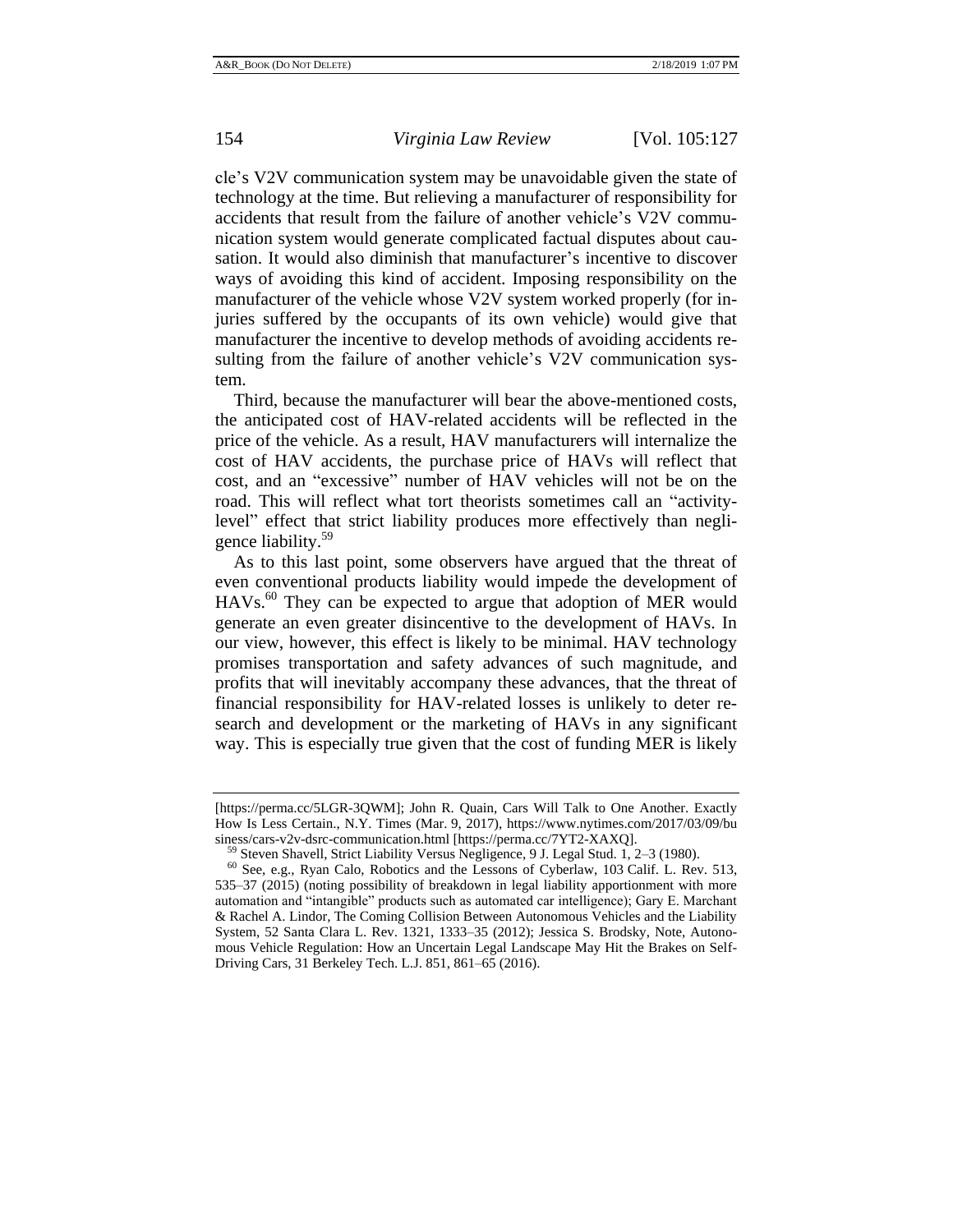to be more predictable and steady than the threat of conventional products liability.

It is worth contrasting manufacturer liability for MER with the choice between the negligence system and first-party auto no-fault that has long been made in connection with accidents involving conventional vehicles. In CV accidents, some incentive effects can be generated by each approach. The threat of negligence liability probably has a modest influence on safety levels, mainly by way of variation in the cost of liability insurance that is partly dependent on the insured's driving history. But even without any negligence liability, some incentive effects can be generated in traditional auto no-fault by varying first-party insurance premiums so that they too are partly based on driving history.<sup>61</sup>

An owner-responsibility, first-party insurance approach for HAVs, however, would sacrifice these incentive effects, but (in contrast to auto no-fault) generate little or no incentive effects in return. Charging HAV owners and/or occupants for their own insurance would not have any direct effect on safety levels because these individuals will have no control over the operation of their vehicles. Conceivably the prospect of paying more for first-party insurance depending on which HAV a potential purchaser chose could create an indirect effect by influencing demand for different HAVs. But for this effect to occur, potential purchasers would have to consult their insurance agents, or make independent inquiries, about the potential first-party insurance premiums they would pay depending on which vehicle they chose. Prospective purchasers would have to make their purchasing decisions based at least in part on the differential in premium quotations they had received. Manufacturers would then have to find a way to calculate the portion of any variation in demand for their vehicles that could be attributed to the influence of purchasing decisions based on differentials in first-party insurance premiums, and then make design decisions corresponding or in reaction to these calculations. Even if this whole process actually occurred as precisely as we have described it, it would be a far more attenuated and imprecise way to create safety incentives for HAV manufacturers than imposing responsibility for HAV accidents directly on the manufacturers.

 $61$  In no-fault states, compromises were reached in which cases involving substantial losses remained subject to tort, both to preserve deterrence and to enable seriously injured victims to recover pain and suffering damages, which were never made available under auto nofault. Abraham & Schwarcz, supra note [57,](#page-25-0) at 711–12.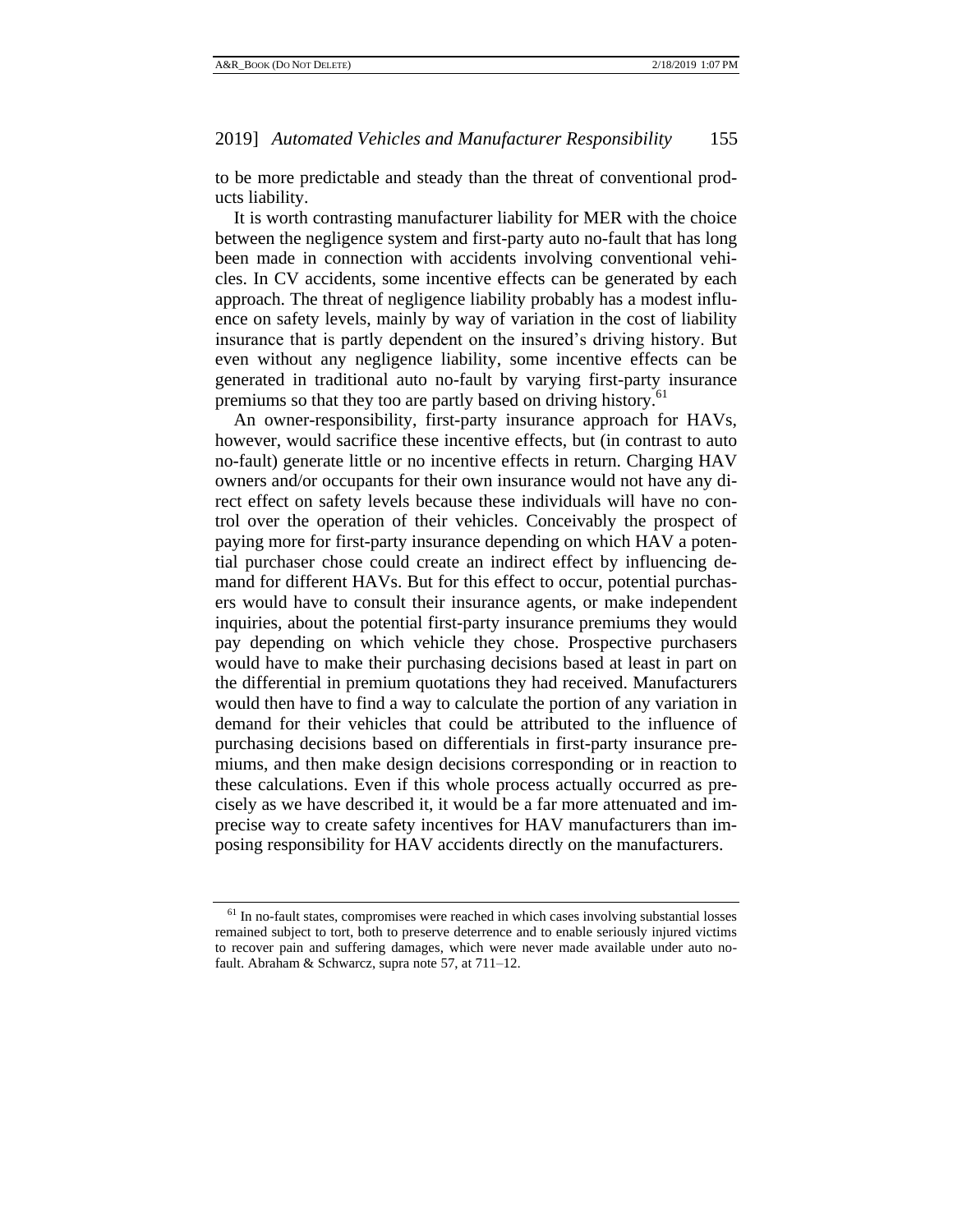## <span id="page-29-0"></span>*2. MER as the Exclusive Remedy, with Limited Exceptions*

MER would eliminate manufacturers' and operators' liability in tort for bodily injuries "arising out of the operation" of an HAV. Virtually all studies suggest that the advent of HAVs will radically reduce the incidence of auto-related injuries because such a high percentage of these accidents now result from driver error.<sup>62</sup> For the remaining HAV accidents that still occur, the *quid pro quo* given to claimants in return for the elimination of their potential tort claims is the expansion of the right to compensation to include all injuries arising out of the operation of the vehicle, even if not caused by a defect in the HAV. MER would provide a swift and, in most instances, automatic source of full compensation for bodily injuries arising out of the operation of a vehicle.

It is worth emphasizing that, with the exceptions we note below, HAV occupants would not have a tort cause of action for injuries caused by defects in either the autonomous features or the remaining nonautonomous component parts of the vehicle. For example, even if a vehicle's brakes failed, or it suddenly accelerated because of an ignition malfunction, or its fuel injectors sprayed gasoline over the engine and caused a fire that resulted in a collision, or its occupants were injured because it was not crashworthy—and even if injuries resulting from these or similar malfunctions had been actionable under current products liability doctrine because they resulted from manufacturing or design defects—a products liability action for injury or damage caused by such malfunctions would not be available. Instead, MER would compensate individuals injured as a result of any of these defects.

# <span id="page-29-1"></span>*a. Arguments for an Exclusive Remedy*

There are a number of arguments for making MER an exclusive remedy. First, without making this remedy the only option, there could still be difficult conceptual and practical problems arising out of the distinction between accidents "caused" by the autonomous features of a vehicle and those caused by other defective features. The conceptual problem involves joint causation. If a vehicle's brakes failed, for example, and the vehicle failed to bring itself to a safe stop before an accident occurred, there is a sense in which both the defective brake component part and the autonomous features of the brakes were causes of the acci-

<sup>&</sup>lt;sup>62</sup> See NHTSA, Federal Automated Vehicles Policy, supra not[e 3,](#page-2-2) at 5.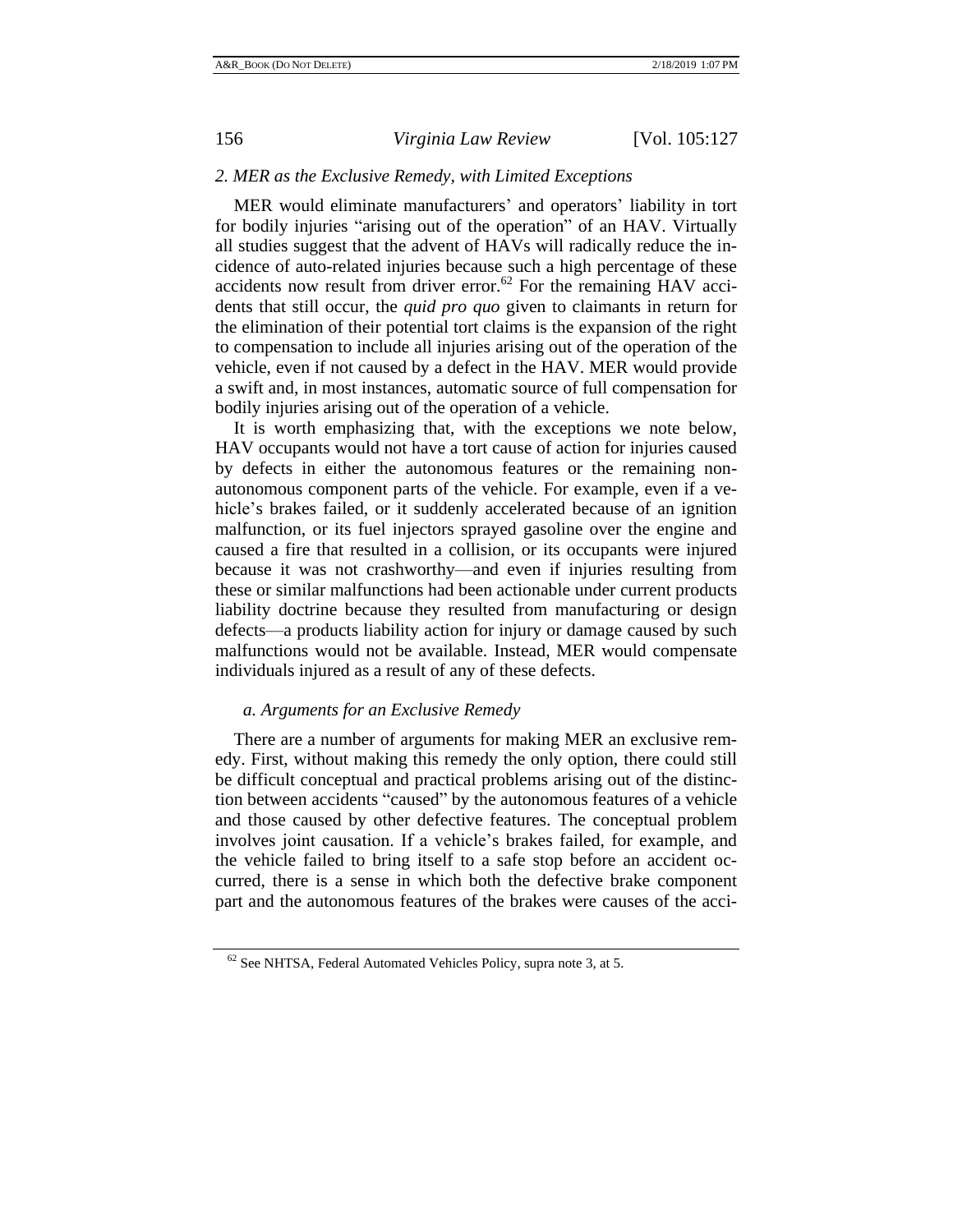dent. Making MER the exclusive remedy will avoid the complicated, expensive litigation and the uncertainty that would otherwise be associated with the slow development of common law rules about knotty issues such as this. Because all the costs of HAV-related injuries would be internalized to the manufacturer, the transaction costs that would otherwise be necessary to resolve such issues would be eliminated.

The practical problem is evidentiary. Sometimes the cause of an accident will not be easy to determine. As a result, if MER were not the exclusive remedy, there would be factual disputes at the borderline between MER and product-defect liability. Some plaintiffs would seek to bring themselves within the coverage of MER, while others would seek to avoid it. Some defendants would seek to avoid MER, while others would seek to bring themselves within it. $63$  These kinds of disputes could not arise when MER is the exclusive remedy.

<span id="page-30-0"></span>Second, accidents caused by defects in the non-autonomous features of an HAV are likely, at least over time, to arise less frequently than might be supposed. Presumably the incidence of defect-caused accidents would decline because at least some such accidents, and perhaps most, would be avoided by the operation of the HAV. For example, features of the vehicle involving defective crashworthiness would much less frequently cause harm because there would be fewer crashes. Similarly, operational malfunctions resulting from malfunctions of component parts such as tire blowouts or the sudden failure of headlights or signaling capacity would often be handled more effectively and with fewer accidents by HAVs than they would have been handled by an active driver. This would reduce the number of conventional products liability actions that could have been brought after HAVs become dominant, even if such liability had been preserved.

Third, under current law, the threat of liability for injuries caused by product defects is a major financial incentive that auto manufacturers have for optimizing the safety of their vehicles. Although making MER the exclusive remedy would diminish this particular financial incentive, adoption of MER for all operation-related losses would substitute a potentially even greater incentive for manufacturers to optimize safety, because MER would apply to an expanded group of claimants.

<sup>&</sup>lt;sup>63</sup> Analogous boundary issues have sometimes troubled other administrative compensation systems. See, e.g., Nora Freeman Engstrom, A Dose of Reality for Specialized Courts: Lessons from the VICP, 163 U. Penn. L. Rev. 1631, 1706–09 (2015) (discussing boundary issues within the Vaccine Injury Compensation Program).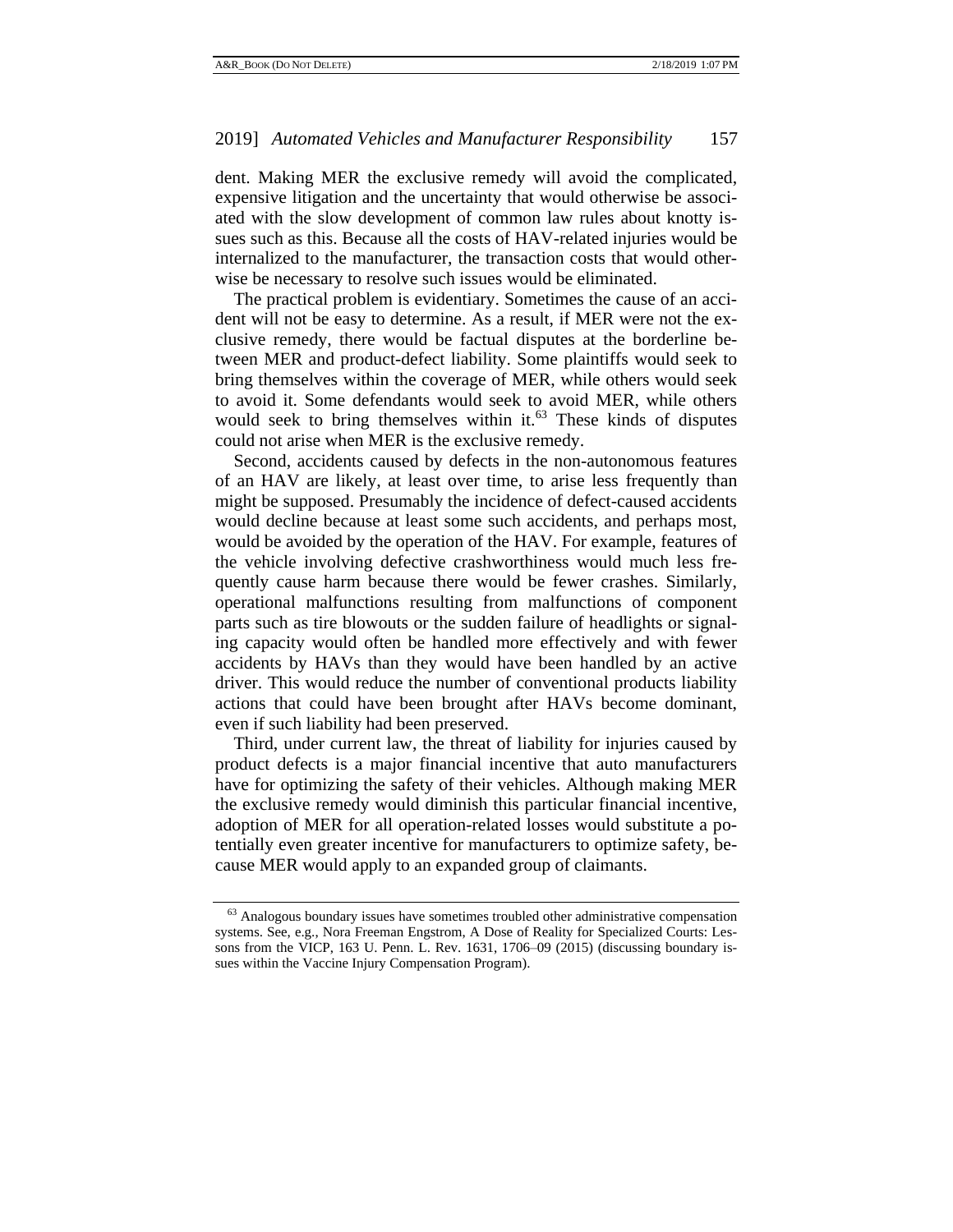Fourth, the exclusive remedy approach would cleanly and effectively render the manufacturer the focal point for the creation of incentives that would otherwise have to be addressed through complex rules regarding component-part maker responsibilities for funding MER or for defects in the parts they supplied to the manufacturer. Thus, we see no reason to involve the makers of component parts in the MER system, but they should also be immune from conventional tort liability. The result will be a significant saving on transaction costs. $64$ 

Nor will there be any need to address what has come to be called the "trolley problem" in the philosophical and legal literature.<sup>65</sup> This is the split-second choice that HAVs will have to be programmed to make: whether and when to enhace safety to HAV occupants at the cost of endangering occupants of other HAVs or pedestrians. Should the vehicle collide with a utility pole or swerve to avoid it and strike pedestrians instead? HAV manufacturers will internalize the costs of whatever programming choices they make regarding such dilemmas because the manufacturers will bear MER responsibility for the consequences of their choices.<sup>66</sup>

In short, making MER the exclusive remedy in virtually all cases will minimize complications and uncertainty about liability, and it will optimize safety incentives by focusing financial responsibility on the manu-

<sup>&</sup>lt;sup>64</sup> The transaction costs associated with tort litigation, sometimes—though not always involving the allocation of responsibility among defendants, are high. See, e.g., Deborah R. Hensler et al., RAND Institute for Civil Justice, Trends in Tort Litigation: The Story Behind the Statistics 29 tbl. 4.1 (1987) (reporting that, in auto cases, defendant and plaintiff legal fees consumed forty-five cents of every dollar expended); James S. Kakalik & Nicholas M. Pace, RAND Institute for Civil Justice, Costs and Compensation Paid in Tort Litigation 70 (1986) (reporting that, in auto cases, plaintiffs' net compensation as a percentage of total expenditure was fifty-two percent); State of N.Y. Ins. Dep't., Automobile Insurance… For Whose Benefit? A Report to Governor Nelson A. Rockefeller 34–35 (1970) (finding that transaction costs consumed fifty-six cents of every premium dollar). In contrast, according to one study, a true no-fault regime would reduce transactions costs as compared to the tort system by 7% (from 33% to 26%). Stephen J. Carroll et al., RAND Institute for Civil Justice, No-Fault Approaches to Compensating People Injured in Automobile Accidents 20 (1991).

<sup>&</sup>lt;sup>65</sup> The name comes from the hypothetical choice that a trolley driver must make between striking multiple people on the trolley's track and affirmatively shunting onto another track and striking only one person. Seminal work on the problem can be found in Philippa Foot, *Virtues and Vices and Other Essays in Moral Philosophy* 23 (1978), and Judith Jarvis Thomson, *The Trolley Problem*, 94 Yale L.J. 1395 (1985).

<sup>&</sup>lt;sup>66</sup> If the choices they make are nonetheless deemed unacceptable, regulatory directives can mandate the best approach for all manufacturers.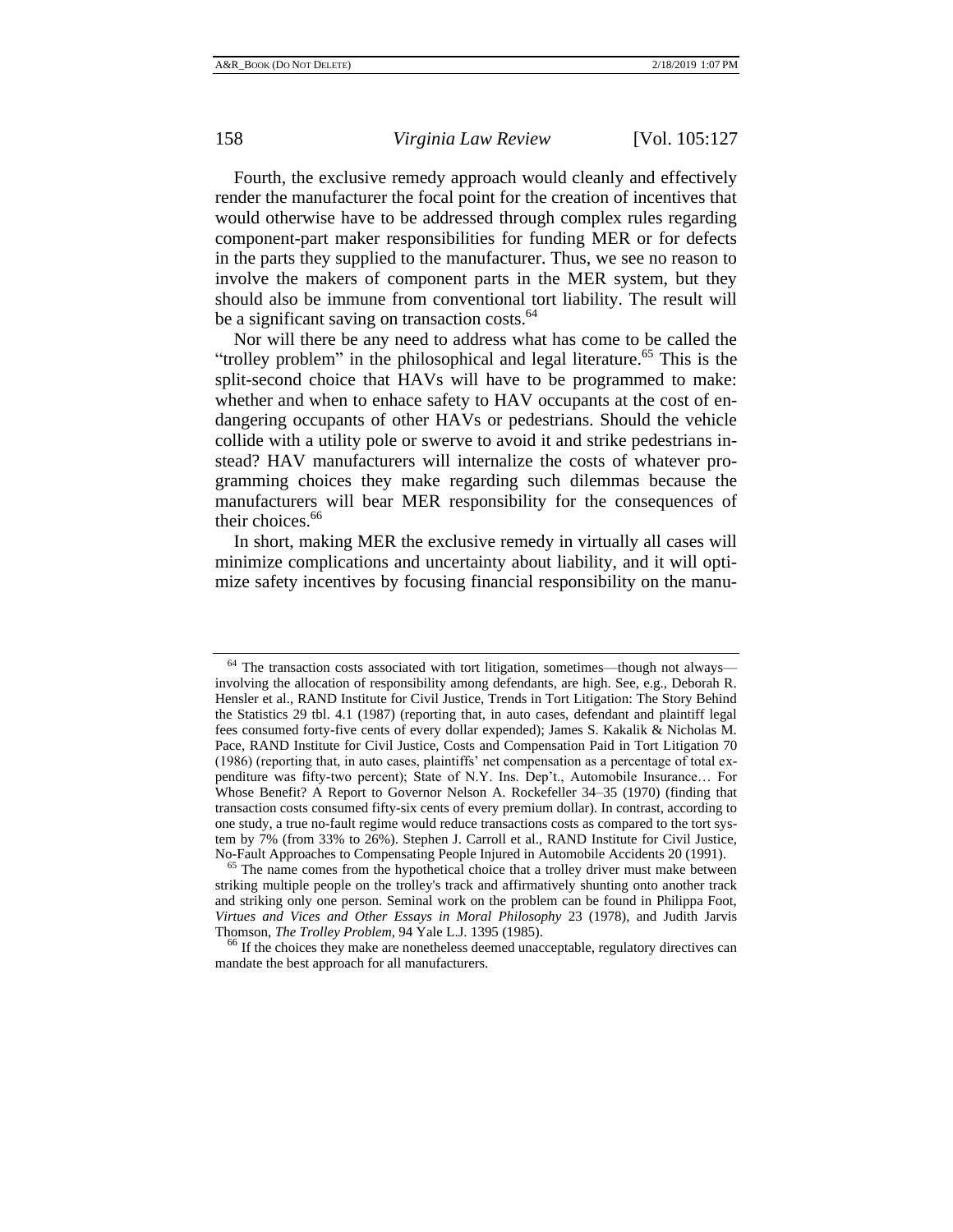facturers of HAVs, who will be in the best position to make the decisions that influence safety levels.

# <span id="page-32-0"></span>*b. Exceptions to the Exclusive Remedy: Punitive Damages, Third-Party Responsibility, and Owner Modification*

The substitution of MER for manufacturer (and component-part maker) liability for injuries caused by manufacturing, design, and warning defects will be the right tradeoff for the vast majority of HAV-related accidents. There may be occasional situations, however, in which manufacturer or component-part maker wrongdoing has been so egregious that the threat of direct or indirect responsibility for MER compensation clearly has been an insufficient incentive for these parties to take optimal care. In recent years there have been a number of instances in which this has arguably been the case,  $67$  even though most run-of-the-mill products liability suits have not involved this degree of malfeasance.

Consequently, we believe that the right of MER claimants to bring a suit alleging manufacturer or component-part maker liability for punitive damages should not be abolished under an MER-enabling statute. Rather, whether and to what extent such a cause of action should be available and/or preserved should be a matter of otherwise-applicable state law.

In addition, there are likely to be some cases (though we expect they will be a minority) in which an outside agent is responsible for an HAVrelated accident. For example, the possibility of a cyberattack on HAV software or another form of terrorism is often mentioned.<sup>68</sup> Other third

 $67$  See, e.g., Jack Ewing, Inside VW's Campaign of Trickery, N.Y. Times (May 6, 2017), https://www.nytimes.com/2017/05/06/business/inside-vws-campaign-of-

trickery.html?mcubz=1 [https://perma.cc/VVW4-GUGG]; Jack Ewing & Hiroko Tabuchi, Volkswagen Set to Plead Guilty and to Pay U.S. \$4.3 Billion in Deal, N.Y. Times (Jan. 10, 2017), https://www.nytimes.com/2017/01/10/business/volkswagen-diesel-settlement.html? mcubz=1 [https://perma.cc/AGT8-W4HM]; Hiroko Tabuchi, Hawaii Sues Takata, Alleging Cover-Up of Airbag Defect, N.Y. Times (May 13, 2016), https://www.nytimes.com/2016 /05/14/business/takata-airbag-defect-lawsuit.html [https://perma.cc/7C52-SDZX]; Hiroko Tabuchi & Neal E. Boudette, Automakers Knew of Takata Airbag Hazard for Years, Suit Says, N.Y. Times (Feb. 27, 2017), https://www.nytimes.com/2017/02/27/business/takat a-air bags-automakers-class-action.html [https://perma.cc/5KCS-Z4GD]; Bill Vlasic, G.M. Inquiry Cites Years of Neglect Over Fatal Defect, N.Y. Times (June 5, 2014), https://ww w.nytimes.com/2014/06/06/business/gm-ignition-switch-internal-recall-investigationreport.html [https://perma.cc/3MBT-9UUG].

Andy Greenberg, Hackers Remotely Kill a Jeep on the Highway—With Me in It, Wired (July 21, 2015, 6:00 AM), https://www.wired.com/2015/07/hackers-remotely-kill-jeep-high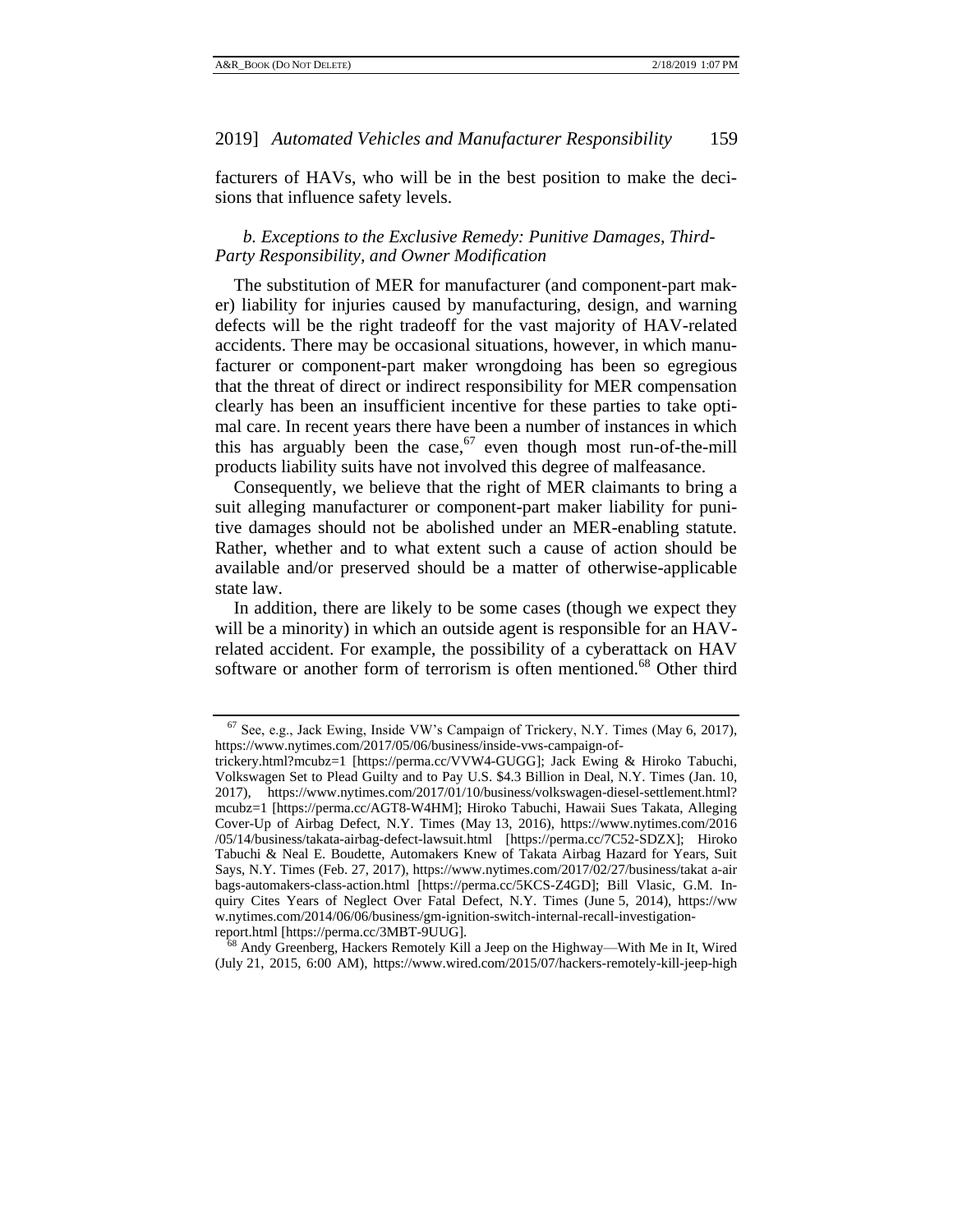parties also might tortiously cause or contribute to an accident—for example, a vandal could drop a heavy object from a highway overpass onto a vehicle, or highway design or digital infrastructure<sup>69</sup> might cause or contribute to an HAV accident. In each of these instances, an HAV claimant should be entitled to bring a conventional tort action.<sup>70</sup> Finally, in the event that the owner of the vehicle has modified it in a manner that causes an accident, MER should not be available.

#### <span id="page-33-0"></span>*3. MER Benefits*

The benefits available from MER should serve several purposes: (a) they should be an adequate substitute for the tort remedy that potential claimants would no longer have; bearing responsibility for these benefits should give HAV manufacturers a strong incentive to optimize the safety of their vehicles (including by exercising careful oversight over component part manufacturers); and (b) the benefits should fully compensate the vast majority of HAV victims for their losses, so that they are not worse off under the new system.<sup>71</sup>

way [https://perma.cc/7TS3-UQA6]; Nicole Perlroth, Electronic Setups of Driverless Cars Vulnerable to Hackers, N.Y. Times (June 7, 2017), https://www.nytimes.com/2017/06/ 07/te chnology/electronic-setups-of-driverless-cars-vulnerable-to-hackers.html?mcubz=1 [https:// perma.cc/9QUU-ETD3]; Nicole Perlroth, Why Car Companies Are Hiring Computer Security Experts, N.Y. Times (June 7, 2017), https://www.nytimes.com/2017/06/07/technology /why-car-companies-are-hiring-computer-security-experts.html?mcubz=1 [https://perma.cc/GR3X-49VB].

<sup>69</sup> So-called vehicle-to-infrastructure ("V2I") communication failures would fall into this category. See Alexandria Sage, Audi Vehicles to Talk to U.S. Traffic Signals in First for Industry, Reuters (Aug. 15, 2016, 12:15 PM), http://www.reuters.com/article/us-audi-trafficsi gnals-idUSKCN10Q1KL [https://perma.cc/6XT5-JBVZ]; U.S. Dep't of Transp., Office of the Assistant Sec'y for Res. & Tech., Intelligent Transp. Sys. Joint Program Office, Vehicleto-Infrastructure (V2I) Resources, https://www.its.dot.gov/v2i [https://perma.cc/6XT5-JBV Z].

 $70$  It should be noted that in the case of highway design or digital infrastructure negligence or defect, rules governing state or municipal tort immunity may limit the claimant's or MER's rights of recovery.

 $71$  The benefit levels proposed and discussed in the following paragraphs are not set in stone. There is no precise science to setting cap levels, as a close observation of existing tort and no-fault caps will confirm. By way of illustration, consider the array of auto no-fault and tort pain and suffering caps. Our cap levels are meant to strike a balance among considerations of victim compensation, manufacturer safety incentives, and political feasibility, while recognizing that these benefits are a trade-off against the elimination of responsibility in tort. If the MER system seems a sensible approach to HAV-related accident law, then benefit levels should be set with sensitivity to the considerations just mentioned.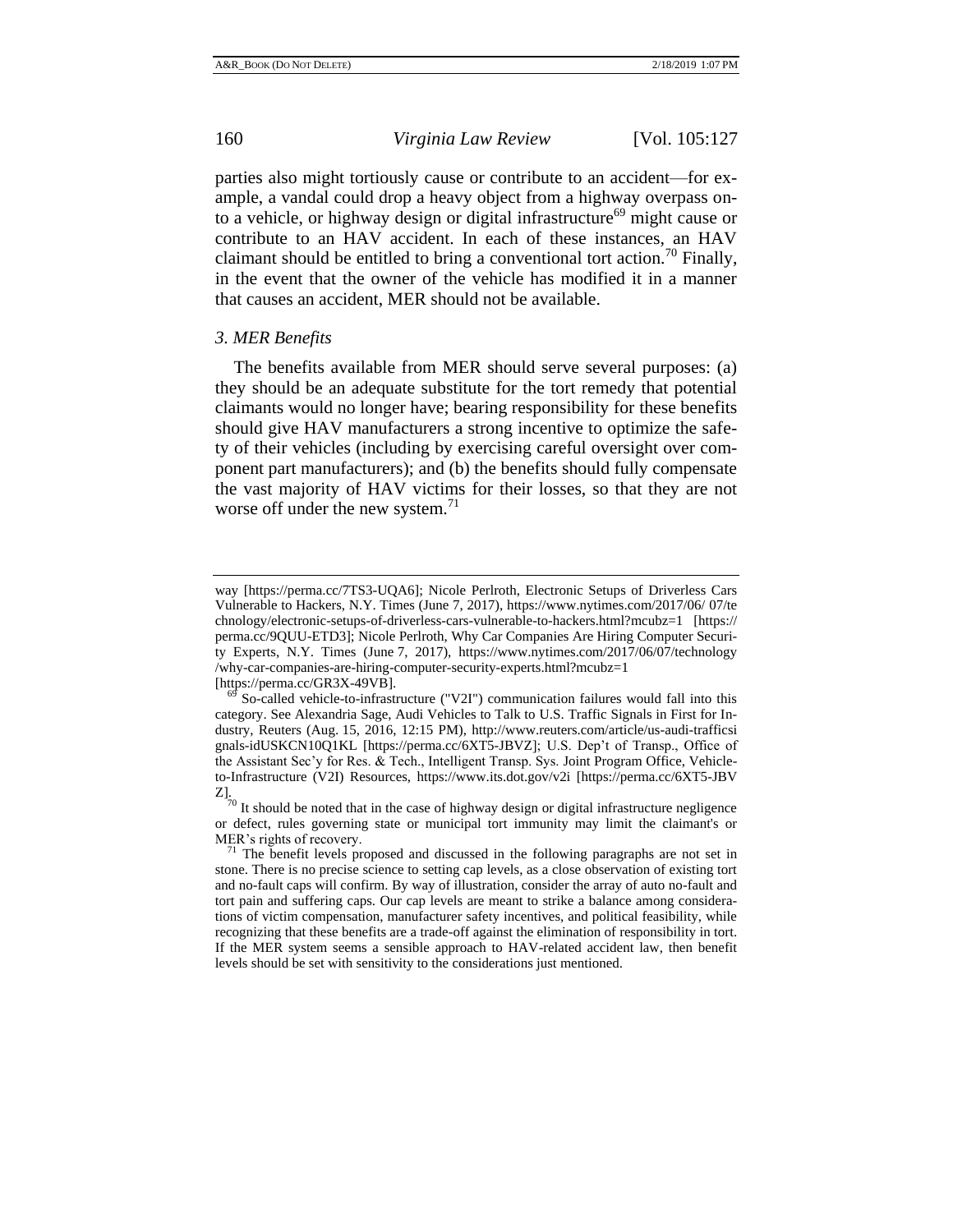## <span id="page-34-0"></span>*a. Benefit Levels*

For these purposes, our working assumption is that unlimited medical expenses and up to \$1 million in compensation for wage losses, indexed for inflation, should be available to each eligible MER claimant. Benefits would be paid periodically.<sup>72</sup> In addition, up to \$500,000 should be available, according to a schedule of noneconomic losses, for specified permanent or long-term injuries. The schedule should be modeled on, but substantially more generous than, the lump sums available under state workers' compensation regimes for permanent disabilities. Finally, up to \$1 million for wrongful death should be payable to the heir or heirs-at-law of a person killed in an HAV accident. This also should be paid pursuant to a schedule that is a function of the heir, or heirs', age and relationship to the decedent.

On one hand, a disadvantage of the \$1 million limit on wage loss benefits is the risk that it will provide insufficient protection against long-term, substantial wage losses suffered by a high-end earner claimant. It is easy to picture a relatively young victim with permanent disabling injuries suffering wage loss in excess of that level. In contrast to medical expenses, there will much less frequently be another source of compensation for wage loss after MER benefits are exhausted. Few people have private disability insurance that would cover them to that extent, and neither workers' compensation nor social security disability provides generous wage loss protection. To be candid, the U.S. population is underinsured for long-term disability, the probability of which is roughly equivalent to the risk of death at any given age. On the other hand, people have very different likelihoods of suffering \$1 million in wage losses. Low-income individuals would, in effect, have paid a premium (included in the price of the vehicles they purchase) to cover highincome individuals against the greater risk that they would suffer \$1 million in wage losses. Covering even higher levels of wage loss would exacerbate this regressive effect.

A \$1 million cap on wage loss benefits is therefore an imperfect but reasonable way to balance these competing considerations. Beyond this limit, there is a mechanism that could be used to help resolve the problem in the HAV accident context. Purchasers of HAVs could be allowed to elect at the time of purchase, for themselves and other claimants suf-

 $72$  While this creates a risk of malingering, we address this concern in part by proposing relatively modest deductibles and copays. See infra Subsection III.C.3.b.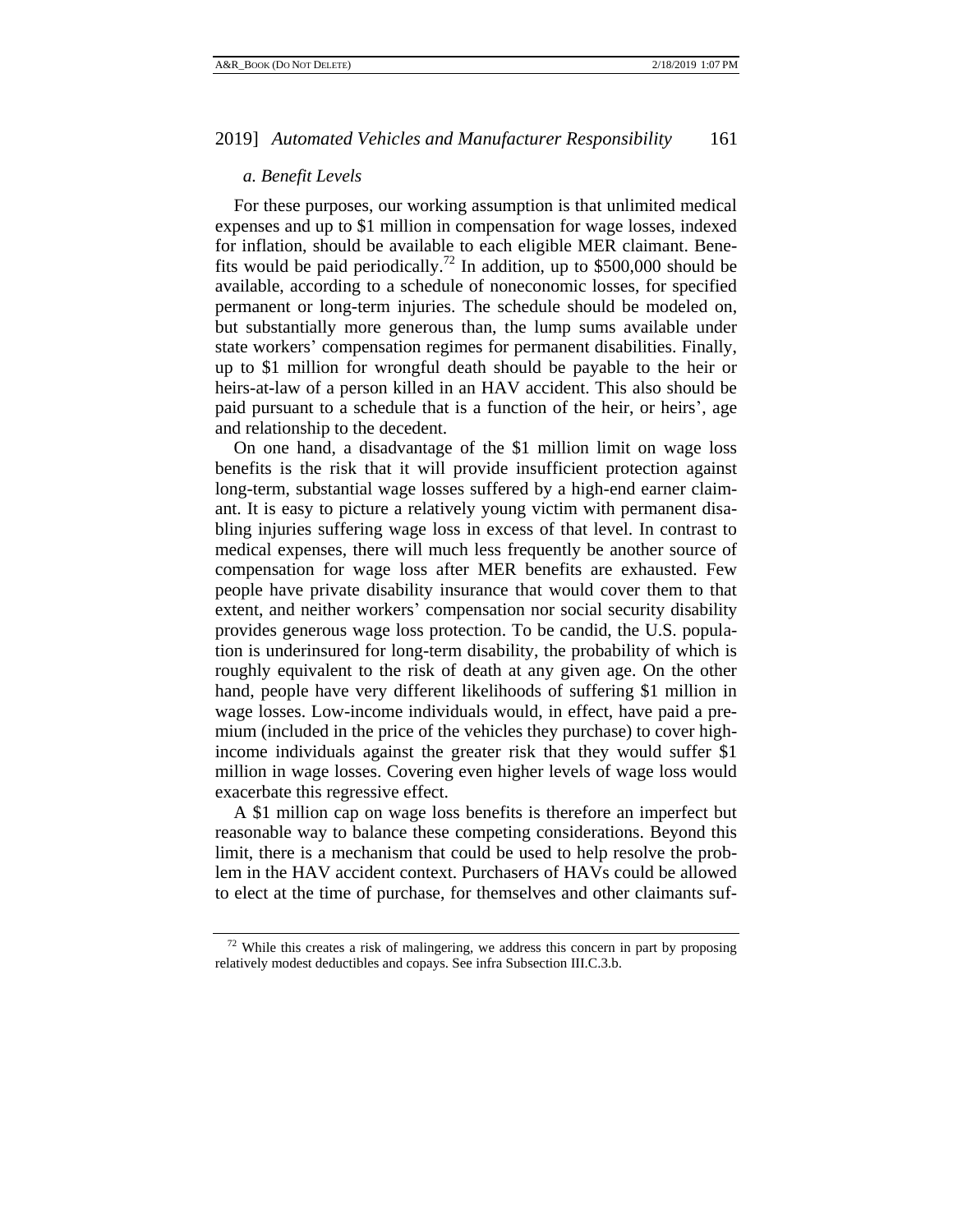fering injuries associated with their vehicles (or their heirs in the event of death), to be covered by *excess* MER (e.g., up to \$10 million) for an additional price to be set by each manufacturer. This excess coverage could also be made available for additional pain and suffering compensation. In such a way, a major portion of any compensation shortfall that might otherwise have occurred in a small minority of claims could be addressed.<sup>73</sup>

## <span id="page-35-0"></span>*b. Cost-Sharing and Coordination of Benefits*

There is also an important choice to be made regarding possible costsharing and the coordination of MER with other sources of compensation.

Private health insurers, even after the Affordable Care Act, have incorporated substantial elements of managed care into their coverage. But workers' compensation and auto no-fault have not done so to nearly this extent.<sup>74</sup> Consequently, both workers' compensation and auto no-fault have been criticized for their inadequate management of medical costs.<sup>75</sup>

On one hand, in order to control costs, MER could adopt managedcare principles, including deductibles and copay provisions, that would be applicable to medical expenses. On the other hand, the inclusion of such provisions would deny victims compensation for a portion of their losses and would reduce manufacturer financial responsibility, thereby diminishing manufacturer safety incentives because victims would bear a portion of their own losses. If, as is currently the case, accidents causing comparatively minor injuries continue to constitute the vast majority of accidents once HAVs are dominant, then even a modest amount of

 $73$  Further, an injured HAV occupant covered by excess MER who is associated with another vehicle (for example, a passenger in an HAV who also owns a different, uninvolved HAV) would be entitled to his or her own excess MER, even if there were no excess MER covering the HAV in which he or she was injured. Claimants who do not own an HAV and have no relation to an HAV that would afford them the possibility of having excess MER could be given the opportunity to purchase excess MER from the Fund itself, which would prorate the cost of this form of coverage along with its other assessments.

 $74$  See Engstrom, supra not[e 13,](#page-7-0) at 341–44.

<sup>&</sup>lt;sup>75</sup> See id. at 340–41 (noting "one of the main reasons that no-fault cost significantly more than expected was that it was ultimately deemed the primary payer" for medical costs); see generally Jerry L. Mashaw & Theodore R. Marmor, Conceptualizing, Estimating, and Reforming Fraud, Waste, and Abuse in Healthcare Spending, 11 Yale J. on Reg. 455, 463–66 (1994) (analyzing the diverse reasons for health care over-spending in worker's compensation cases).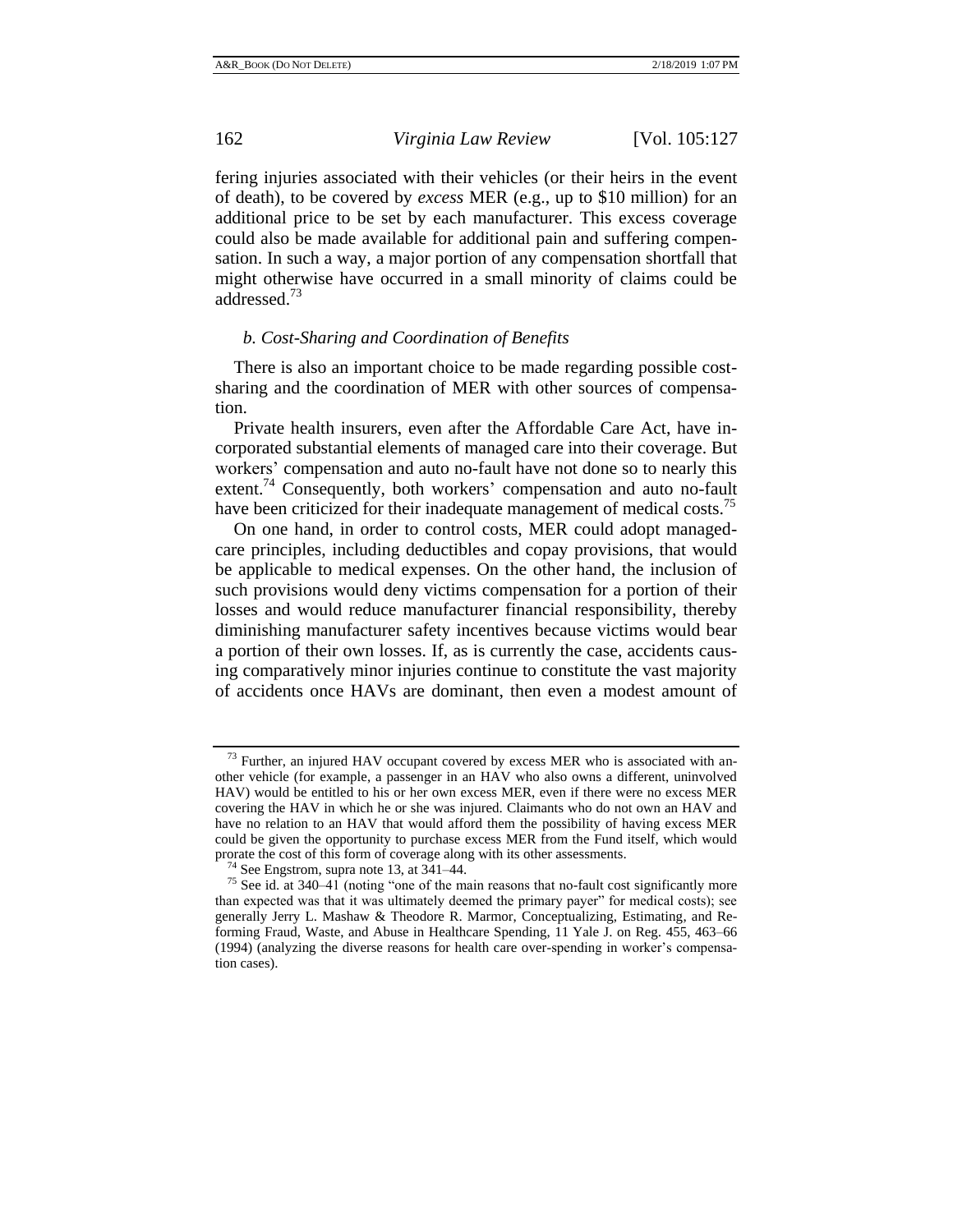cost-sharing would significantly reduce manufacturers' costs and thereby decrease safety incentives.

A similar dilemma is posed in connection with the coordination of compensation sources. Again, in order to maximize manufacturers' safety incentives, MER should have primary responsibility for medical expenses and lost wages, and other sources, such as health insurance, sick leave, disability insurance, and workers' compensation, should have only secondary responsibility. But this approach will pose administrative complications. Health insurance and workers' compensation will automatically and/or quickly be paid to health care providers when an injured party seeks treatment from a physician or hospital. Similarly, an employee who is injured and takes sick leave or claims workers' compensation will automatically be paid his wages or benefits. To enforce its secondary-payer status, the health insurer, workers' compensation insurer, or employer will then be required to seek reimbursement, perhaps after a number of months, from the individual's eventual MER recovery. And successful MER claimants will need to reserve part of their MER recoveries for such reimbursement obligations. In contrast, most of this would be unnecessary if MER were a secondary, rather than primary, source of compensation.

Thus, the choices regarding victim cost-sharing and priority among sources of compensation are difficult because each has both advantages and disadvantages. Nonetheless, we think that the balance strongly favors some, but very limited, medical cost-sharing. Given the experience of workers' compensation and auto no-fault, MER should not pay medical expenses on a first-dollar/all-dollars basis. Rather, there should be deductibles and copays equivalent to high-end health insurance policies.<sup>76</sup> An arrangement analogous to the difference between in-network and out-of-network health insurance, where the amount of cost-sharing is greater under the latter than the former, might also be workable. These devices should help manage MER medical costs, while still imposing responsibility for a very high percentage of those costs on HAV manufacturers.

Similarly, MER should be designated as the primary, rather than secondary, source of compensation. The alternative would risk sacrificing far too much of the incentive-creating potential of MER. And it would

 $76$  For example, \$25 per office visit and no more than 10% of a hospital or emergencyroom bill, subject to a low ceiling such as \$1,000.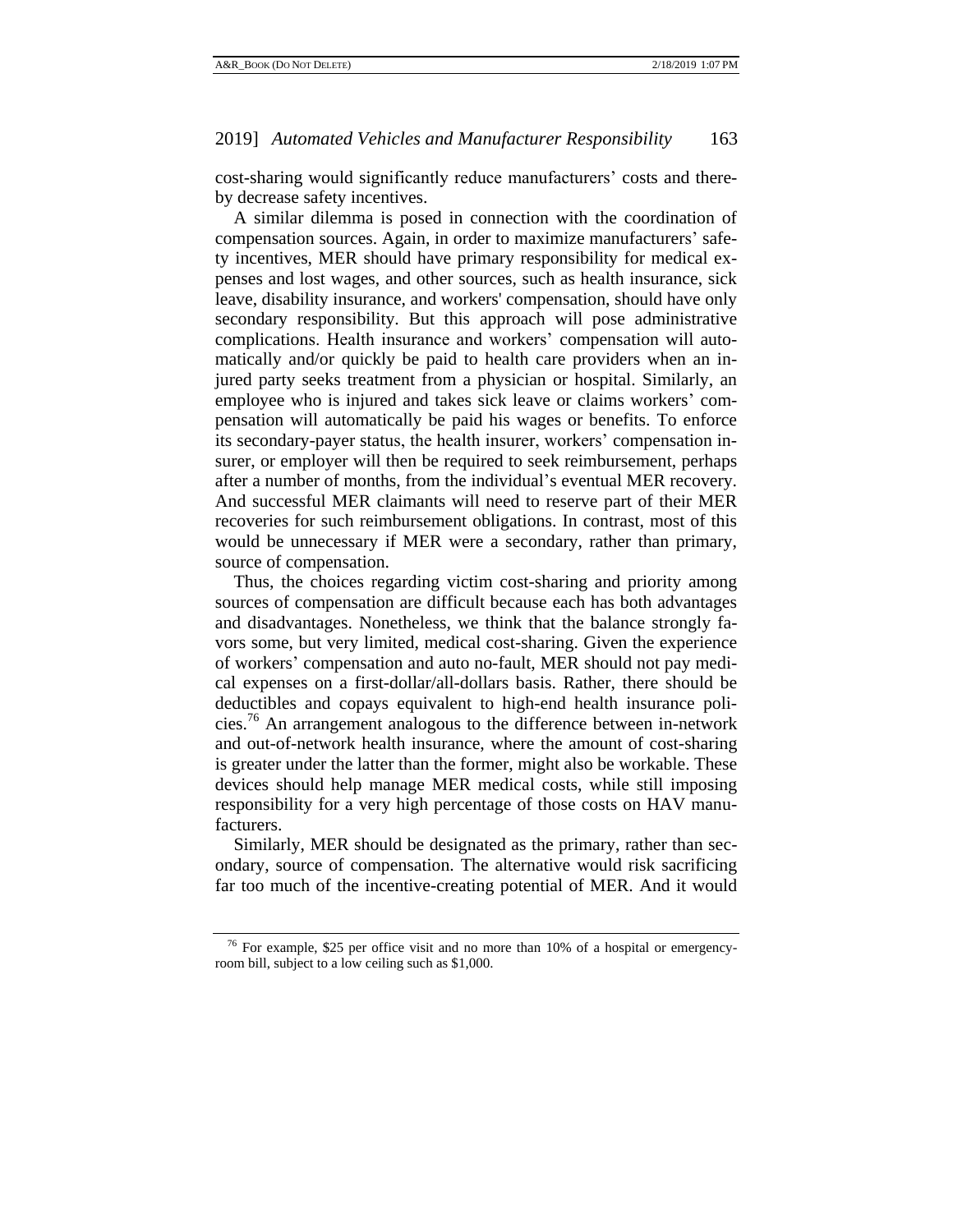put claimants in the position of having to seek compensation from multiple sources, since MER would still be the primary (and probably the only) source of compensation for the lump-sum benefits that would function like pain and suffering recoveries. Consequently, any non-MER source that pays a victim's losses should have a right of subrogation against MER, or a claimant's MER recovery, for these losses to the extent that the claimant has been reimbursed in excess of his or her actual out-of-pocket losses.

Although this approach may appear to be complicated, as a practical matter, the difficulties that health insurers and other collateral sources currently face in seeking reimbursement out of their insureds' tort recoveries would either be minimal or non-existent in the MER context. One of those difficulties is monitoring the progress of the insured's tort claim and presenting a demand for reimbursement while there is still a fund of money out of which reimbursement can be paid. That function can be performed by the insured's own auto insurer, which, as we describe below, will be processing the claim and can be made the agent for disbursement of funds.

Another current difficulty is that most tort recoveries come in the form of compromise settlements that, by definition, do not pay the plaintiff in full for his or her losses. The proportion of a settlement that should be due to collateral sources under these circumstances has been a vexing issue on which there is a split of authority.<sup>77</sup> The MER situation will be different and easier. Except under highly unusual circumstances, MER payments will include full compensation for medical expenses and lost wages, up to the benefit ceiling of \$1 million. Consequently, in all but the largest cases involving out-of-pocket losses in excess of \$1 million, collateral sources should be entitled to full reimbursement out of an MER recovery, rather than a proportionate reimbursement.

## *D. Mixed Accidents*

<span id="page-37-0"></span>During the decades-long period when both CVs and HAVs are on the road, a substantial percentage of all multiple-vehicle accidents are likely to be mixed. Here, two accident types should be distinguished: those in which a CV driver or passenger is injured and an HAV is also in-

<sup>&</sup>lt;sup>77</sup> See Abraham & Schwarcz, supra note [57,](#page-25-0) at 419–20 (discussing the split of authority and citing relevant cases).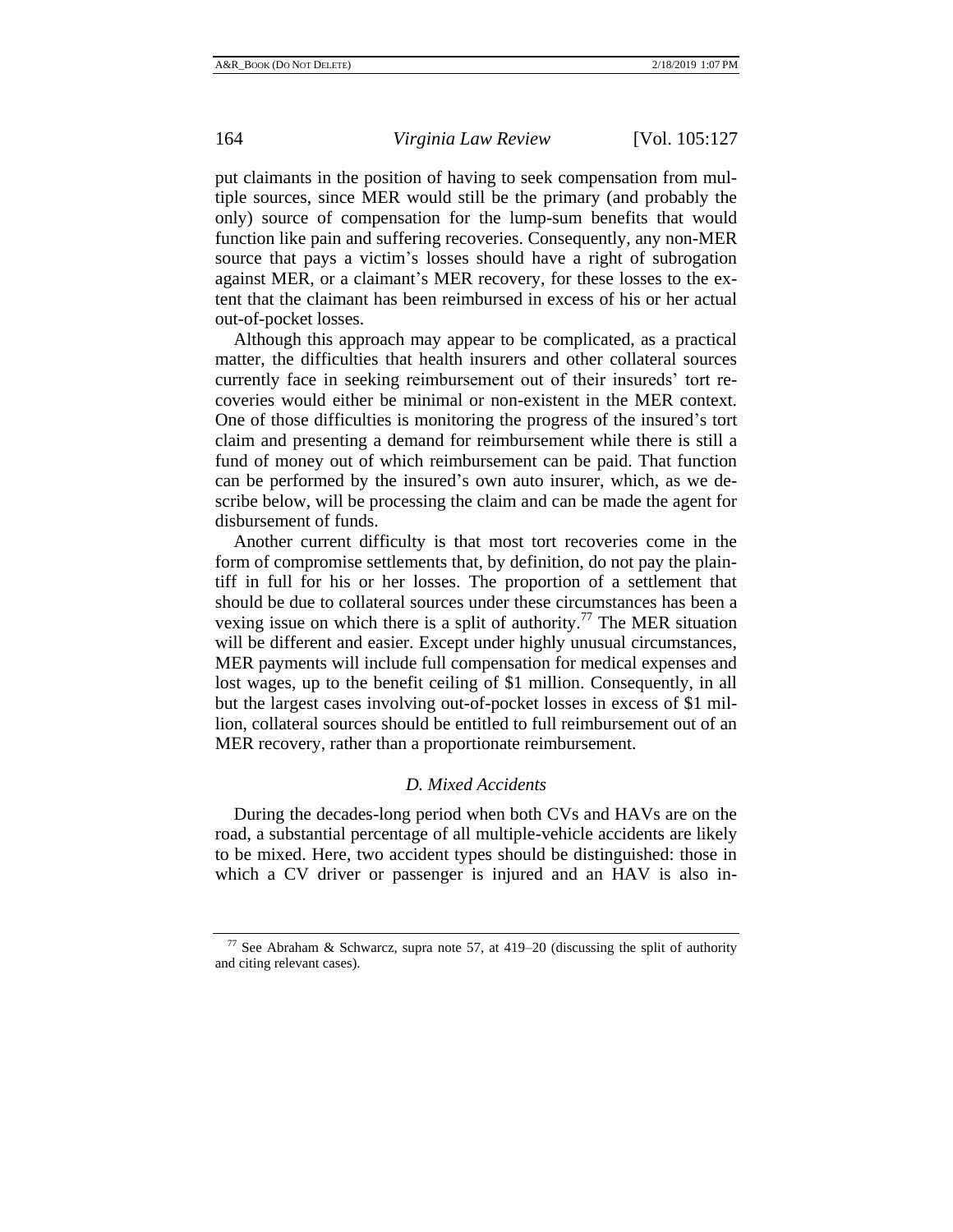volved,<sup>78</sup> and those in which an HAV occupant is injured and a CV or third-party is involved.

## <span id="page-38-0"></span>*1. CV Plaintiffs*

There are three possible approaches for handling injuries that a CV plaintiff incurs when an HAV is also involved: (a) retention of the current rules governing tort liability; (b) permitting CV plaintiffs access to the HAV owner's MER; and (c) enactment of mandatory first-party nofault insurance covering such losses by CV plaintiffs. We discuss each in turn.

## <span id="page-38-1"></span>*a. Retention of Tort*

One approach would simply continue to provide CV plaintiffs the remedies to which they are entitled under current negligence and products liability law. There would rarely be any negligence on the part of the owner of an HAV involved in an accident with a CV, although conceivably there might be suits for negligent maintenance. Rather, most such suits would have to allege that the CV plaintiff's injuries were caused by a manufacturing or design defect in the HAV. Litigation over alleged defects in any of the many component parts that are not part of the autonomous driving system of the HAV would replicate what now occurs. But litigation over alleged defects in the autonomous driving system of an HAV would introduce complications that, other things being equal, would be desirable to avoid.<sup>79</sup>

#### <span id="page-38-2"></span>*b. Provide Access to MER*

A second approach would eliminate CV victims' potential causes of action in tort, but it would make the HAV manufacturer responsible for losses suffered by CV drivers and occupants, regardless of fault on either side, by giving CV victims access to the MER accompanying the HAV involved in the accident. The argument for this approach is that, as with manufacturer responsibility for pure HAV accidents, manufacturer responsibility for CV accidents would create safety incentives for manufacturers. Under such circumstances, the price of HAVs would include

<sup>78</sup> Accidents between CV plaintiffs and bicycles, motorcycles, pedestrians, and other CVs would continue to be handled, as they are now, by current state tort law rules on negligence and products liability, and by auto no-fault statutes, if applicable.

 $79$  See discussion supra subsection II.B.1.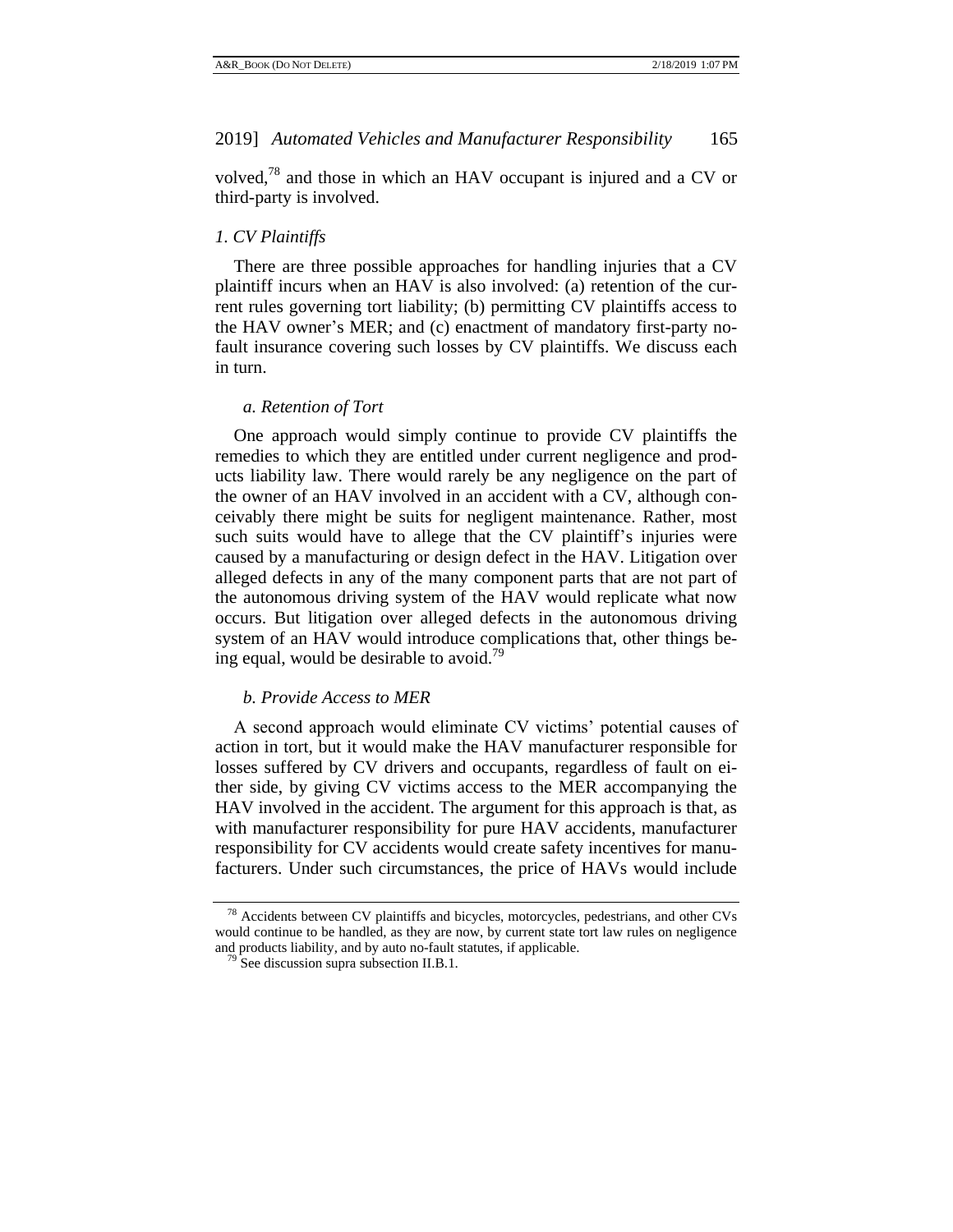the cost of compensating CV drivers and their passengers. For this reason, HAV manufacturers would have the incentive to compare the costs of developing technology that will avoid currently unavoidable accidents involving CVs with the costs of continuing to incur financial responsibility for these accidents.

There are three possible arguments against this approach. First, CV victims will have paid nothing, directly or indirectly, for their access to the MER via the HAV involved in their injuries. The entire cost would be paid directly by the HAV manufacturer and indirectly by the HAV purchaser by way of the purchase price of the vehicle. It might be considered inappropriate or unfair for CV victims to be entitled to MER compensation without having contributed to the cost of providing it. A partial answer to this concern is that neither HAV passengers or pedestrians injured in HAV accidents have contributed to the cost of the MER that would compensate them when they were involved in an HAV-only accident. Indeed, a similar and apparently not objectionable situation already exists in states with auto no-fault, where a vehicle owner's insurance pays for injuries suffered by passengers and pedestrians injured in an accident in which the vehicle is involved, despite their not having contributed to the cost of this insurance.

If it were thought necessary, in order to make the distributional effects of this approach more palatable, during the early portion of the long transition to HAVs, the purchasers of these vehicles could be afforded a tax credit that would partially compensate them for the additional purchase price of HAVs attributable to the cost of compensating CV occupants. As the percentage of CVs on the road declines and the percentage of HAVs increases, the incidence of mixed accidents would decline, the distributional objections to CV compensation would fade away, and the tax credits could be phased out.

The second argument against this approach is that in some cases the negligence of the CV victim (e.g., if he or she were an intoxicated or distracted driver) will have contributed to the accident involving an HAV. Giving these victims access to the HAV owner's MER would ignore that negligence. This is a powerful concern. Of course, one of the purposes of HAV technology will be to avoid accidents with CVs that are negligently driven. Just as HAV technology could, and perhaps should, be capable of avoiding pedestrians who run into the street, it could, and ideally should, be capable of avoiding CVs operated by drunk or distracted drivers. But not all such accidents will be avoidable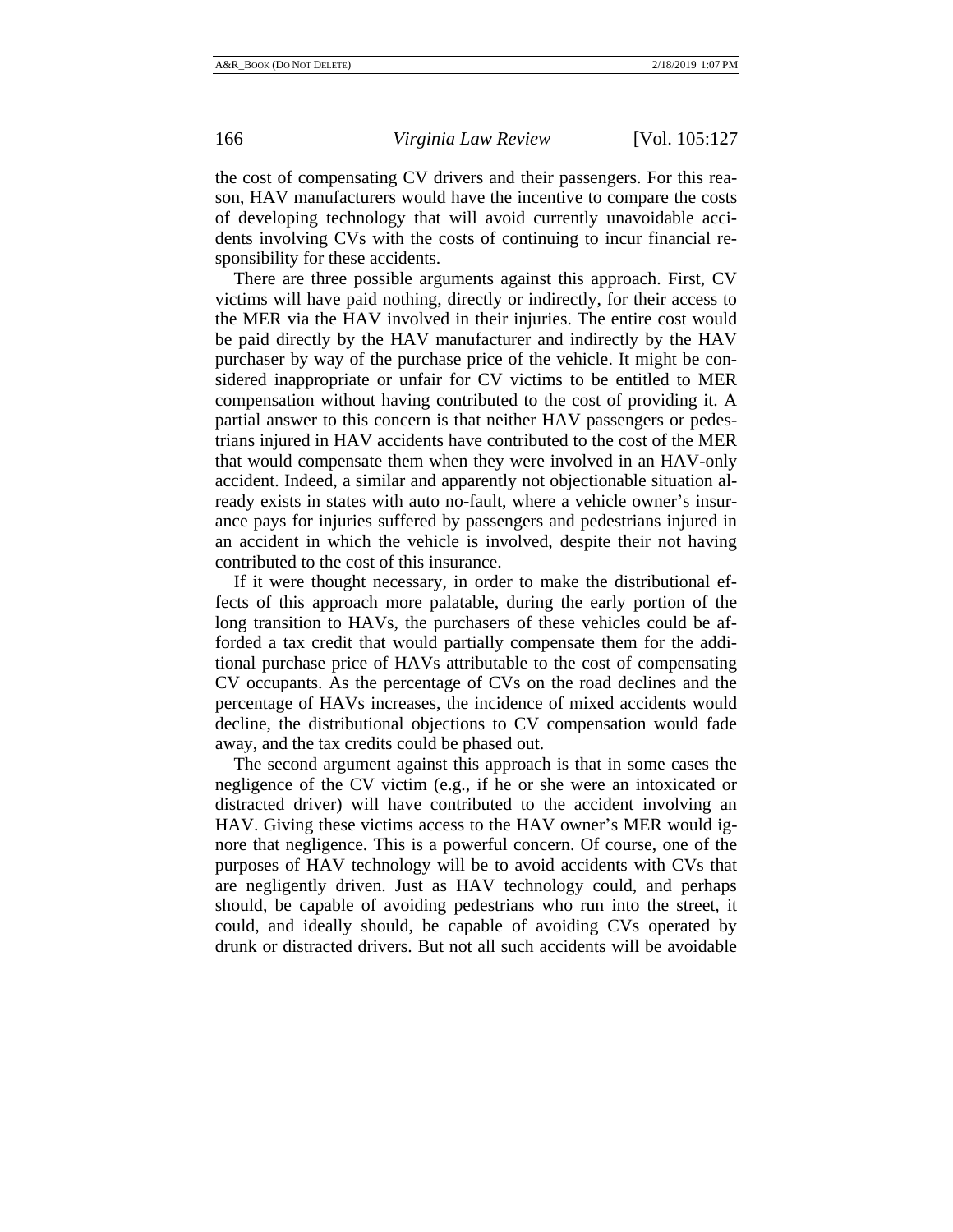by the HAV, and the argument that it is not appropriate for HAV manufacturers to bear the cost of failing to avoid such accidents has considerable weight. As we noted earlier in connection with pure HAV accidents, a middle ground could be to provide that injury caused by the egregious negligence of a CV driver, coupled with minimal causal involvement by the HAV (e.g., a rear-end collision while the HAV is nearly stopped or reckless, intoxicated driving by the CV driver), does not "arise out of" the operation of the HAV.

A third (and in a way, converse) argument against recourse to the MER is that CV plaintiffs could plausibly object to having their tort rights eliminated and being limited to MER recovery on the ground that they had not purchased or agreed to ride in HAVs and therefore should not be denied traditional tort remedies when injured by an HAV. However, access to broad MER for all injuries, even if not caused by negligence or a defect in the HAV, would seem to be a generous *quid pro quo* for the elimination of CV plaintiffs' tort remedies.<sup>80</sup> Moreover, as HAVs become more and more effective, the practical value of a CV plaintiff's tort rights will decrease, because there will be correspondingly less tortious conduct associated with accidents involving HAVs.

# <span id="page-40-0"></span>*c. Substitute First-Party CV Insurance for Tort*

A final approach would eliminate CV plaintiffs' tort rights and require owners of CVs to purchase their own first-party insurance, covering them against the risk that they would be injured in an accident arising out of the operation of an HAV. This form of coverage could be added to existing auto insurance, adopting a benefit structure identical to that available under MER (together with an option to purchase excess MER). This would amount to highly targeted first-party auto no-fault.

<sup>&</sup>lt;sup>80</sup> More generally, we envision no Seventh Amendment problems with adoption of MER. See, e.g., N.Y. Cent. R.R. Co. v. White, 243 U.S. 188, 201 (1917) (upholding New York's workers' compensation law against constitutional challenge, because, though the "employee is no longer able to recover as much as before . . . he is entitled to moderate compensation in all cases of injury, and has a certain and speedy remedy"); Samsel v. Wheeler Transp. Servs., Inc., 789 P.2d 541, 555 (Kan. 1990) ("Due process requires that the legislature substitute the viable statutory remedy of quid pro quo (this for that) to replace the loss of the right."), overruled in part on other grounds by Bair v. Peck, 811 P.2d 1176, 1189, 1191 (Kan. 1991). The U.S. Supreme Court has not yet clearly incorporated a quid pro quo test into its due process analysis, though it has toyed with the idea. See Amy Widman, Why Health Courts are Unconstitutional, 27 Pace L. Rev. 55, 76 (2006).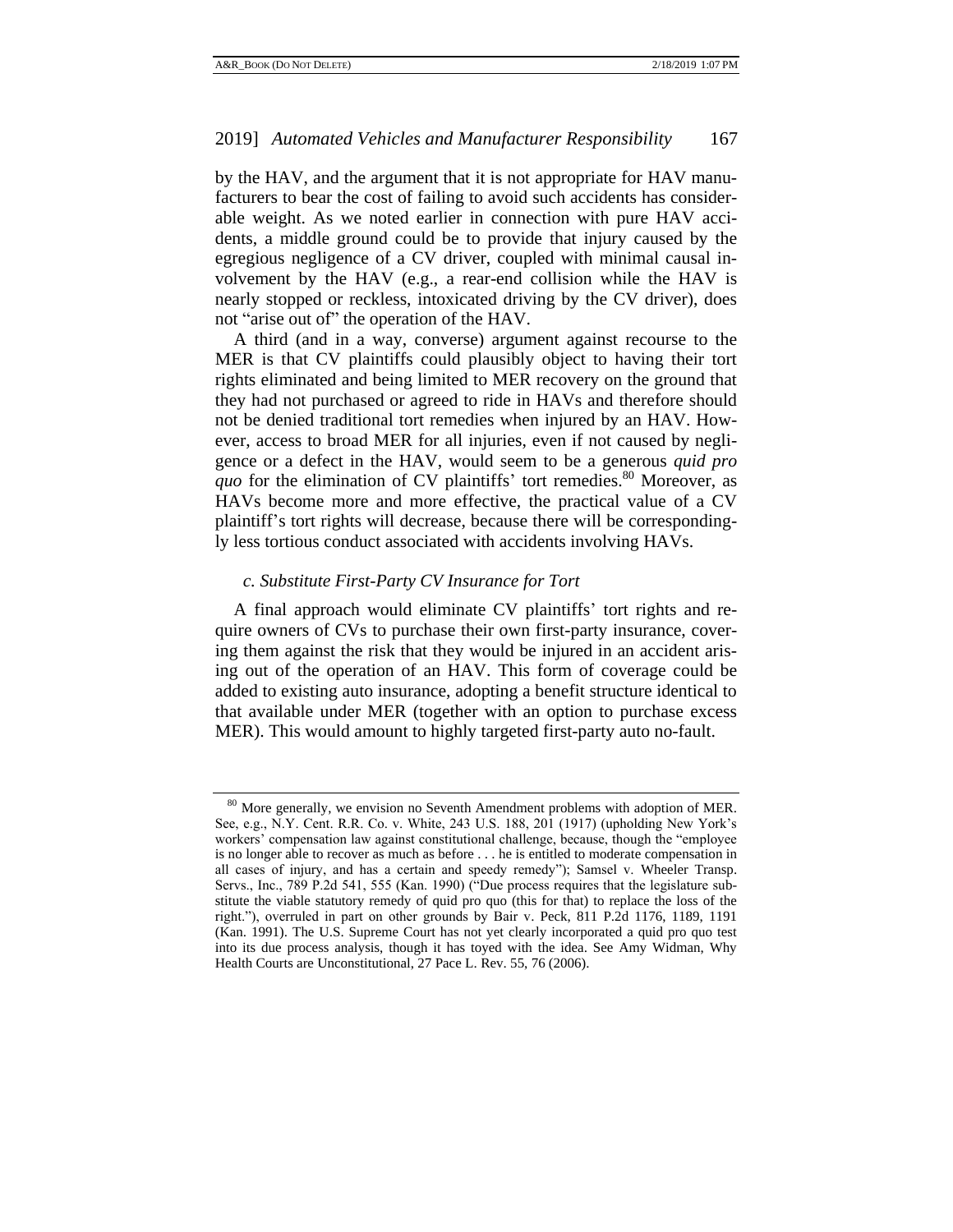The advantages and disadvantages of this approach are roughly the converse of those that characterize the preceding approach of giving CV victims access to HAV owners' MER.

The advantage is that CV victims would pay the cost of ensuring that they were compensated for injuries in accidents in which they were involved. Correspondingly, HAV manufacturers and (indirectly) purchasers would not have to pay these costs. The disadvantages, however, are that the additional safety incentives that would be created for HAV manufacturers by bearing the cost of compensating CV victims would disappear; HAV manufacturers would avoid bearing the cost of some injuries that were at least partly caused by the failure of HAV technology; and some CV owners would fail to purchase the required insurance, whereas MER would be automatically available to all eligible victims.<sup>81</sup>

# <span id="page-41-0"></span>*2. HAV Plaintiffs*

Should HAV occupants have a right to recover from CV drivers in tort for injuries caused by the latter's negligence? We prefer the complete abolition of such negligence liability, for the same reasons that we referenced above.<sup>82</sup> As much as possible during the long transition to the time when there will be only HAV vehicles on the road, we should be moving HAV accident victims into an exclusively MER system.<sup>83</sup>

If complete abolition of HAV plaintiffs' tort rights were inadvisable or politically infeasible, however, then we think that CV defendants could still be liable in negligence to HAV occupants for sums not compensated by HAV plaintiffs' MER. For the reasons we have noted, this would preserve HAV manufacturers' safety incentives. And given the high percentage of all cases in which an HAV occupant would be fully compensated by MER, the amount of negligence litigation and liability that would remain is likely to be comparatively small. In effect, exhaustion of MER would serve a function analogous to the one that thresholds in auto no-fault serve. The negligence system would be a source of lia-

 $81$  Nationwide as of 2015, 13% of drivers do not comply with state laws requiring the purchase of auto liability insurance; in at least one state the rate is as high as 26.7%. See Ins. Info. Inst., Facts + Statistics: Uninsured Motorists, www.iii.org/fact-statistic/uninsured-moto rists [https://perma.cc/39NW-FQUQ].

<sup>&</sup>lt;sup>82</sup> See supra Subsection III.C.2, citing the no-fault arguments against tort.

<sup>&</sup>lt;sup>83</sup> Recall that the transition period moves in incremental stages: here, we are discussing the period after the twenty-five percent threshold has been reached and the MER system has been activated.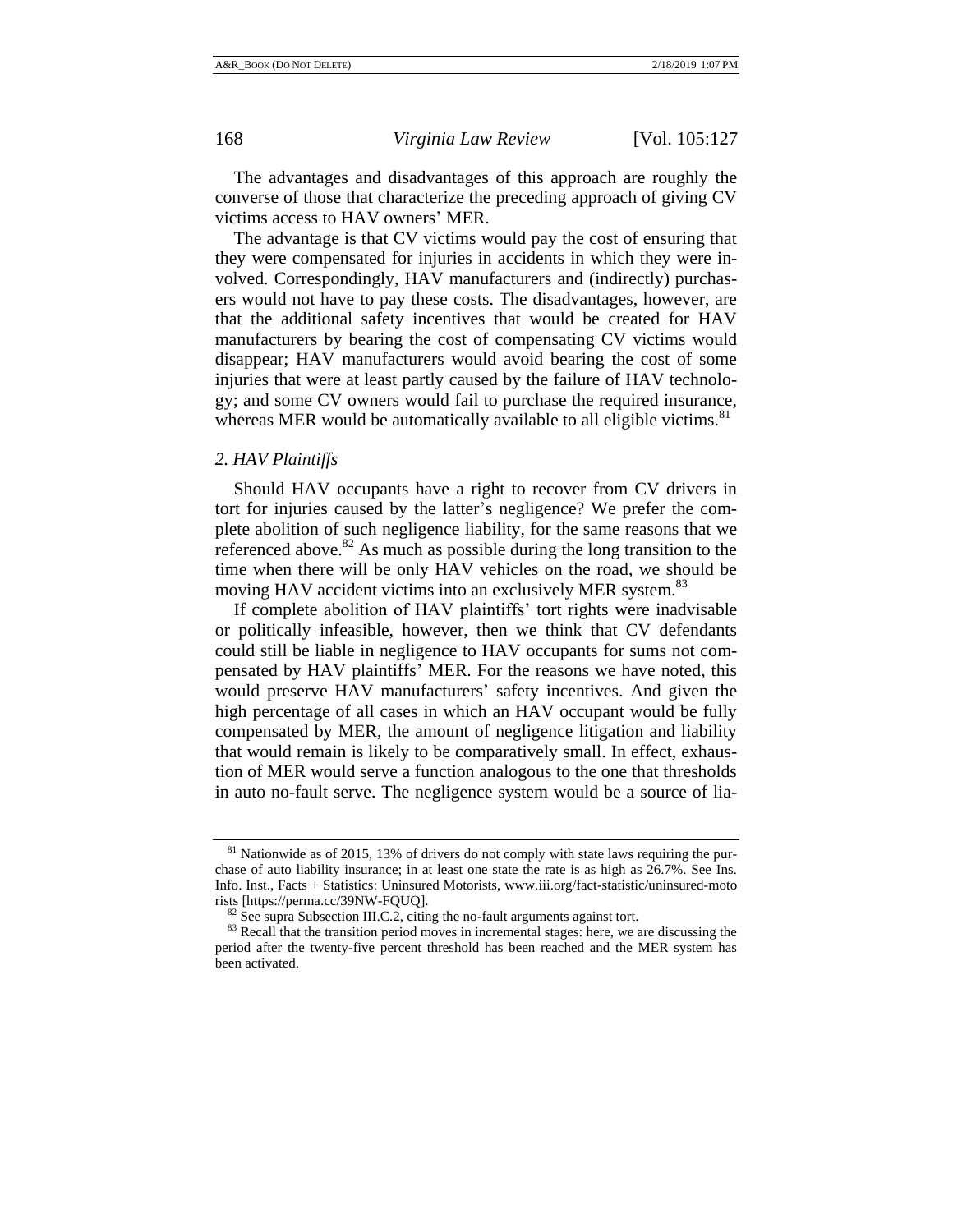<span id="page-42-0"></span>bility and compensation only for the most serious cases in which there has not been full MER compensation paid already.

## *E. Funding, Administration, and Resolution of Disputes*

Three issues remain to be discussed: the implementation of manufacturer funding; the process of administering MER; and the method by which disputes over MER will be resolved. Again, we discuss each in turn.

## <span id="page-42-1"></span>*1. Funding: Assessments on Manufacturers*

During the initial phase of MER, manufacturers should be assessed a presumptive charge based on annual market share. Once there is statistically adequate data, however, assessments should be based on the frequency and severity of payouts for each manufacturer's HAVs. This targeted experience-rating of assessments should maximize each manufacturer's incentive to optimize the safety of its HAVs.

## <span id="page-42-2"></span>*2. Administration and Claim-Processing*

Although HAV owners will be relieved of most tort liability, for the foreseeable future they still will need to purchase auto liability insurance. Pockets of liability exposure may remain, for example, for injuries resulting from negligent failure to maintain the vehicle, for shoddy repairs, and—to the extent that HAV technology makes limited manual operation possible—for aspects of the vehicle that still can be operated manually. In addition, auto owners still will be purchasing insurance covering property damage to their own vehicles, whether that property damage results from an accident or not.

Consequently, it will be a simple matter for each owner's auto insurance policy to carry a statement or endorsement indicating the scope of MER that automatically accompanies the insured vehicle and to give the policyholder notice that claims are to be submitted to the insurer. The insurer can then be the conduit for MER claims. This is the way that most federal flood insurance is currently purchased and that claims for coverage are made—through a property owner's own homeowners' or commercial property insurer. The U.S. government is the flood insurance risk-bearer, but private insurers are its processing agents, for which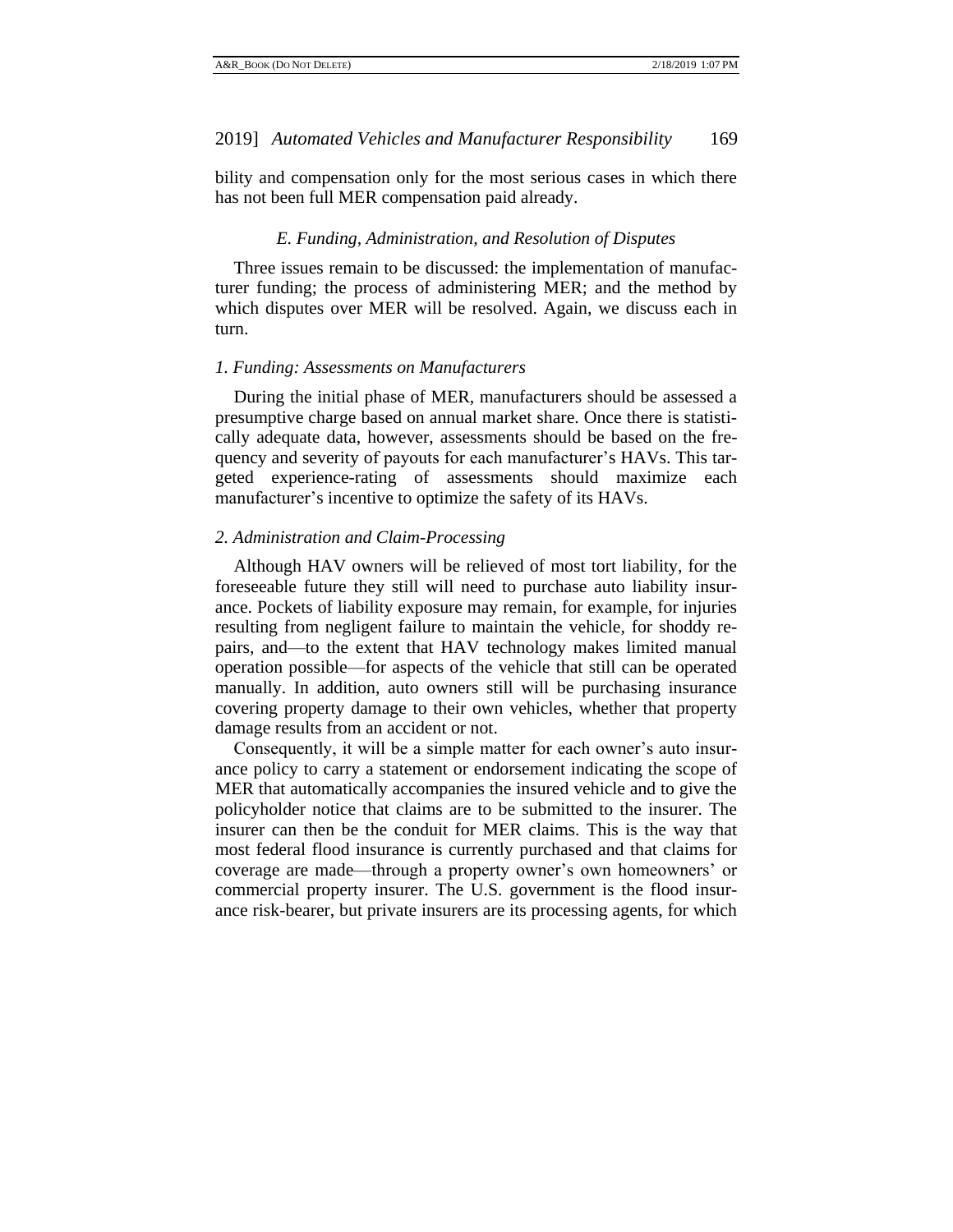insurers receive a commission. $84$  California follows a similar approach for earthquake insurance, where the state government is the actual riskbearer.<sup>85</sup>

The MER Fund, created by assessments on HAV manufacturers, would operate the same way, although there would be no need for individual HAV owners to purchase MER coverage as it would have been incorporated into the purchase price of the vehicle and would run with the vehicle even after change of ownership. But the MER Fund would disburse claim payments through insurers upon submission by the claimant's auto insurer. Each insurer would receive a commission paid by the Fund for processing a claim, whether or not the claim was paid in full.

The great advantage of this approach is that HAV owners will have a pre-existing relationship with a particular insurer, will know with whom to file a claim, and will not be forced to file a claim and then deal with proof of claim through communications with a far-off government bureaucracy. The vast majority of non-owner passengers will be family members of the HAV owner and therefore will effectively have the same relationship with the owner's insurer. Third-party claimants entitled to access to an HAV owner's MER would communicate with the HAV owner at the initial stage and would be given the owner's insurance information, in the same manner in which drivers of CVs involved in accidents now exchange insurance information. At that point the claimant would deal directly with the HAV owner's insurer.

As we envision it, an HAV's auto insurer would be the agent for receipt of claims and would submit them to the MER Fund, along with accompanying documentation. The process would be roughly analogous to making a workers' compensation claim through an employer to the employer's insurer. The MER Fund would then pay in full, pay in part, or deny the claim. The Fund would be a small agency or division within a cabinet department, with personnel that would manage the process of assessing manufacturers, perform other administrative functions, receive and evaluate claims, and disburse claim payments.

Robert L. Rabin & Suzanne A. Bratis, United States, in Financial Compensation for Victims of Catastrophes: A Comparative Legal Approach 330–32 (Michael Faure & Ton Hartlief eds., 2006).

<sup>85</sup> Id. at 327–30.